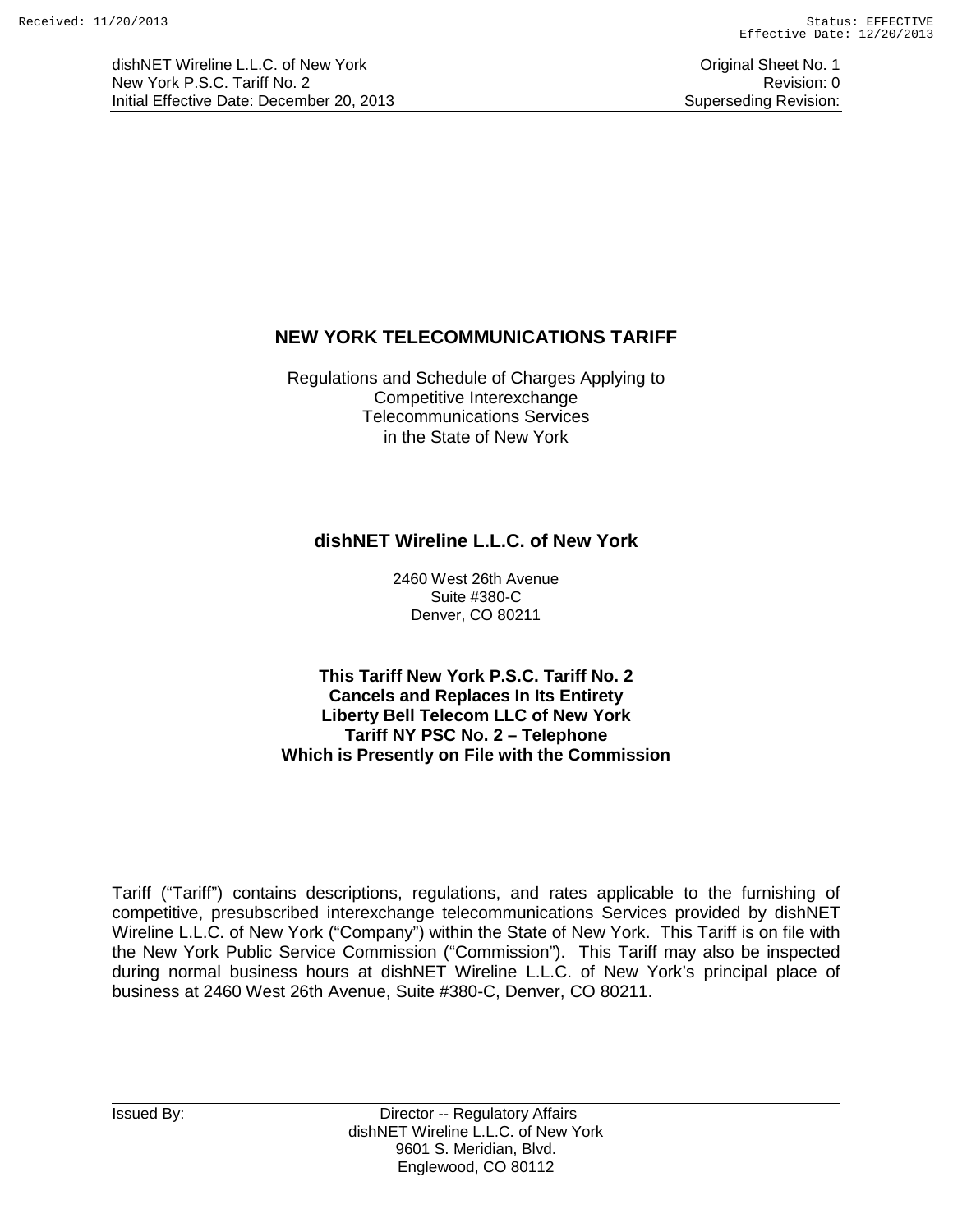# **CHECK SHEET**

Sheets inclusive of this Tariff are effective as of the date shown at the bottom of the respective Sheet(s). Revised Sheets as named below contain all changes from the original filing that are in effect on the date listed. An asterisk (\*) appearing next to the Sheet Version indicates revisions made in a given filing.

| Sheet No.      | <b>Sheet Version</b> | Sheet No. | <b>Sheet Version</b> | <b>Sheet No.</b> | <b>Sheet Version</b> |  |
|----------------|----------------------|-----------|----------------------|------------------|----------------------|--|
| 1              | Original             | 35        | Original             |                  |                      |  |
| $\overline{c}$ | Original             | 36        | Original             |                  |                      |  |
| 3              | Original             | 37        | Original             |                  |                      |  |
| 4              | Original             | 38        | Original             |                  |                      |  |
| 5              | Original             | 39        | Original             |                  |                      |  |
| 6              | Original             | 40        | Original             |                  |                      |  |
| $\overline{7}$ | Original             | 41        | Original             |                  |                      |  |
| 8              | Original             | 42        | Original             |                  |                      |  |
| 9              | Original             | 43        | Original             |                  |                      |  |
| 10             | Original             | 44        | Original             |                  |                      |  |
| 11             | Original             | 45        | Original             |                  |                      |  |
| 12             | Original             | 46        | Original             |                  |                      |  |
| 13             | Original             | 47        | Original             |                  |                      |  |
| 14             | Original             | 48        | Original             |                  |                      |  |
| 15             | Original             | 49        | Original             |                  |                      |  |
| 16             | Original             | 50        | Original             |                  |                      |  |
| 17             | Original             | 51        | Original             |                  |                      |  |
| 18             | Original             | 52        | Original             |                  |                      |  |
| 19             | Original             | 53        | Original             |                  |                      |  |
| 20             | Original             | 54        | Original             |                  |                      |  |
| 21             | Original             | 55        | Original             |                  |                      |  |
| 22             | Original             | 56        | Original             |                  |                      |  |
| 23             | Original             | 57        | Original             |                  |                      |  |
| 24             | Original             | 58        | Original             |                  |                      |  |
| 25             | Original             | 59        | Original             |                  |                      |  |
| 26             | Original             | 60        | Original             |                  |                      |  |
| 27             | Original             | 61        | Original             |                  |                      |  |
| 28             | Original             | 62        | Original             |                  |                      |  |
| 29             | Original             | 63        | Original             |                  |                      |  |
| 30             | Original             | 64        | Original             |                  |                      |  |
| 31             | Original             |           |                      |                  |                      |  |
| 32             | Original             |           |                      |                  |                      |  |
| 33             | Original             |           |                      |                  |                      |  |
| 34             | Original             |           |                      |                  |                      |  |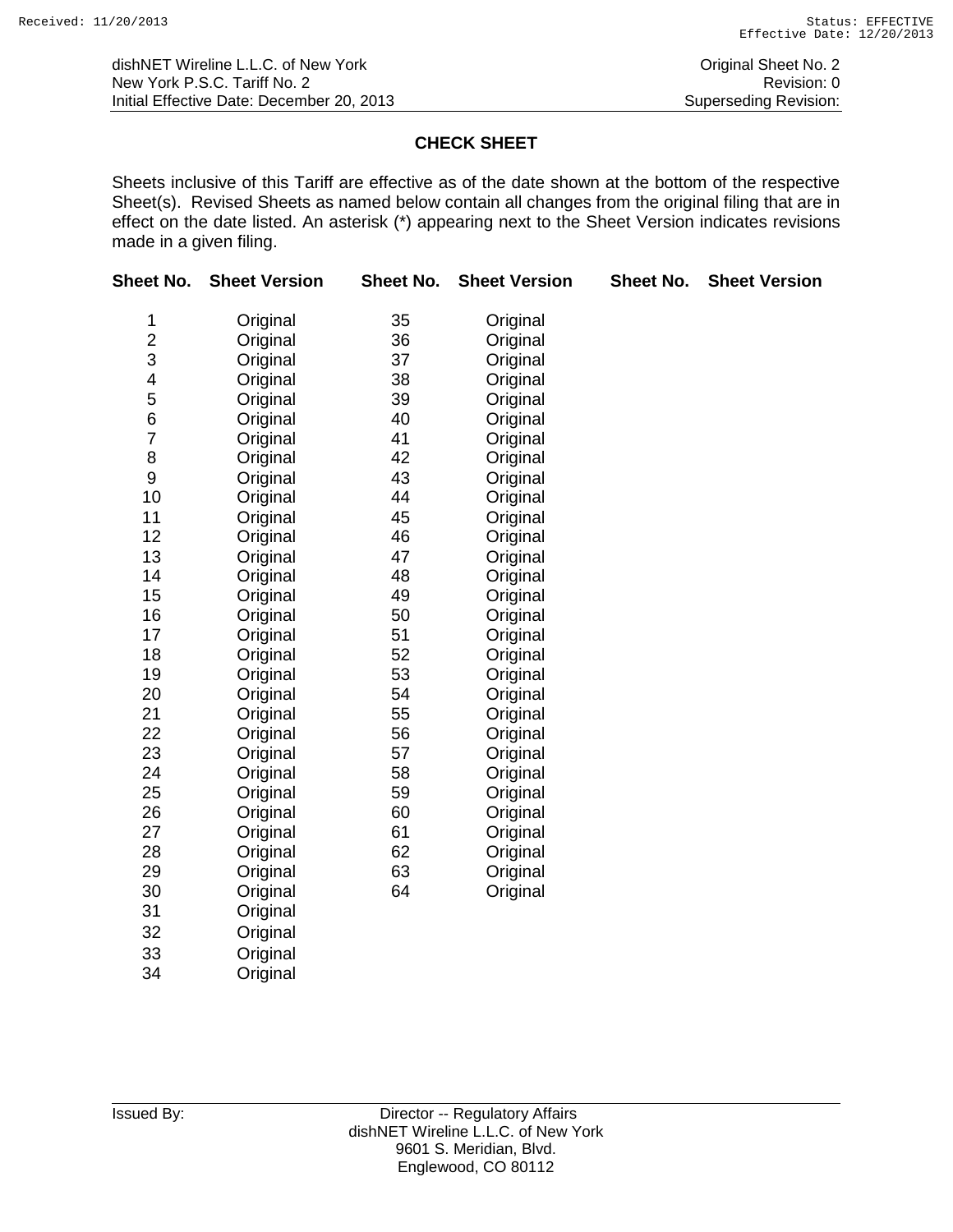Original Sheet No. 3 Revision: 0 Superseding Revision:

# **TABLE OF CONTENTS**

| 2.1.  |  |
|-------|--|
| 2.2.  |  |
| 2.3.  |  |
| 2.4.  |  |
| 2.5.  |  |
| 2.6.  |  |
| 2.7.  |  |
| 2.8.  |  |
| 2.9.  |  |
| 2.10. |  |
| 2.11. |  |
| 2.12. |  |
| 2.13. |  |
|       |  |
|       |  |
| 3.1.  |  |
| 3.2.  |  |
| 3.3.  |  |
|       |  |
| 4.1.  |  |
| 4.2.  |  |
| 4.3.  |  |
| 4.4.  |  |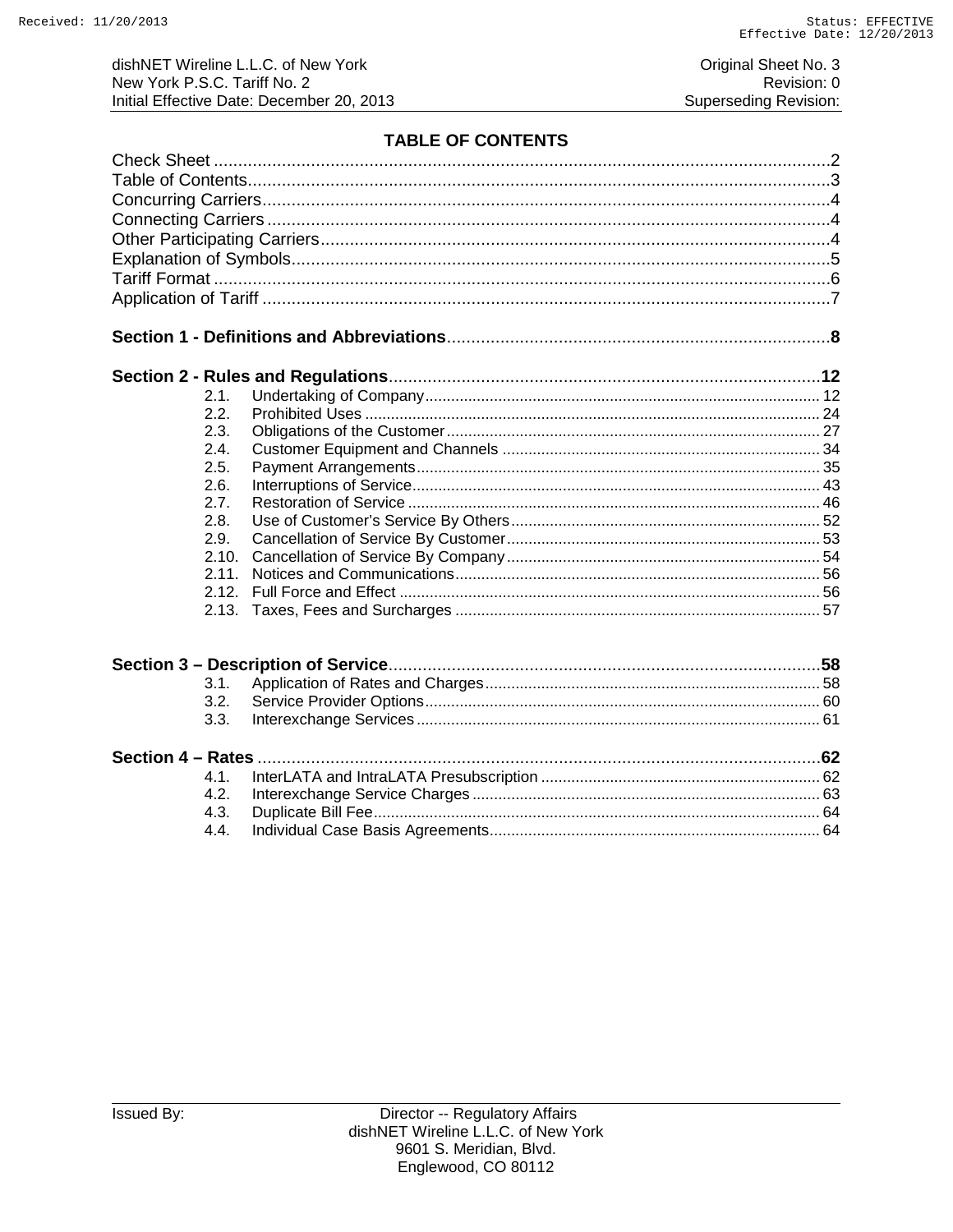#### **CONCURRING CARRIERS**

None

#### **CONNECTING CARRIERS**

None

# **OTHER PARTICIPATING CARRIERS**

None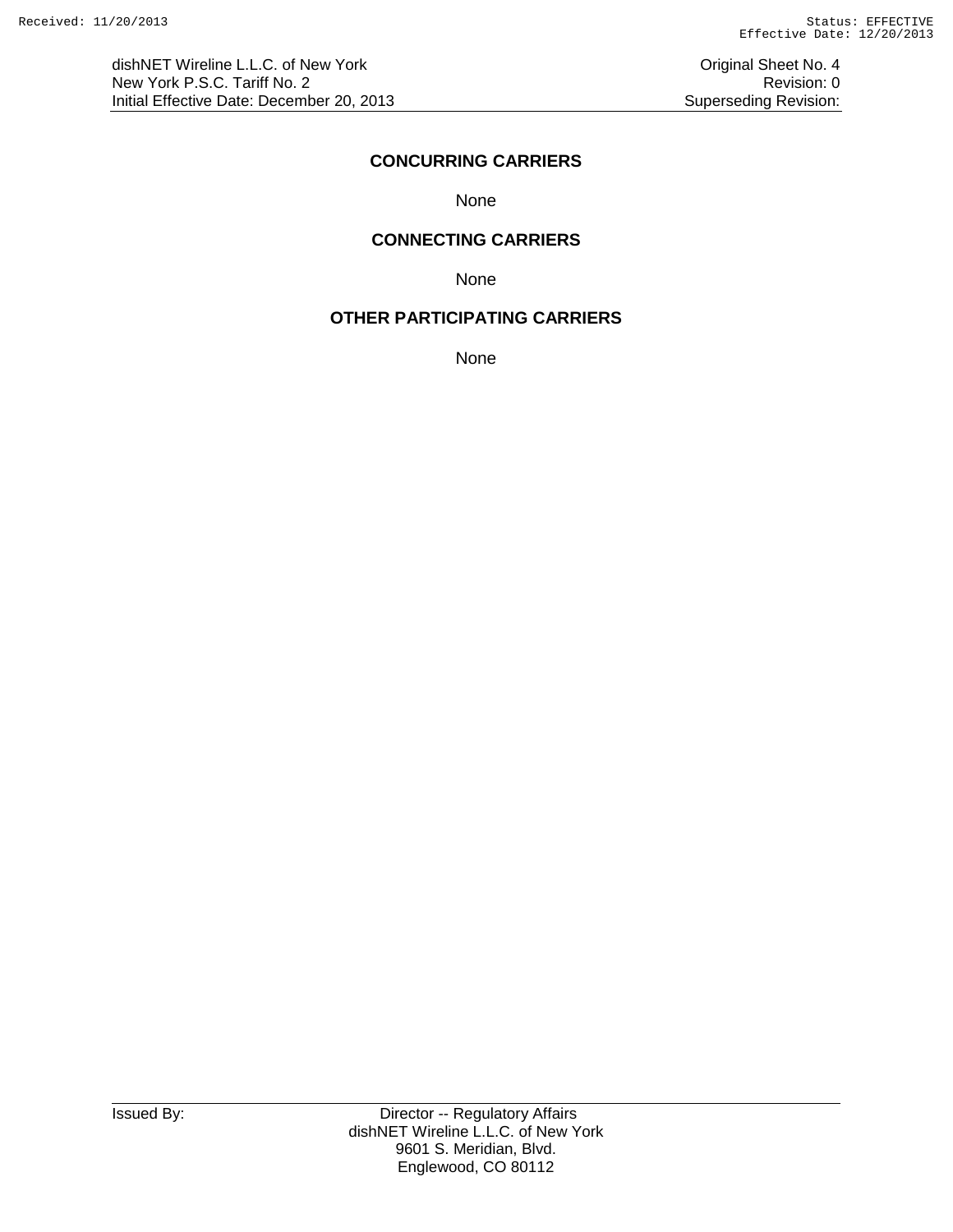# **EXPLANATION OF SYMBOLS**

- **(D)** Delete Or Discontinue
- **(I)** Change Resulting In An Increase to A Customer's Bill
- **(M)** Moved From Another Price List Location
- **(N)** New
- **(R)** Change Resulting In A Reduction To A Customer's Bill
- **(T)** Change in Text Or Regulation But No Change In Rate Or Charge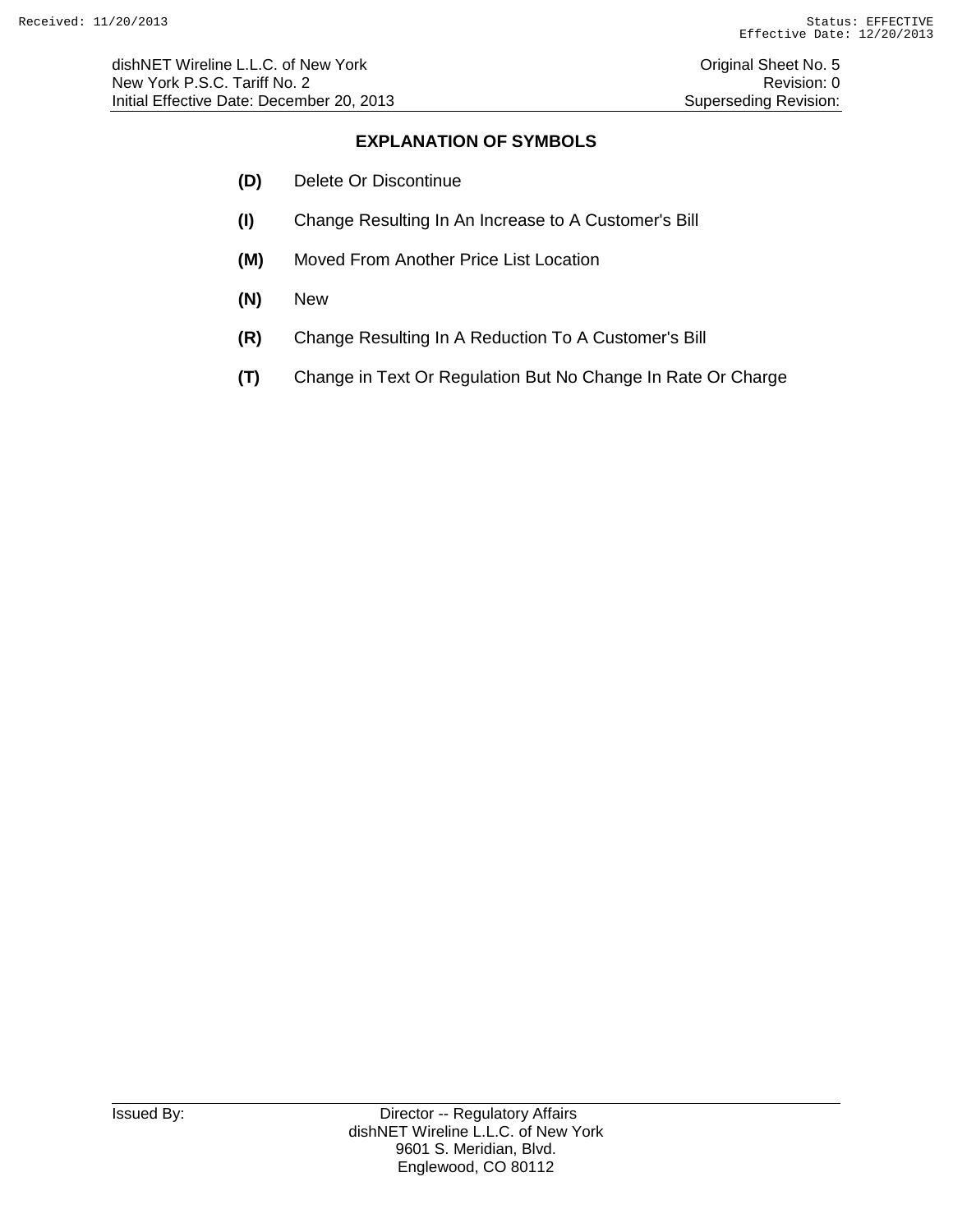# **TARIFF FORMAT**

- **A. Page Numbering** Sheet numbers appear in the upper right corner of the Sheet. Sheets are numbered sequentially. However, occasionally, when a new Sheet is added between Sheets already in effect, a decimal is added. For example, a new Sheet added between Sheets 14 and 15 would be 14.1.
- **B. Numbers** Revision numbers also appear in the upper right corner of each Sheet. These numbers are used to determine the most current Sheet version on file with the Commission. For example, the 4th revised Sheet 14 cancels the 3rd Revised Sheet 14. Because of various suspension periods, deferrals, etc. the Commission follows in its Tariff approval process, the most current Sheet number on file with the Commission is not always the Sheet in effect. Consult the Check Sheet for the Sheet currently in effect.
- **C. Paragraph Numbering Sequence** There are five levels of paragraph coding. Each level of code is subservient to its next higher level:

2. 2.1. 2.1.1. 2.1.1.A. 2.1.1.A.1.

**D. Check Sheets** - When a Tariff filing is made with the Commission, an updated Check Sheet accompanies the Tariff filing. The Check Sheet lists the Sheets contained in the Tariff with a cross-reference to the current revision number. When new Sheets are added, the Check Sheet is changed to reflect the revision. All revisions made in a given filing are designated by and asterisk (\*). There will be no other symbols used on this Sheet if these are the only changes made to it (i.e., the format, etc., remains the same, just revised revision levels on some Sheets). The Tariff Authorized User should refer to the latest Check Sheet to find if a particular Sheet is the most current on file with the Commission.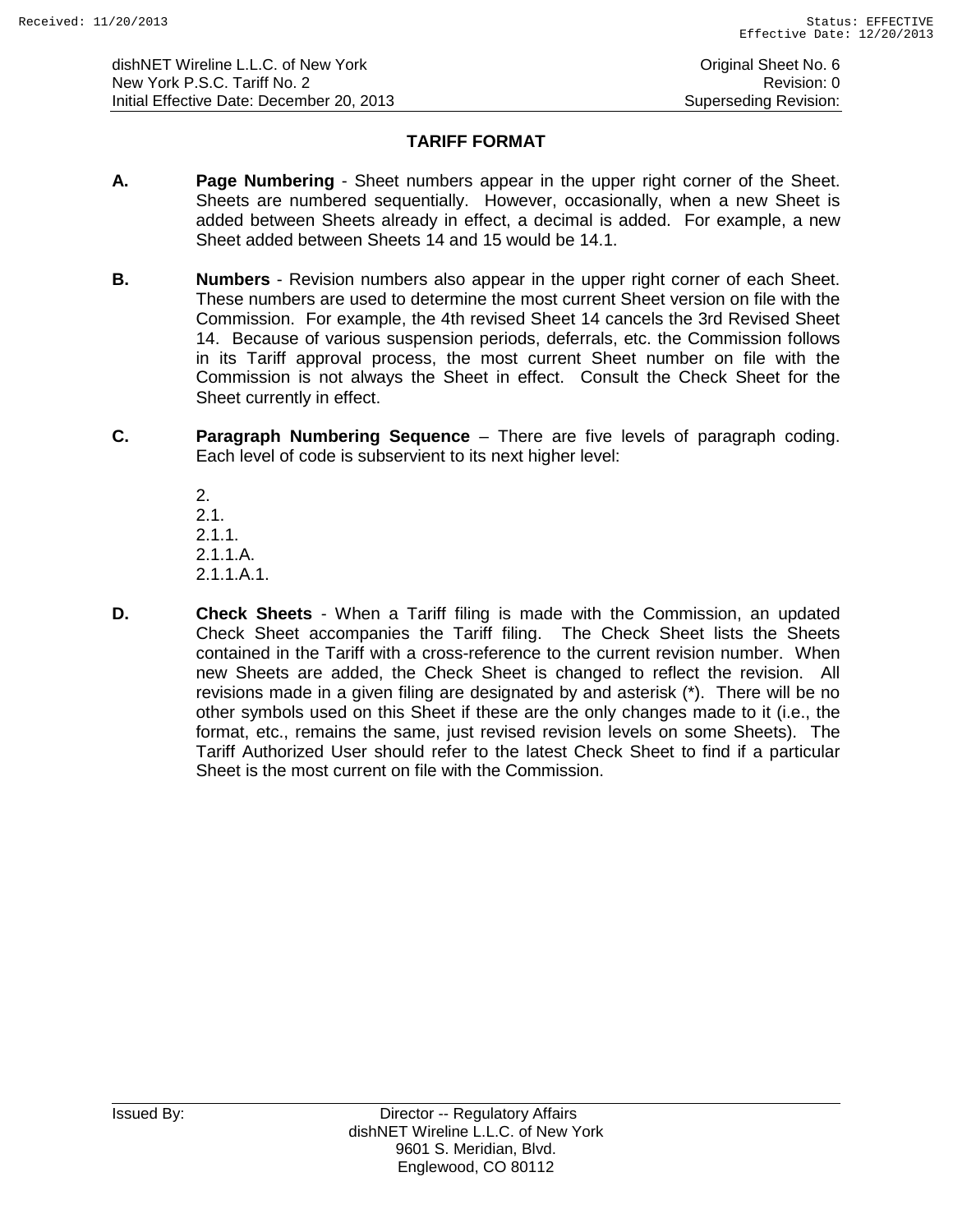# **APPLICATION OF TARIFF**

- **A.** This Tariff schedule sets forth the Service offerings, rates, terms and conditions applicable to the furnishing of competing interexchange Services offered by Company to Customers in the State of New York, subject to availability.
- **B.** Company has been granted Commission authority to provide interexchange service statewide throughout the State of New York.
- **C.** The rates and regulations contained in this Tariff apply only to the intrastate telecommunications Services furnished by Company and do not apply, unless otherwise specified, to the lines, facilities, or the Services provided by a Local Exchange Carrier or other common Carrier for use in accessing the Services of Company. This Tariff does not cover any information service or other unregulated service offered by Company or its affiliates.
- **D.** Company may not be deemed to have waived or impaired any right, power, requirement or option reserved by this Tariff (including, but not limited to, the right to demand exact compliance with every term and condition herein), by virtue of any custom or practice of Company at variance with the terms hereof, or any failure, refusal or neglect of Company to exercise any right under this Tariff or to insist upon exact compliance with its terms, or any waiver, forbearance, delay, failure or omission by Company to exercise any right, power or option hereunder.
- **E.** The rates, rules, terms and conditions contained herein are subject to change pursuant to the rules and regulations of the Commission.
- **F.** This Tariff is governed and interpreted according to the Laws of New York.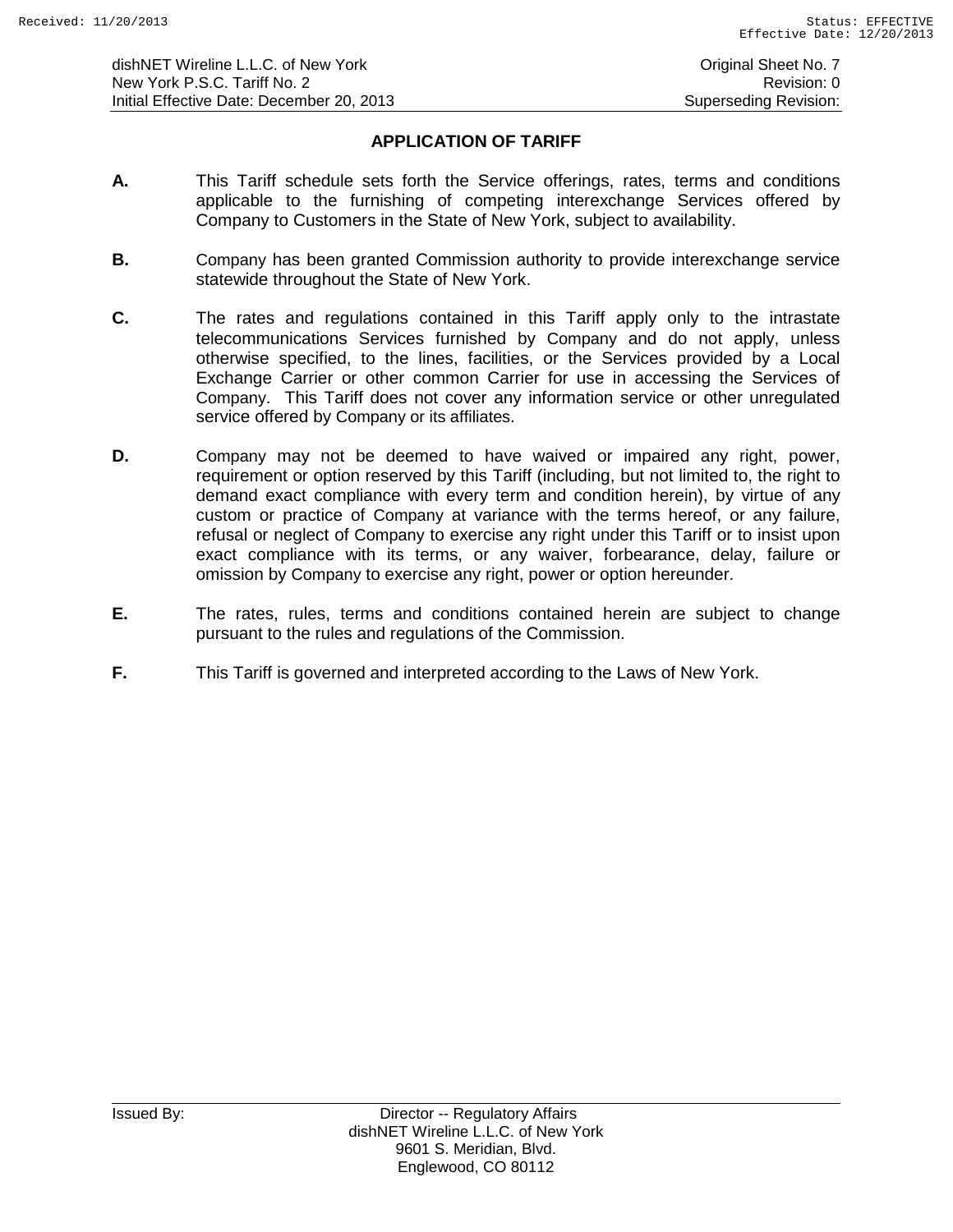dishNET Wireline L.L.C. of New York **Community** Critical Sheet No. 8 New York P.S.C. Tariff No. 2 **Review Accounts** 2 Revision: 0 Initial Effective Date: December 20, 2013 Superseding Revision:

# **SECTION 1 - DEFINITIONS AND ABBREVIATIONS**

Certain terms used generally throughout this Tariff are defined in this section. Other terms having reference only to a specific Service offered by Company may be defined in the sections applicable to that Service.

**Access Line:** A circuit providing Exchange Service between a Customer's standard network interface and a serving switching center.

**Applicant:** The individual, firm, partnership, association, corporation, municipality, cooperative organization, governmental agency, etc., which has applied to Company for Services provided as set forth in this Tariff.

**Activation Fee:** Non-recurring charges assessed at the establishment of a Service.

**Authorized User:** A person, firm, corporation or other entity that either is authorized by the Customer to use Service or is placed in a position by the Customer, either through acts or omissions, to use Service. Also see "End-User."

**Basic Local Exchange Service:** Service that includes the following:

- \* Single-party Service;
- \* Voice grade access to the public switched network;
- \* Support for local use;
- \* Dual tone multifrequency signaling (touch-tone);
- \* Access to emergency Services (911);
- \* Access to operator Services;
- \* Access to Interexchange Services;
- \* Access to directory assistance; and
- \* Toll limitation Services.

**Called Station:** The terminating point of a call (i.e., the called number).

**Carrier:** An entity certified by the Commission to provide telecommunications Services within the State of New York.

**Central Office:** A switching unit, in one location of a telecommunications system providing Service to the general public, having the necessary equipment and operating arrangements for terminating and interconnecting lines.

**Channel:** A communications path between two or more points of termination.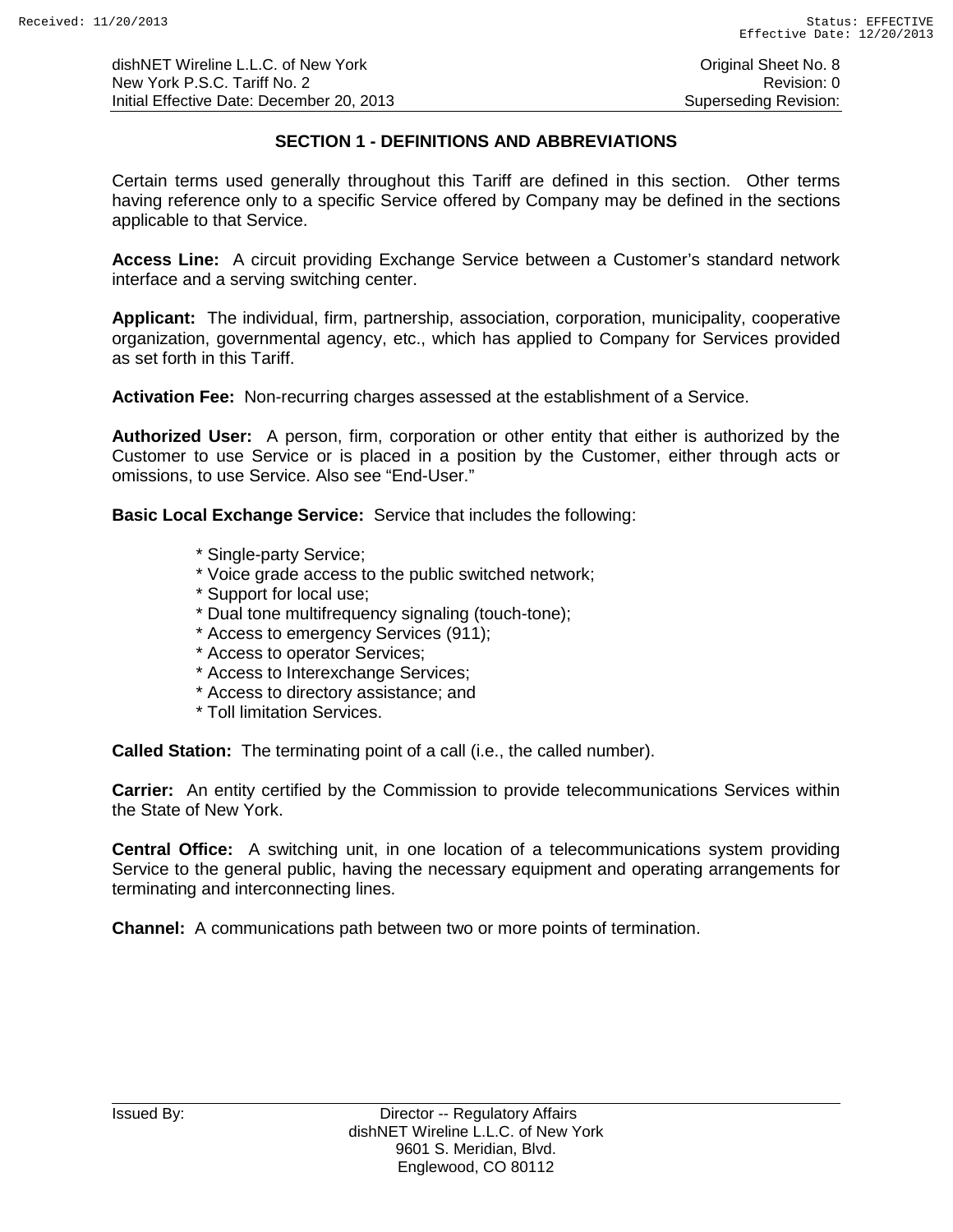dishNET Wireline L.L.C. of New York **Community** Critical Sheet No. 9 New York P.S.C. Tariff No. 2<br>
Initial Effective Date: December 20, 2013<br>
Superseding Revision: Initial Effective Date: December 20, 2013

# **SECTION 1 - DEFINITIONS AND ABBREVIATIONS,** Continued

**Commission:** The New York Public Service Commission

**Company:** dishNET Wireline L.L.C. of New York ("Company"), the issuer of this Tariff.

**Customer:** The person, firm, corporation or other entity which orders or uses the Company's services offered in this tariff and which is responsible for payment of charges in compliance with the regulations in this tariff, except any person, firm, corporation or other entity to whom the Company does not specifically solicit for the use of the Company's services offered in this Tariff or who does not affirmatively consent to the use of the Company's services offered in this Tariff.

**Customer Premises:** A location designated by the Customer for the purposes of connecting to Company's Services.

**Directory Listing:** The publication in alphabetical directory published by an incumbent local exchange carrier ("ILEC") of information relative to a subscriber's telephone number, by which telephone Authorized Users are enabled to ascertain the telephone number of a desired individual or business.

**Disconnect or Disconnection:** The termination of a circuit connection between the Originating Station and the Called Station or Company's operator.

**End User:** Any person, firm, corporation, partnership or other entity that uses the Services of Company under the provisions and regulations of this Tariff. The End User is responsible for payment unless the charges for the Services utilized are accepted and paid by another Customer. Also see "Authorized User."

**Exchange:** A basic unit for the administration of communication Services in a specified area, called the Exchange Area. It usually consists of one or more Central Offices together with the associated plant used in furnishing communication Service in that area.

**Facility or Facilities:** Includes, in the aggregate or otherwise, but is not limited to, the following: Channels, Lines, Apparatus, Devices, Equipment, Accessories, Communications paths and Systems, which are provided by Company and utilized by it in the furnishing of telecommunications Services or which are provided by a Customer and used for telecommunications purposes.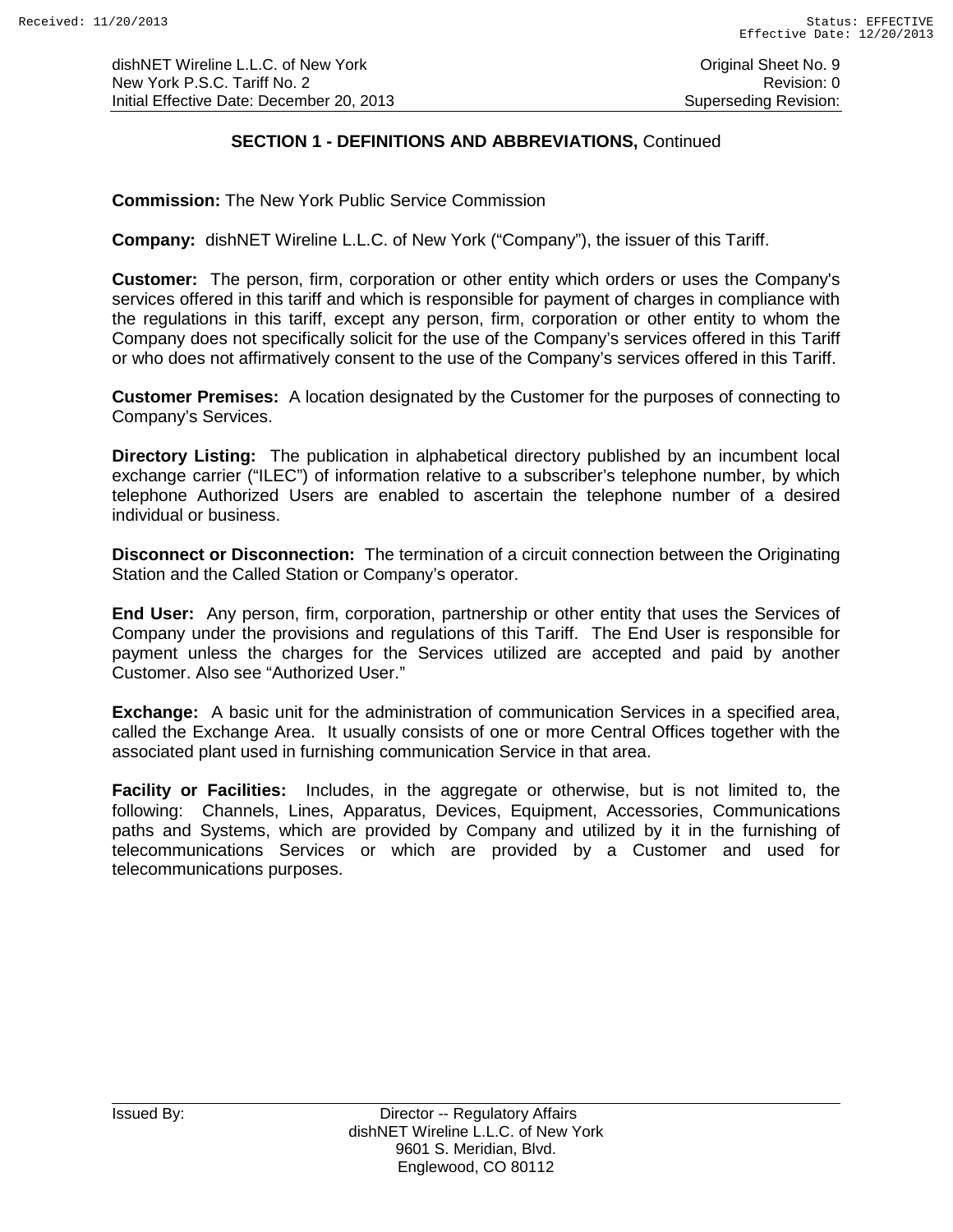dishNET Wireline L.L.C. of New York **Construction Construction Construction** Original Sheet No. 10 New York P.S.C. Tariff No. 2 **Review According to the COVID-Revision: 0** Revision: 0 Initial Effective Date: December 20, 2013 Superseding Revision:

# **SECTION 1 - DEFINITIONS AND ABBREVIATIONS**, Continued

**Force Majeure:** Causes beyond Company's control, including but not limited to: acts of God, fire, flood explosion or other catastrophes; any law, order, regulation, direction, action or request of the United States Government, or of any other government, including state and local governments having or claiming jurisdiction over Company, or of any department, agency, commission, bureau, corporation related thereto.

**Holidays:** Any day which is a legally observed federal government holiday.

**Installation Charges:** Charges, which are assessed on a non-recurring basis at the establishment of a Service.

**Interexchange:** Telephone calls, Traffic, Facilities or other items that originate in one Exchange and terminate in another.

**InterLATA:** A term used to describe Services, functions, etc., that relate to telecommunications originating in one LATA and terminating outside of the originating LATA.

**IntraLATA:** A term used to describe Services, revenues, functions, etc., that relate to the telecommunications that originate and terminate within the same LATA.

**Joint User:** An individual, partnership, association or corporation sharing a Customer's Exchange Service according to the provisions of this Tariff for such shared use.

**LATA (Local Access and Transport Area):** A geographical area established by the U.S. District Court for the District of Columbia in Civil Action No. 82-0192 or any other geographical area designated as a LATA in the National Exchange Carrier Association, Inc. Tariff F.C.C. No. 4 or its successor Tariffs.

**Local Calling Area:** One or more rate centers within which a Customer can place calls without incurring long-distance (toll) charges.

**Local Exchange Carrier ("LEC"):** A company that furnishes Local Exchange telecommunications Service.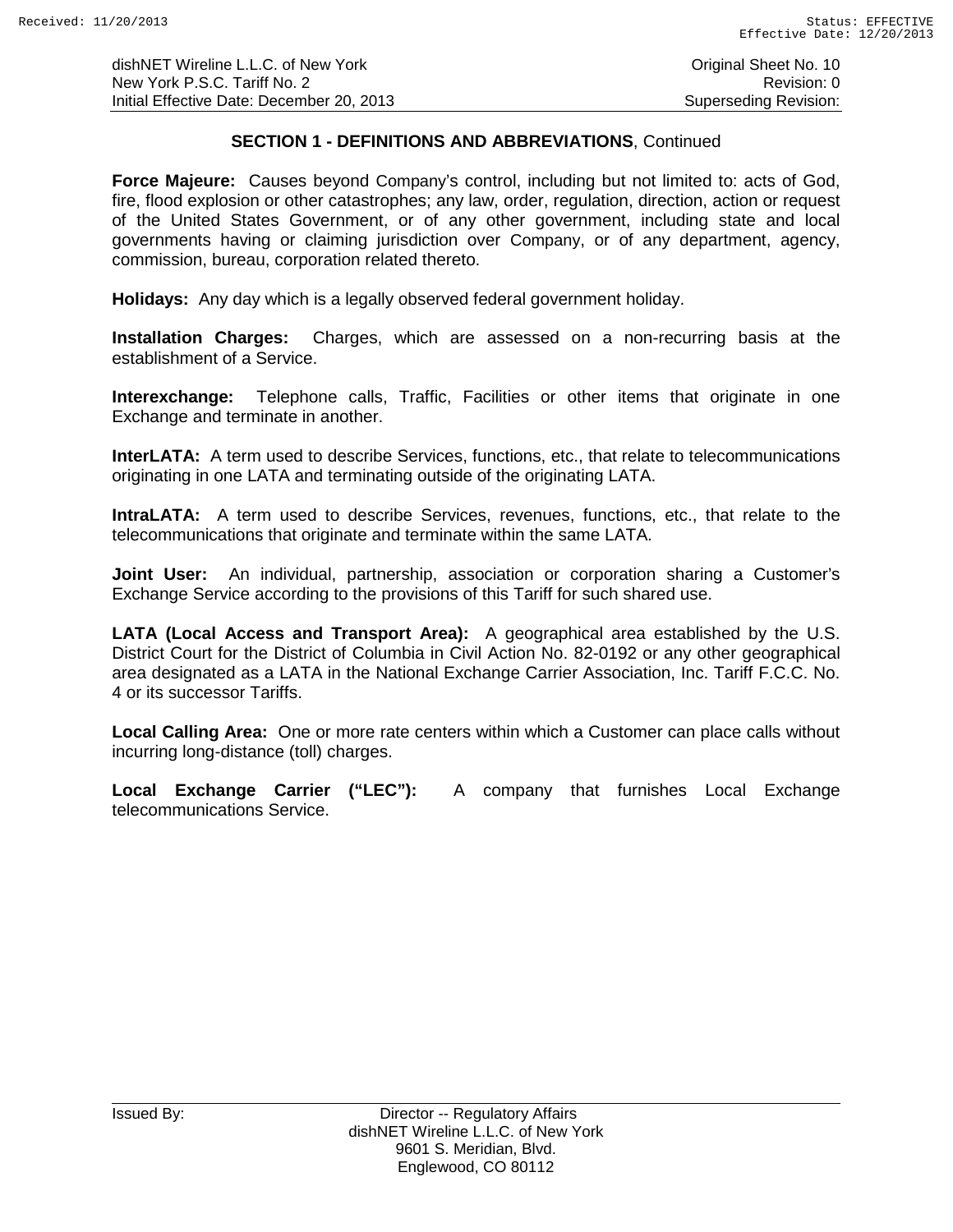dishNET Wireline L.L.C. of New York **Construction Construction Construction** Original Sheet No. 11 New York P.S.C. Tariff No. 2 **Review According to the COVID-Revision: 0** Revision: 0 Initial Effective Date: December 20, 2013 Superseding Revision:

# **SECTION 1 - DEFINITIONS AND ABBREVIATIONS,** Continued

**Premises:** The building, or portion or portions of a building or structure, occupied at one time by a Customer either as a residence or for business use.

**Service(s):** The intrastate telecommunications Service(s) that Company offers as set forth in this Tariff.

**Station:** Telephone equipment from or to which calls are placed.

**Trunk:** A communications path connecting two switching systems in a network used in the establishment of an end-to-end connection.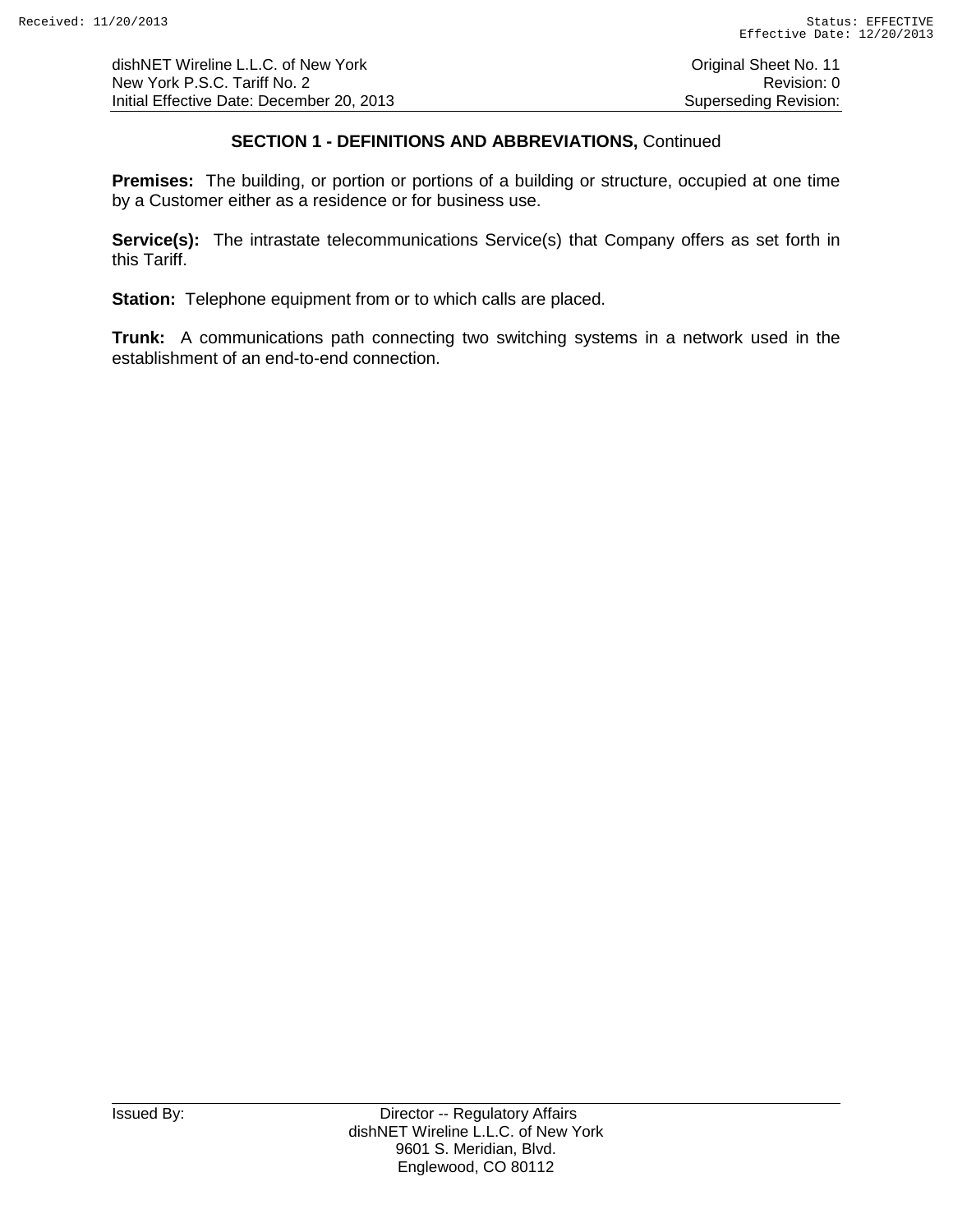### **SECTION 2 - RULES AND REGULATIONS**

### **2.1. UNDERTAKING OF COMPANY**

#### **2.1.1. Scope**

- A. Company undertakes to furnish competitive interexchange communications Services within the State of New York pursuant to the rates, terms and conditions set forth in this Tariff.
- B. Customers and Authorized Users may use Services and Facilities provided under this Tariff to obtain access to Services offered by other service providers. Company is responsible under this Tariff only for the Services and Facilities provided hereunder, and it assumes no responsibility for any service provided by any other entity that purchases access to Company's network in order to originate or terminate its own services, or to communicate with its own customers.
- C. Company offers Services to Customers for the transmission and reception of voice, data, and other types of communications.
- D. Company does not transmit messages pursuant to this Tariff, but its Services may be used for that purpose.
- E. Company's Services are provided on a monthly basis unless otherwise provided, and are available twenty-four (24) hours per day, seven (7) days per week, and three-hundred and sixty-five (365) days per year.
- F. At its sole discretion, the Company may employ third parties to perform any of its obligations under this Tariff.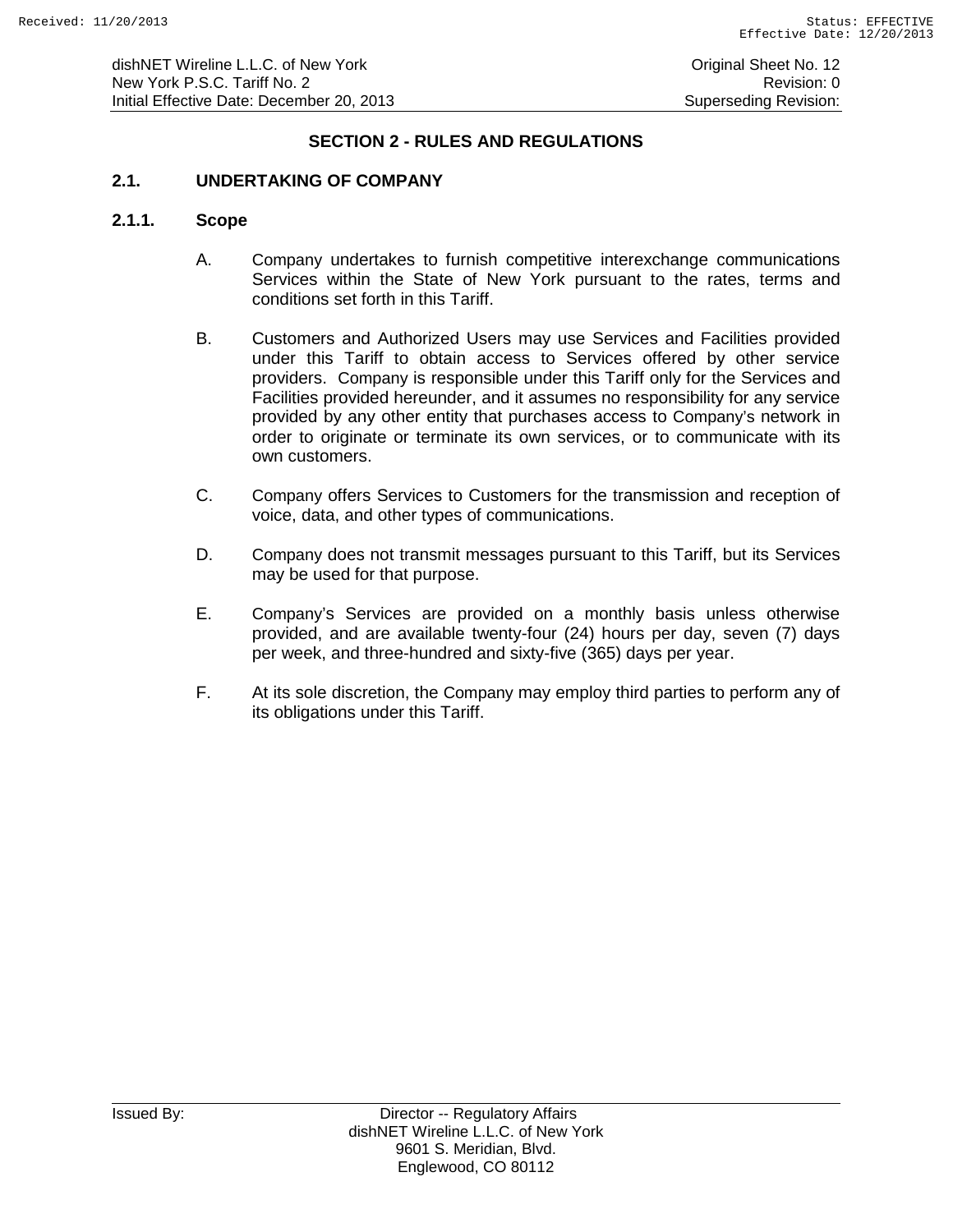# **2.1. UNDERTAKING OF COMPANY**, Continued

#### **2.1.2. Shortage of Equipment or Facilities**

- A. Company reserves the right to limit or to allocate the use of existing Facilities, or of additional Facilities offered by Company, when necessary because of lack of Facilities, or due to some other causes beyond Company's control.
- B. The furnishing of Service under this Tariff is subject to the availability on a continuing basis of all the necessary Facilities and is limited to the capacity of Company's Facilities as well as Facilities Company may obtain from other Carriers to furnish Service from time to time as required at the sole discretion of Company.
- C. Notwithstanding anything else in this Section, the quality of Service will meet or exceed the minimum standards set forth in Commission regulations as amended from time to time.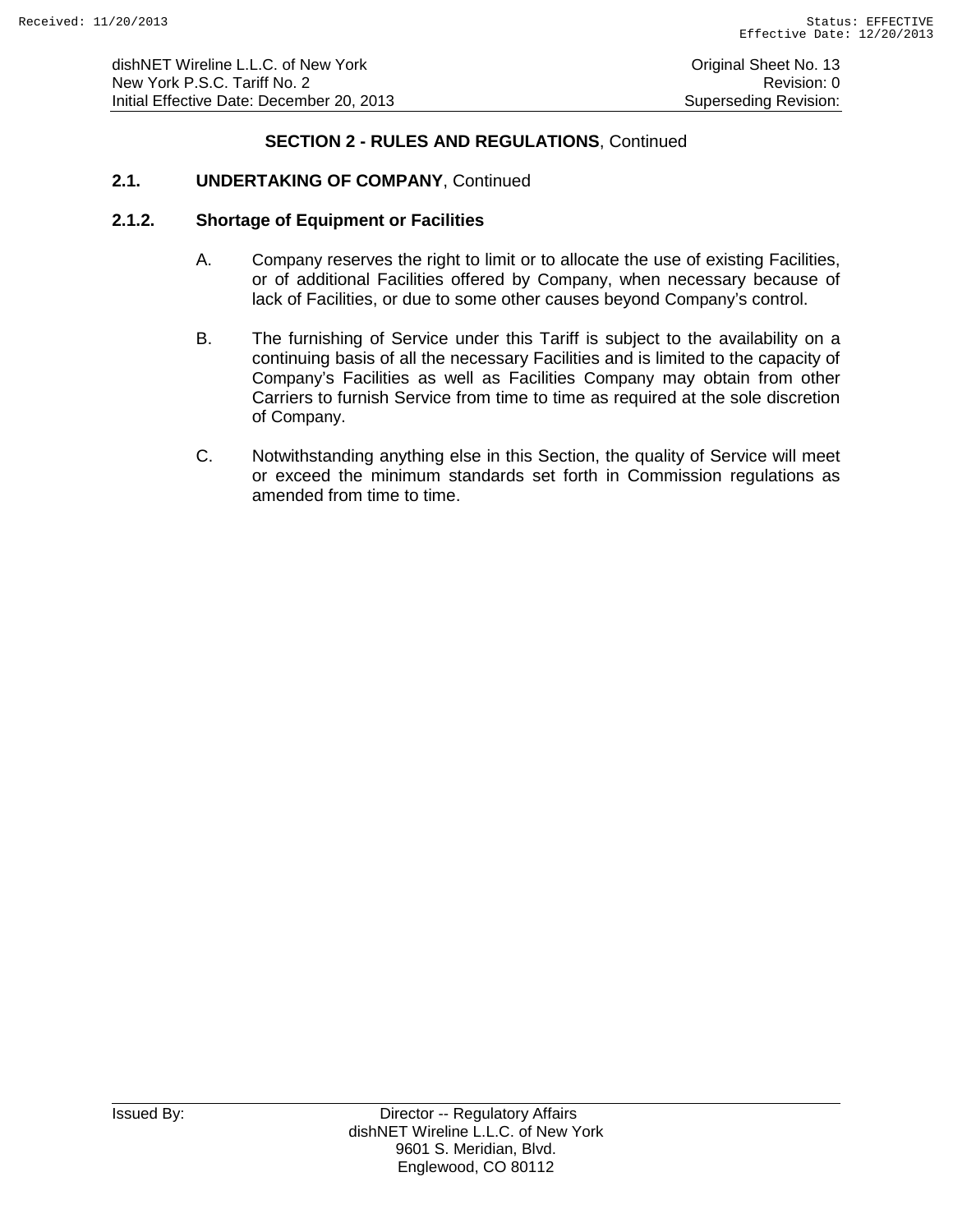## **2.1. UNDERTAKING OF COMPANY**, Continued

#### **2.1.3. Terms and Conditions**

- A. Service is provided on the basis of a minimum period of at least one month, twenty-four (24) hours per day. For the purpose of computing charges in this Tariff, a month is considered to have thirty (30) calendar days.
- B. Customers may be required to enter into written Service orders, which shall contain or reference a specific description of the Service ordered, the rates to be charged, the duration of the Services, and the terms and conditions in this Tariff; further, Customers will also be required to execute any other documents as may be reasonably requested by Company.
- C. At the expiration of the initial term specified in each Service Order, or in any extension thereof, Service shall continue on a month-to-month basis at the then current rates unless terminated by either party upon thirty (30) calendar days written notice. Any termination shall not relieve the Customer of its obligation to pay any charges incurred under the Service order and this Tariff prior to termination. The rights and obligations, which by their nature extend beyond the termination of the term of the Service order, shall survive such termination.
- D. No other telecommunications provider may interfere with the right of any person or entity to obtain Service directly from Company. Customers who have service with another carrier under contract may incur early termination fees to subscribe to Company's Services.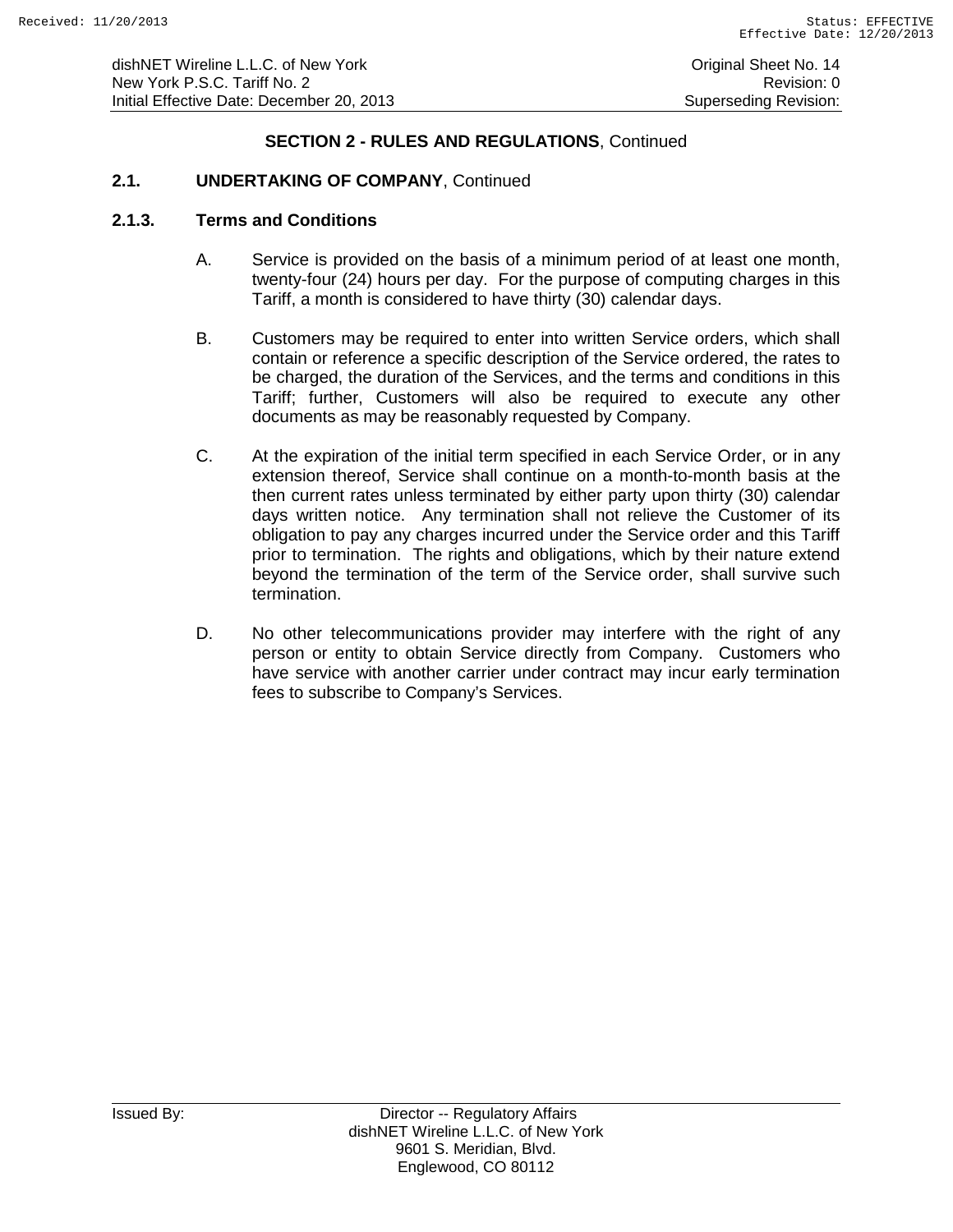dishNET Wireline L.L.C. of New York **Construction Construction Construction** Original Sheet No. 15 New York P.S.C. Tariff No. 2<br>
Initial Effective Date: December 20, 2013<br>
Superseding Revision: Initial Effective Date: December 20, 2013

# **SECTION 2 - RULES AND REGULATIONS**, Continued

### **2.1. UNDERTAKING OF COMPANY**, Continued

#### **2.1.4. Liability of Company**

Because the Customer has exclusive control of its communications over the Services furnished by Company, and because interruptions and errors incident to these Services may be unavoidable, the Services are subject to the terms, conditions, and limitations specified in this Tariff and to such particular terms, conditions, and limitations as set forth in the special regulations applicable to the particular Services and Facilities furnished under this Tariff.

- A. Liability for Service Disruption The liability of Company for damages arising out of the furnishing of its Services, including but not limited to mistakes, omissions, interruptions, delays, or errors, or other defects, representations, or use of these Services or arising out of the failure to furnish the Service, whether caused by act or omission, shall be limited to the proportionate charge (based on the rates then in effect) for the Service during the period of time in which the Service is affected. The extension of such allowances for interruption shall be the sole remedy of the Customer and the sole liability of Company. Company will not be liable for any direct, indirect, incidental, special, consequential, exemplary or punitive damages to Customer as a result of any Company Service, equipment, or Facilities, or the acts or omissions or negligence of Company's employees or agents.
- B. Indemnification Company will not be liable to the Customer or Authorized User for, and the Customer and any Authorized User, jointly and severally, will indemnify, defend and hold harmless Company from any allegation, claim, loss, damage, liability, defect, cost or expense resulting from or involving:
	- 1. Circumstances Beyond Company's Control Company shall not be liable for any delay or failure of performance or equipment due to causes beyond its control, including but not limited to: acts of God, fire, flood, explosion or other catastrophes; any law, order, regulation, direction, action or request of the Unites States government or of any other government, including state and local governments having or claiming jurisdiction over Company, or of any department, agency, commission, bureau, corporation or other instrumentality of any one or more of these federal, state, or local governments, or of any military Commission; preemption of existing Service in compliance with national emergencies; insurrections; riots; wars; unavailability of rights-of-way or materials, or strikes, lockouts, work stoppages, or other labor difficulties when it does not involve Company's employees.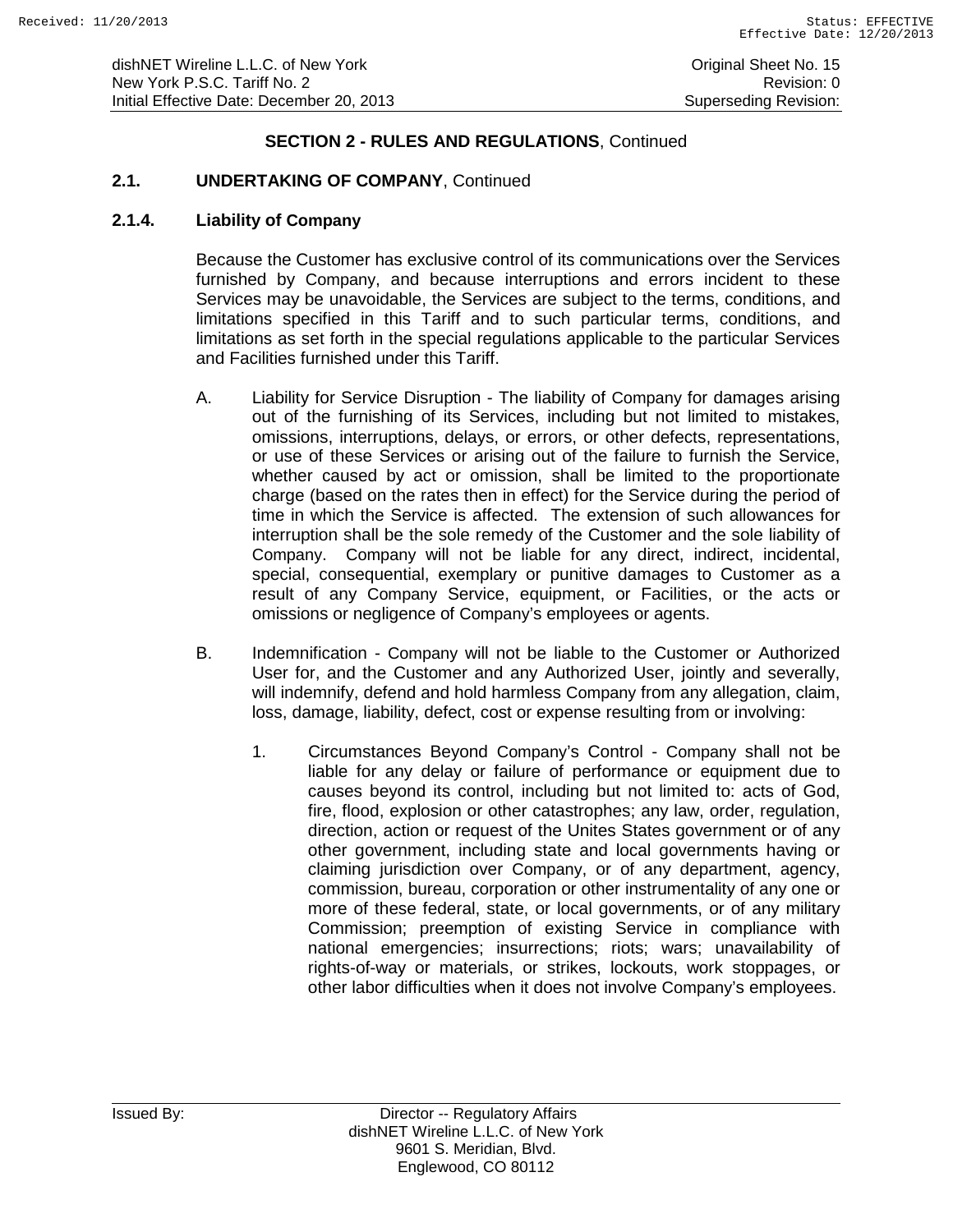## **2.1. UNDERTAKING OF COMPANY**, Continued

- B. Indemnification, Continued
	- 2. Acts of Other Entities Company shall not be liable for: (a) any act or omission of any entity furnishing Company or Company's Customers facilities or equipment used for or with the Services Company offers, or (b) for the acts or omissions of other Carriers.
	- 3. Acts of the Customer Company shall not be liable for any damages or losses due to the fault of negligence of the Customer, its employees, agents, or suppliers, or due to the failure of malfunction of Customer-provided equipment or facilities. This limitation of liability also pertains to Customer Premises Equipment ("CPE") purchased or leased from Company by the Customer.
	- 4. Damage to Customer's Premises Company shall not be liable for any defacement of or damage to Customer Premises resulting from the furnishing of Services or equipment on such Premises or the installation or removal thereof, unless such defacement or damage is caused by gross negligence or willful misconduct of Company's agents or employees.
	- 5. Liability for Acts of Other Carriers or Companies Company shall not be liable for any act or omission of any other companies supplying a portion of the Service, or for damages associated with Service, Channels, or equipment which it does not furnish, or for damages which result from the operation of Customer-provided systems, equipment, facilities or services which are interconnected with Company Services.
	- 6. Liability for Transmission Errors Company shall not be liable for damages arising out of mistakes, omissions, interruptions, delays, errors or defects in transmission or other injury, including but not limited to injuries to persons or property from voltages or currents transmitted over the Service of Company, (1) caused by Customerprovided equipment or (2) not prevented by Customer-provided equipment but which would have been prevented had Companyprovided equipment been used.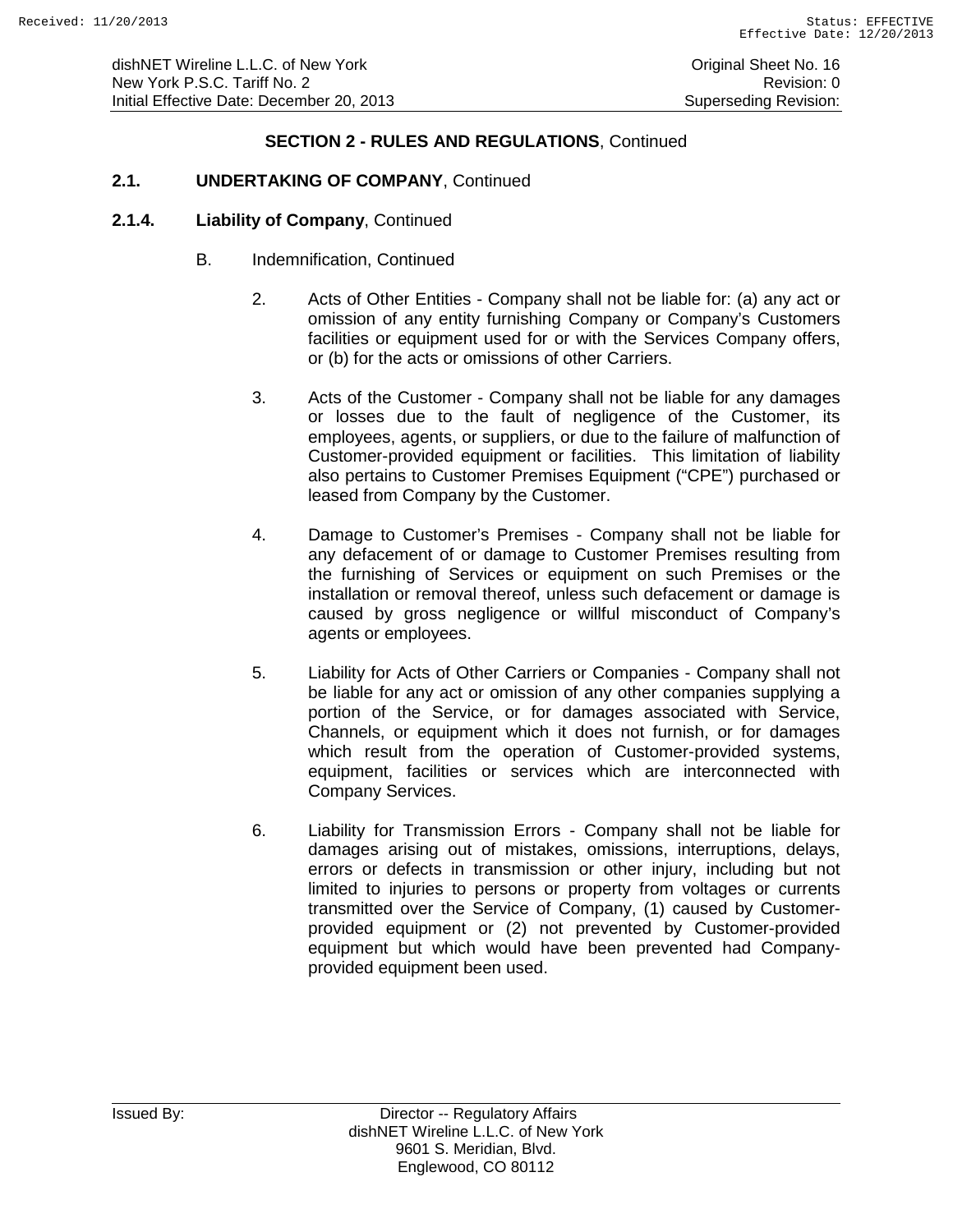### **2.1. UNDERTAKING OF COMPANY**, Continued

- B. Indemnification, Continued
	- 7. Disconnection of Service Company shall not be liable for the Disconnection of Service, including but not limited to, any direct, indirect, incidental, special consequential, exemplary or punitive damages, so long as such Disconnection of Service complied with the applicable rules and regulations; or
	- 8. Violations Company shall not be liable for violations of the obligations of the Customer under this Tariff; or
	- 9. Interruption Company shall not be liable for the interruption of a call to any party or any other person in conjunction with use of the Busy Line Verification and Interrupt Service; or
	- 10. Loss, Destruction or Damage Company shall not be liable for any loss, destruction or damage to property of the Customer, the Customer's agent, distributors, or any third party, or the death of or injury to persons, including, but not limited to, employees or invitees of either Company or the Customer, to the extent caused by or resulting from the negligent or unintentional act or omission of Company, Customer, Authorized User or their employees, agents representatives or invitees; or
	- 11. Unlawful Acts Company shall not be liable for unlawful acts of Company's agents and employees if committed beyond the scope of their agency or employment; or
	- 12. Disclosure Company shall not be liable for misrepresentation of, or the failure to disclose, the lawful rates and charges published in the Tariff, so long as Company has complied with any applicable rules and regulation related thereto; or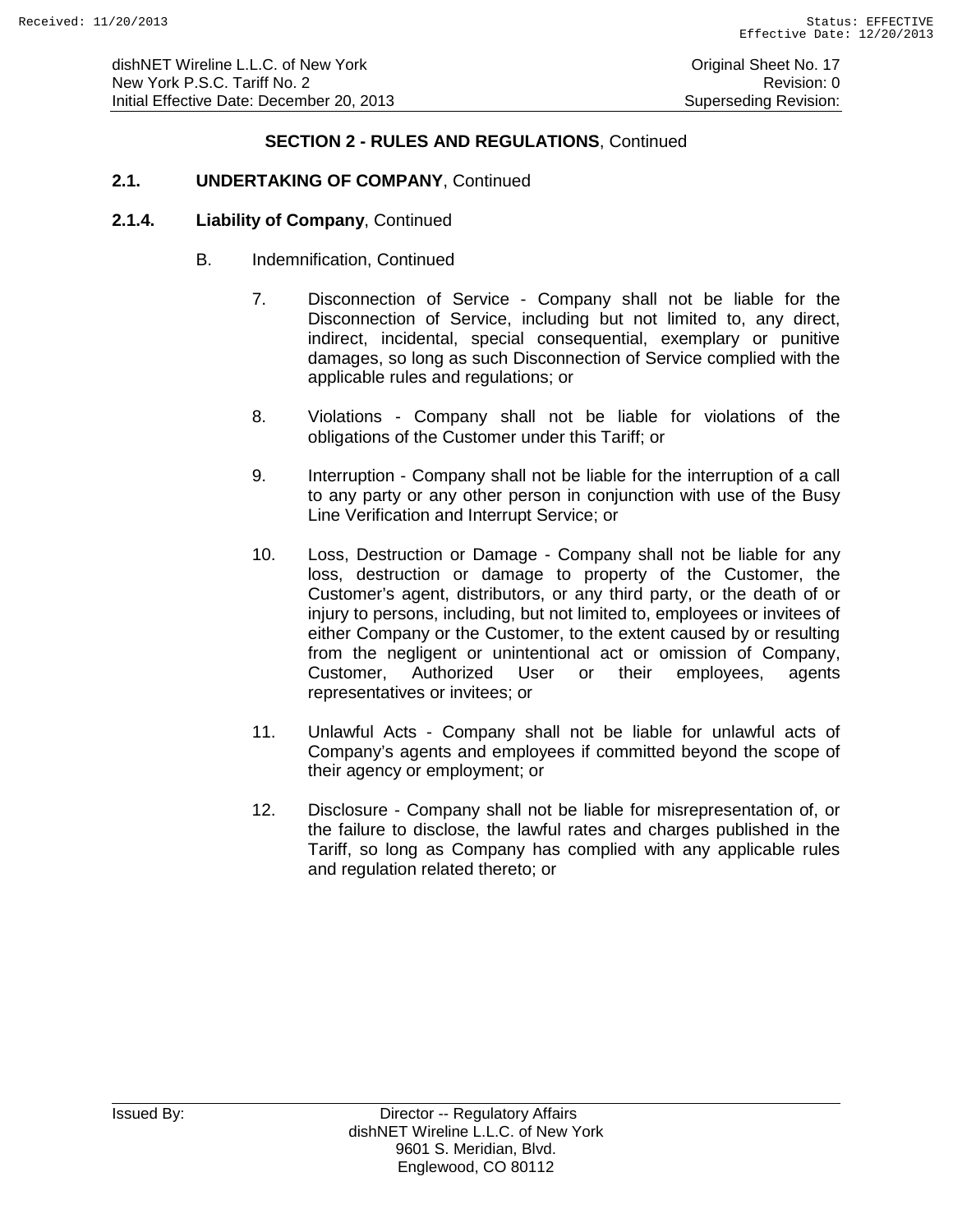### **2.1. UNDERTAKING OF COMPANY**, Continued

- B. Indemnification, Continued
	- 13. Fees Company shall not be liable for fees Company delivered to a jurisdiction in question and not returned to Company; or
	- 14. Caller ID Blocking Company shall not be liable for any failures, errors malfunctions or omissions of Caller ID Blocking whether arising from or relating to any ordinary negligence of Company; or,
	- 15. Unauthorized Use Company shall not be liable for any unauthorized use of the Service provided to Customer.
- C. Limitations of Damages and of Period for Bringing Claims The entire liability of Company for any claim, loss, damage or expense from any cause whatsoever shall in no event exceed sums actually paid to Company by the Customer for the specific Services giving rise to the claim, and no action or proceeding against Company shall be commenced more than one (1) year after the Service related to the claim is rendered. Claims applicable to overbilling against Company shall be commenced no more than two (2) years after the Service related to the claim is rendered pursuant to Section 415, U.S. Code, 47 U.S.C. §415.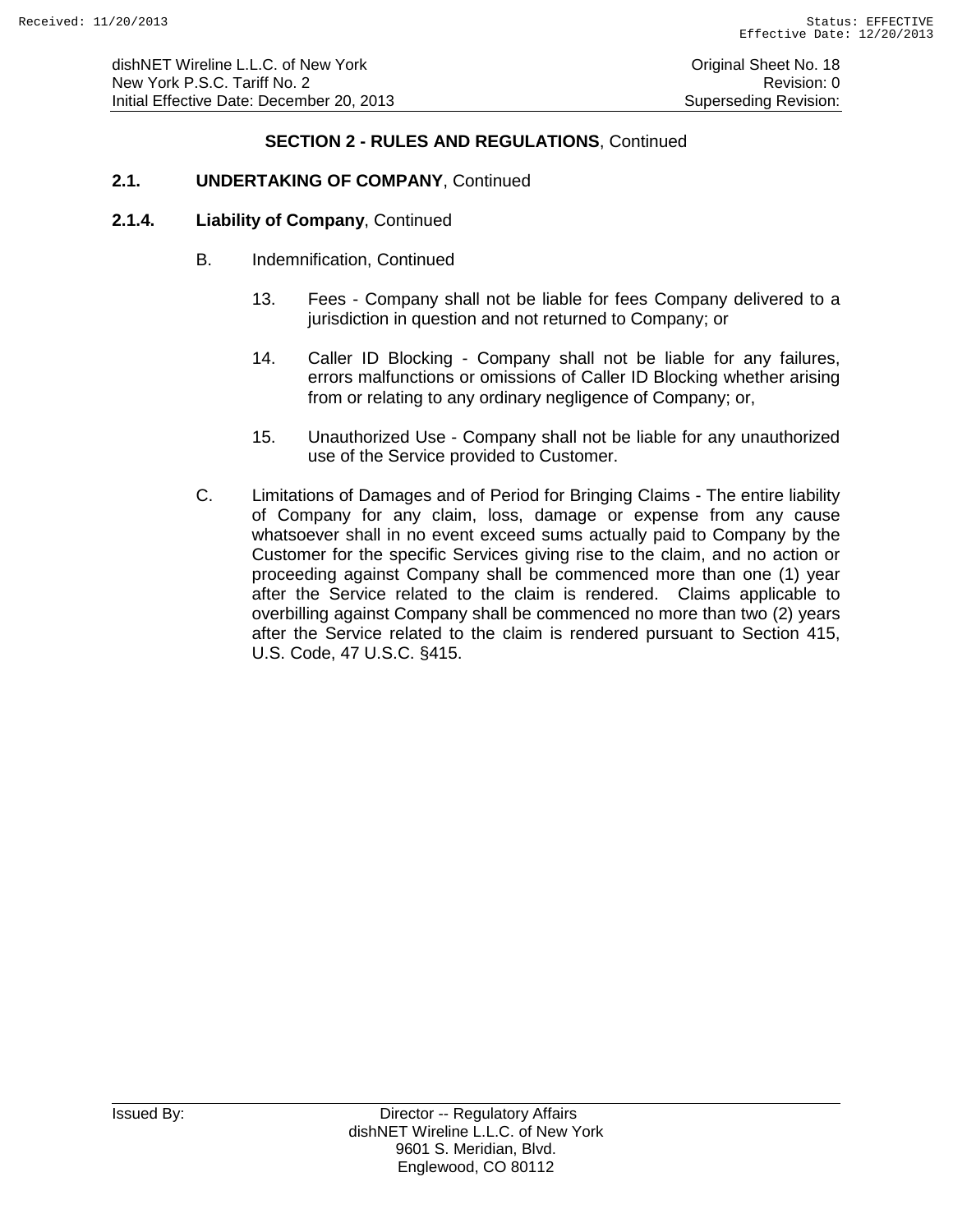# **2.1. UNDERTAKING OF COMPANY**, Continued

- D. Service Installation and Operation Company does not guarantee nor make any warranty with respect to Service installations at locations at which there is present an atmosphere that is explosive, prone to fire, dangerous or otherwise unsuitable for such installations. The Customer shall indemnify and hold Company harmless from any and all loss, claims, demands, suits or other action, or any liability whatsoever, whether suffered, made, instituted or asserted by the Customer or by any other party, for any personal injury to, harm, or death of, any person or persons, or for any loss, damage or destruction of any property, whether owned by the Customer or others, caused or claimed to have been caused, directly or indirectly, by the installation, operation, failure to operate, maintenance, removal, presence, condition, locations or use of Service furnished by Company at such locations. Company reserves the right to require each Customer to sign an agreement acknowledging acceptance of the provisions of this Section as a condition precedent to such installations.
- E. Notice of Temporary Disconnection Company will, where practicable, notify the Customer that temporary discontinuance of the use of a Service may be required; however, where prior notice is not practicable, nothing contained herein shall be deemed to impair Company's right to discontinue forthwith the use of a Service temporarily if such action is reasonable under the circumstances. In case of such temporary discontinuance, the Customer will be promptly notified and afforded the opportunity to correct the condition that gave rise to temporary discontinuance.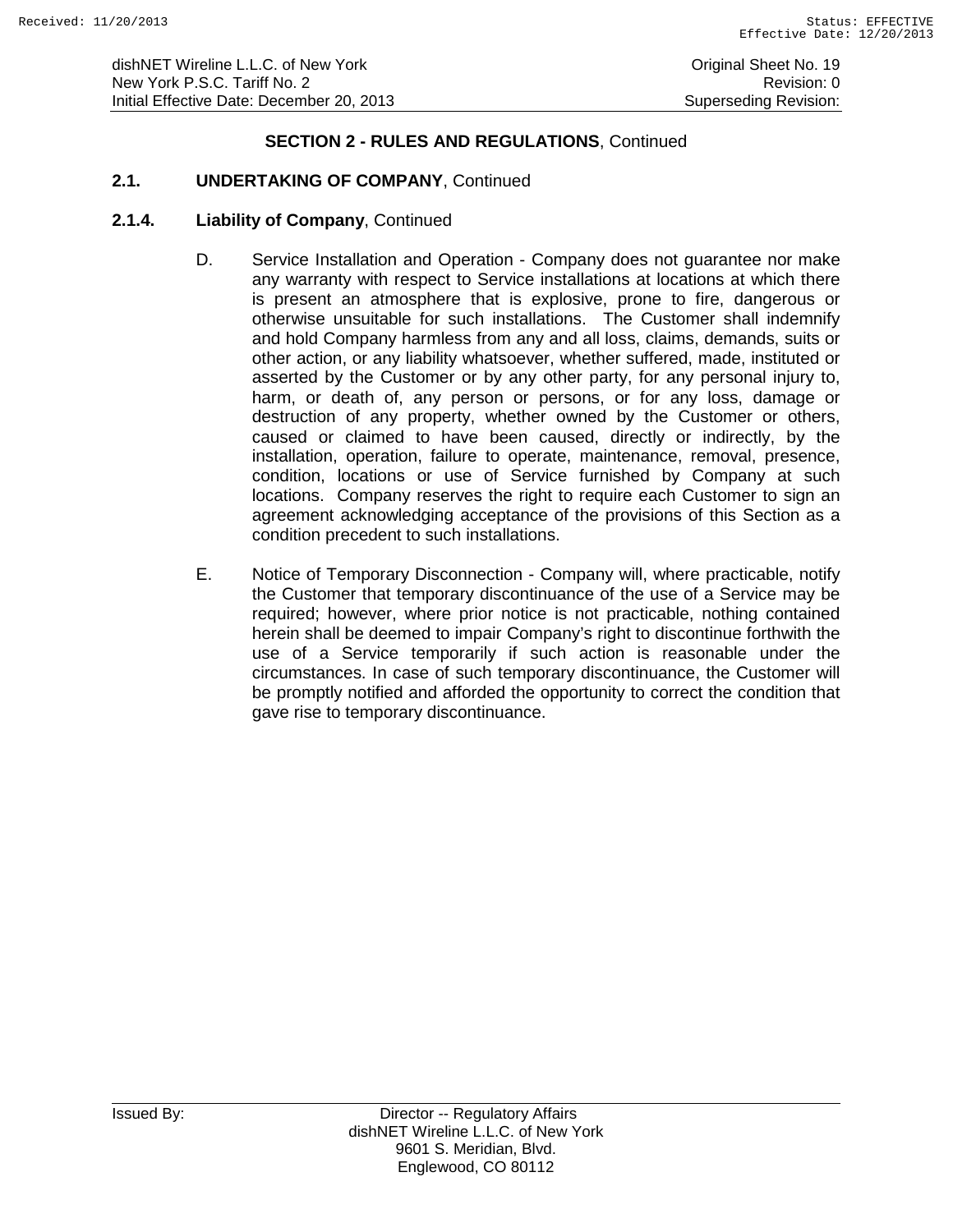# **2.1. UNDERTAKING OF COMPANY**, Continued

### **2.1.4. Liability of Company**, Continued

- F. Connection to Company's Network Company shall not be liable for the Customer's failure to fulfill its obligations to take all necessary steps including, without limitation, obtaining, installing and maintaining all necessary equipment, materials and supplies, for interconnecting the terminal equipment or communications system of the Customer, or any third party acting as its agent, to Company's network. The Customer shall secure all licenses, permits, rights of way, and other arrangements necessary for such interconnection. In addition, the Customer shall ensure that the Customer's or the Customer's agent's equipment and/or system is properly interfaced with Company's Service, that the signals emitted into Company's network are of the proper mode, bandwidth, power data speed, and signal level for the intended use of the Customer and that the signals do not damage Company equipment, injure its personnel or degrade Service to other Customers. If the Customer or its agent fails to maintain and operate its equipment and/or system or that of its agent properly, with resulting imminent harm to Company equipment, personnel, or the quality of Service to other Customers, Company's may, upon written notice, require the use of protective equipment at the Customer's expense. If this fails to produce satisfactory quality and safety, Company's may, upon written notice, terminate the Customer's Service without liability.
- G. EXPRESS AND IMPLIED WARRANTIES COMPANY MAKES NO WARRANTIES OR REPRESENTATIONS, EXPRESS OR IMPLIED EITHER IN FACT OR BY OPERATION OF LAW, STATUTORY OR OTHERWISE, INCLUDING WARRANTIES OF MERCHANTABILITY OR FITNESS FOR A PARTICULAR USE, EXCEPT THOSE EXPRESSLY SET FORTH HEREIN.

THE SERVICES ARE PROVIDED ON AN "AS IS" AND "AS AVAILABLE" BASIS. COMPANY EXPRESSLY DISCLAIMS ALL WARRANTIES OF ANY KIND, WHETHER EXPRESS OR IMPLIED, INCLUDING BUT NOT LIMITED TO THE IMPLIED WARRANTIES OF MERCHANTABILITY, ACCURACY, FITNESS FOR A PARTICULAR PURPOSE AND NONINFRINGEMENT. COMPANY MAKES NO WARRANTY THAT SERVICE WILL BE UNINTERRUPTED, TIMELY, SECURE OR ERROR-FREE OR MEET ANY PARTICULAR PERFORMANCE LEVEL; NOR DOES COMPANY MAKE ANY WARRANTY AS TO THE RESULTS THAT MAY BE OBTAINED THROUGH THE SERVICES OR THAT ANY DEFECT IN THE SERVICE WILL BE CORRECTED.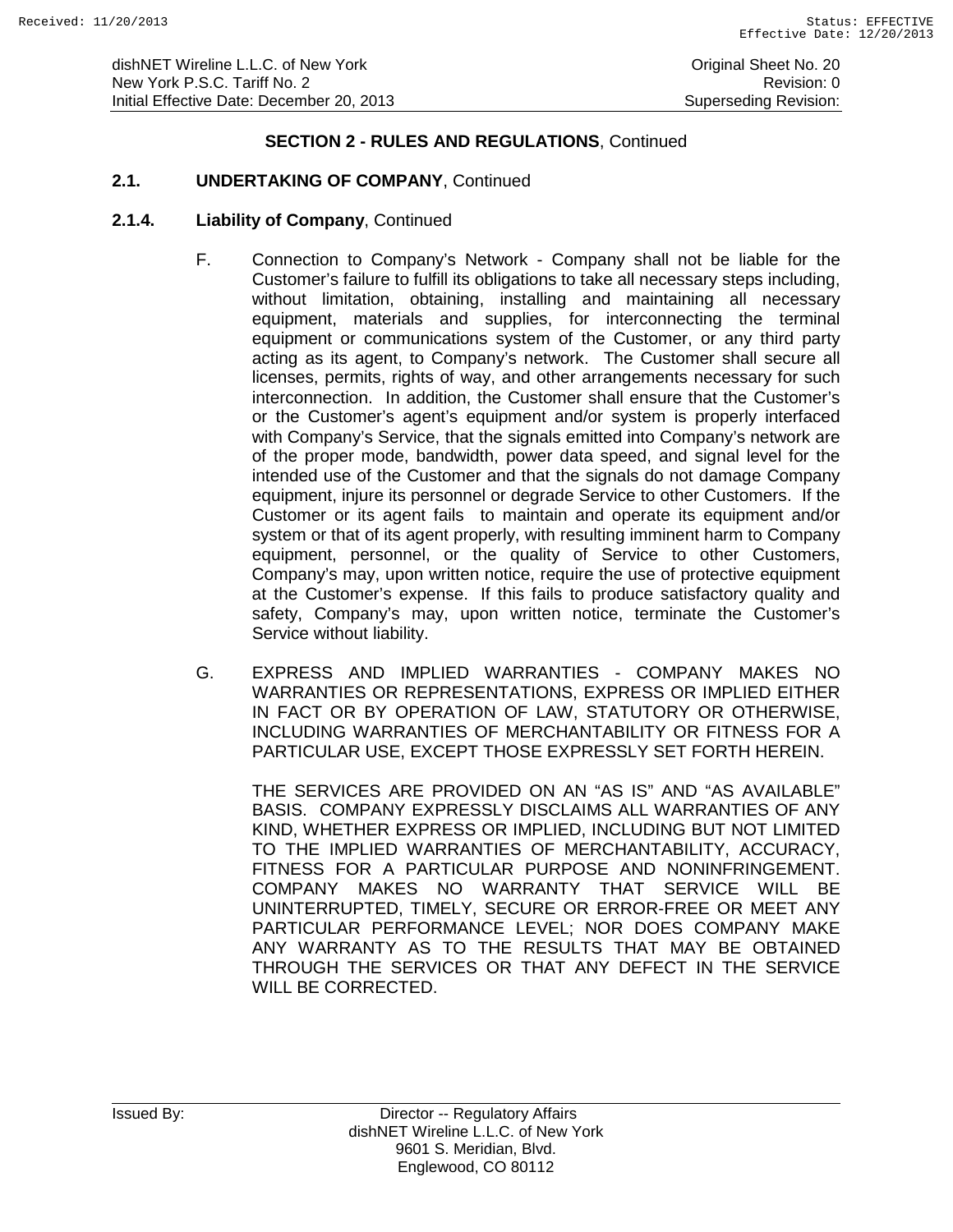# **2.1. UNDERTAKING OF COMPANY**, Continued

- H. Errors in Billing The liability of Company for errors in billing that result in overpayment by the Customer will be limited to a credit equal to the dollar amount erroneously billed or, in the event that payment has been made and Service has been discontinued, to a refund of the amount erroneously billed.
- I. Provision of Service Company will not be liable for any refusals or failures to provide Service or delays in commencing Service to any Customer or for any failure to provide or maintain Service at any particular performance level.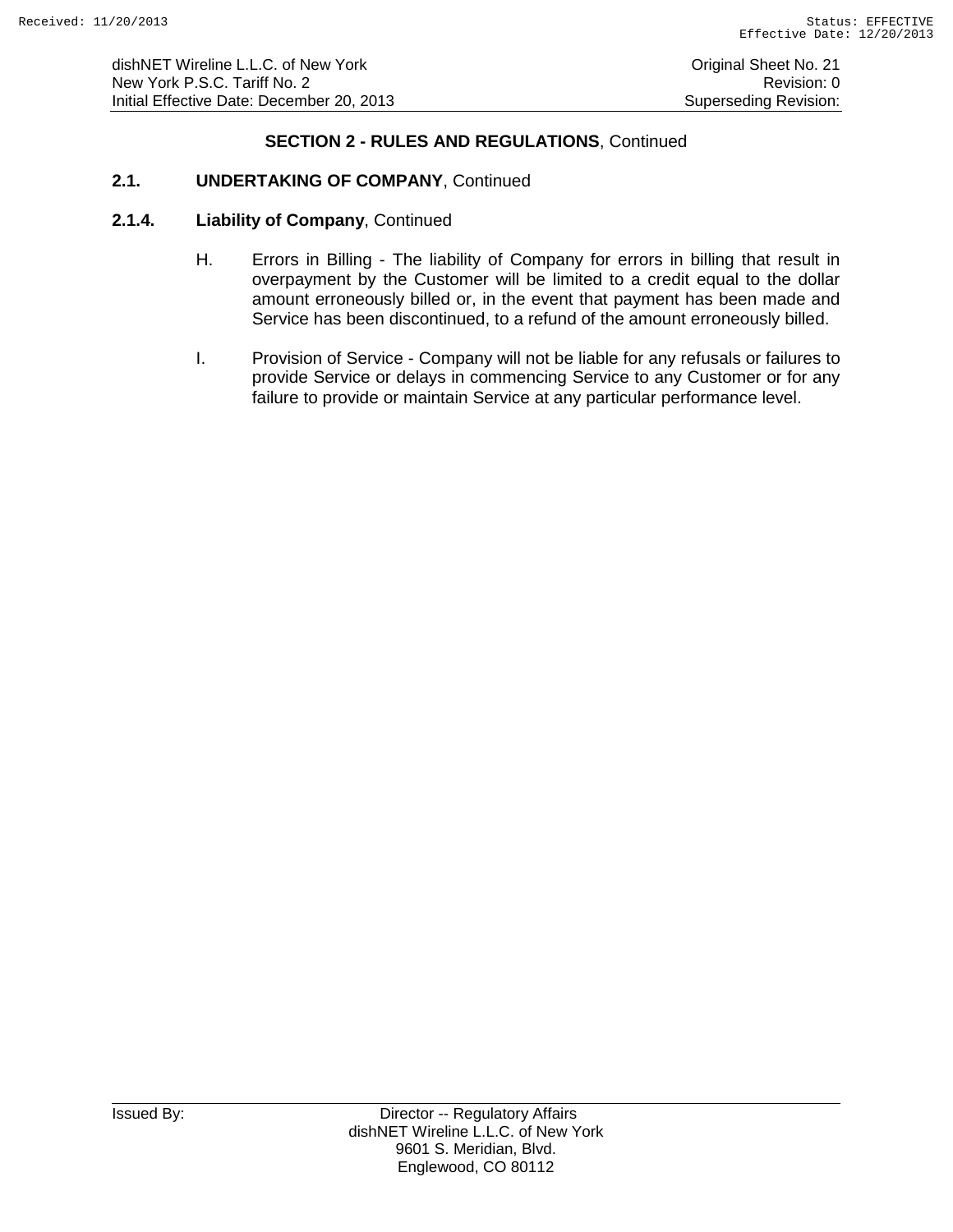# **2.1. UNDERTAKING OF COMPANY**, Continued

#### **2.1.5. Service-Affecting Activities**

Company will provide the Customer reasonable notification of Service-affecting activities that may occur in normal operation of its business. Such activities may include, but are not limited to, equipment or Facilities additions, removals or rearrangements and routine preventative maintenance.

#### **2.1.6. Provision of Equipment and Facilities**

- A. Company shall use reasonable efforts to make available Services to a Customer on or before a particular date, subject to the provisions of and compliance by the Customer with the regulations contained in this Tariff. Company does not guarantee availability by any such date and shall not be liable for any delays in commencing Service to any Customer.
- B. Company shall use reasonable efforts to maintain only the Facilities and equipment that it furnishes to the Customer. The Customer may not, nor may the Customer permit others to, rearrange, Disconnect, remove, and attempt to repair, or otherwise interfere with any of the Facilities or equipment installed by Company, except upon the written consent of Company.
- C. Company may substitute, change any equipment or Facility at reasonable times, but shall not thereby alter the technical parameters of the Service provided the Customer.
- D. Equipment that the Company provides or installs at the Customer Premises for use in connection with the Services Company offers shall not be used for any purpose other than that for which it was provided by Company.
- E. The Customer shall be responsible for the payment of Service charges as set forth herein for visits by Company's agents or employees to the Premises of the Customer when the Service difficulty or trouble report results from the use of equipment or Facilities provided by any party other than Company, including but not limited to the Customer.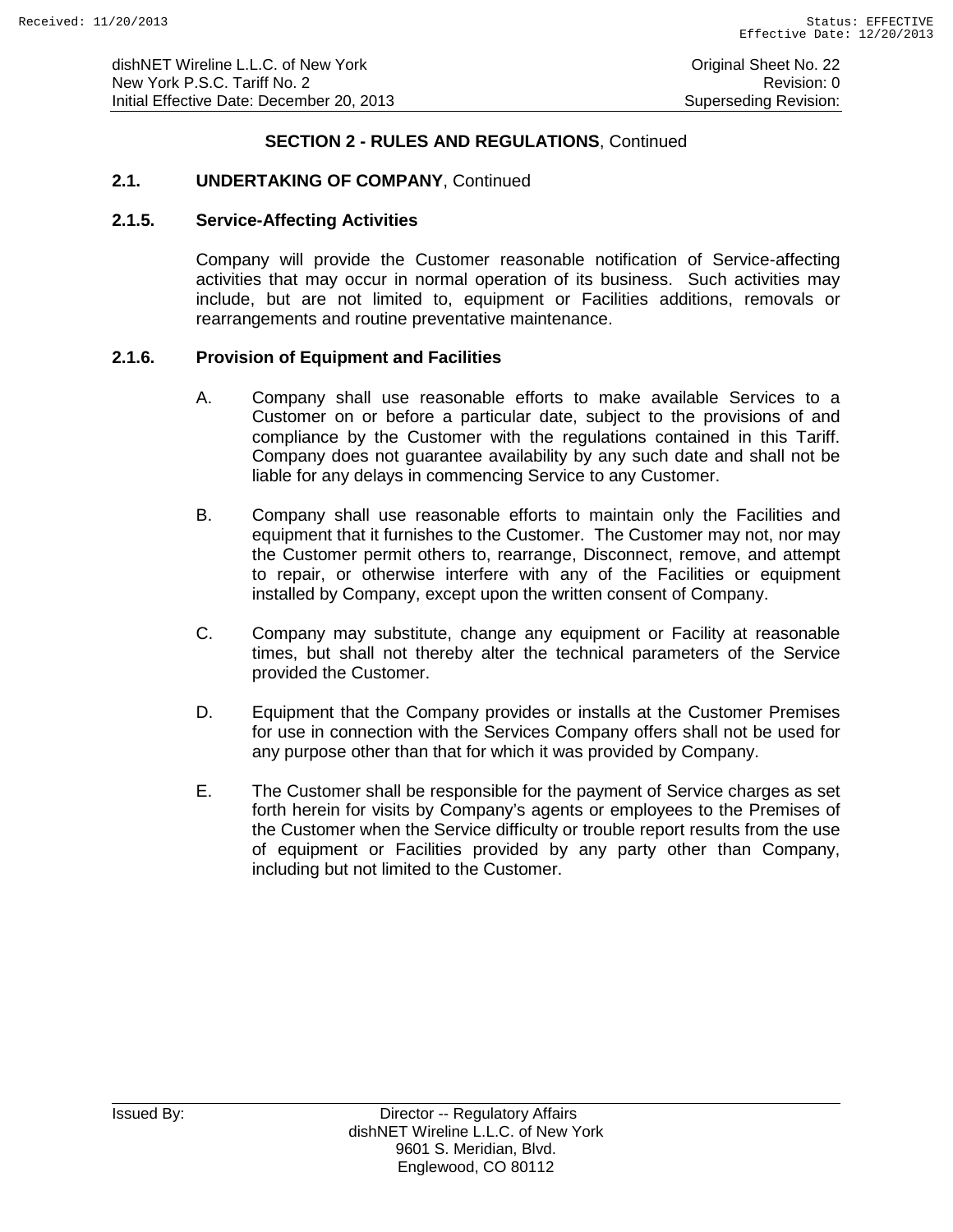## **2.1. UNDERTAKING OF COMPANY**, Continued

#### **2.1.6. Provision of Equipment and Facilities**, Continued

- F. Company shall not be responsible for the installation, operation, or maintenance of any Customer-provided communications equipment. Where such equipment is connected to the Facilities furnished pursuant to this Tariff, the responsibility of Company shall be limited to the furnishing of Facilities offered under this Tariff and to the maintenance and operation of such Facilities. Subject to this responsibility, Company shall not be responsible for:
	- 1. The transmission of signals by Customer-provided equipment or for the quality of, or defects in, such transmission; or
	- 2. The reception of signals by Customer-provided equipment.

#### **2.1.7. Non-Routine Installation**

At the Customer's request, installation and/or maintenance may be performed outside Company's regular business hours or in hazardous locations. In such cases, charges based on cost of the actual labor, material, or other costs incurred by or charged to Company will apply. If installation is started during regular business hours but, at the Customer's request, extends beyond regular business hours into time periods including, but not limited to, weekends, Holidays, and/or night hours, additional charges may apply.

#### **2.1.8. Ownership of Facilities**

Title to all Facilities in accordance with this Tariff remains in Company, its agents, wholesale partners or contractors.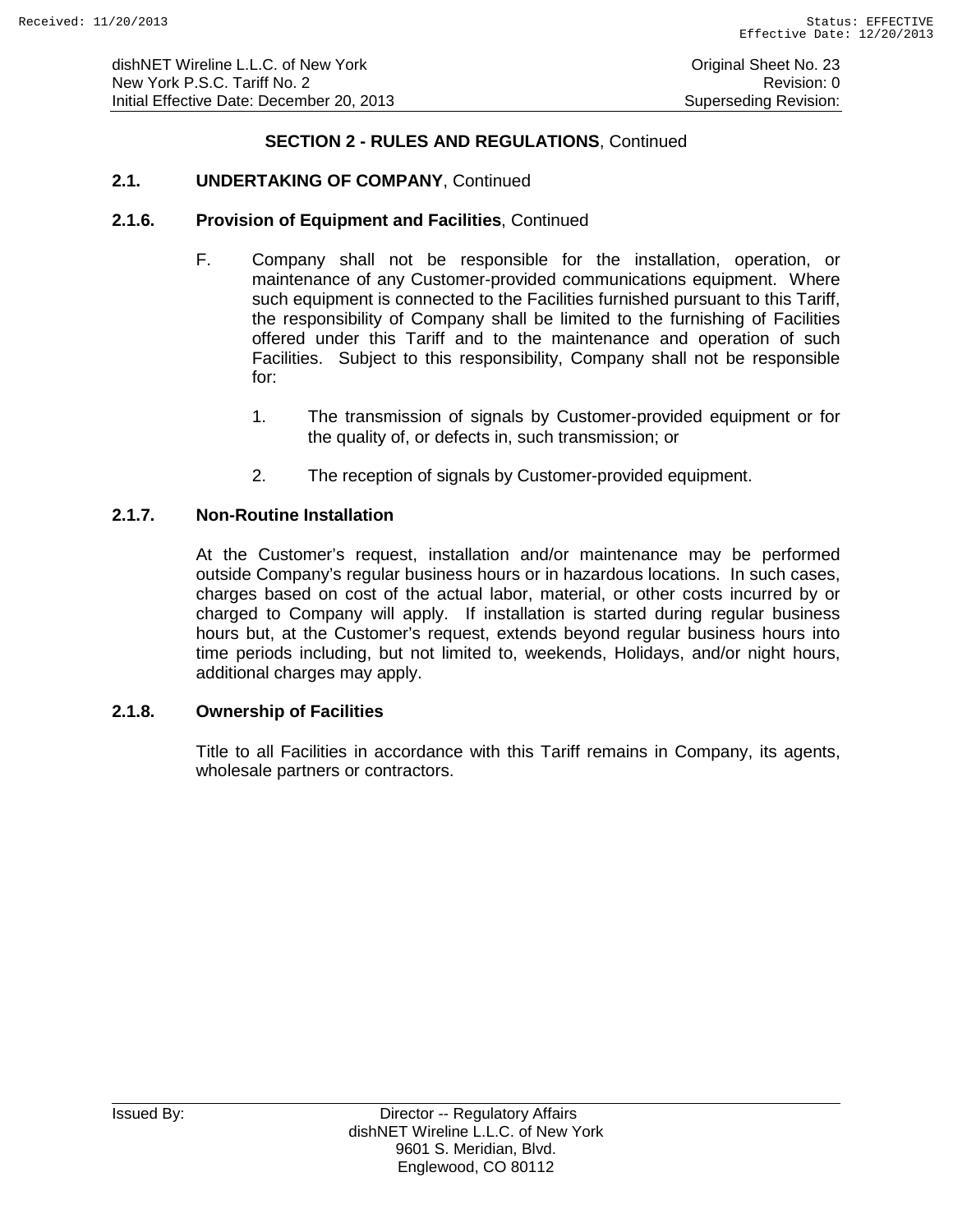### **2.2. PROHIBITED USES**

#### **2.2.1. No Unlawful Purpose**

The Services Company offers shall not be used for any unlawful purpose or for any use as to which the Customer has not obtained all required governmental approvals, authorizations, licenses, consents and permits.

### **2.2.2. Compliance Letter Required**

Company may require Applicants for Service who intend to use Company's offerings for resale and/or for shared use to file a letter with Company confirming that their use of Company's offerings complies with relevant laws and Commission regulations, policies, orders, and decisions.

### **2.2.3. No Interference**

Service may not be used in any manner, which interferes with other persons in the use of their Service, prevents other persons from using their Service, otherwise impairs the quality of Service to other Customers, or impairs the privacy of any communications over any Service provided by Company. Company may require a Customer to immediately shut down its transmission of signals if said transmission is causing interference to others.

#### **2.2.4. Assignment Provisions**

A Customer, Joint User, or Authorized User may not assign, or transfer in any manner, the Service or any rights associated with the Service without the written consent of Company. Company will permit a Customer to transfer its existing Service to another entity if the existing Customer has paid all charges owed to Company for regulated communications Services. Such a transfer will be treated as a Disconnection of existing Service and installation of new Service, and nonrecurring Installation Charges as stated in this Tariff will apply.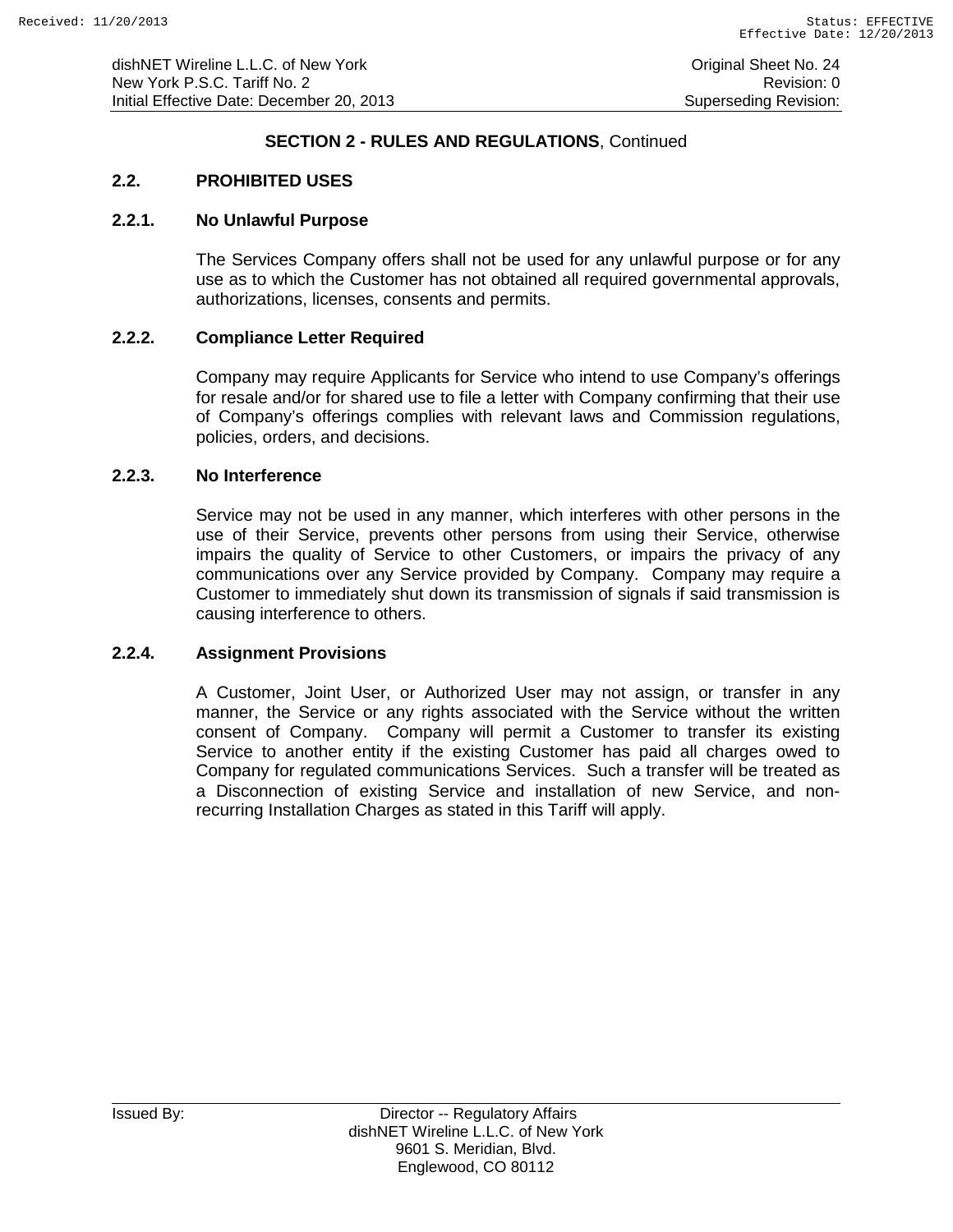dishNET Wireline L.L.C. of New York **Consumers Consumers Consumers Consumers** Original Sheet No. 25 New York P.S.C. Tariff No. 2 **Review Accounts** 2 Revision: 0 Initial Effective Date: December 20, 2013 Superseding Revision:

### **SECTION 2 - RULES AND REGULATIONS**, Continued

### **2.2. PROHIBITED USES**, Continued

#### **2.2.5. Company-Provided Equipment**

Equipment Company provides or installs at the Customer's Premises for use in connection with the Services Company offers may not be used for any other purpose other than for which Company provided it. Customer may not, and may not permit others to, rearrange, Disconnect, remove, attempt to repair, or otherwise interfere with any of the Services or equipment installed by Company or Company's agent, except upon the consent of Company.

#### **2.2.6. Service Used for Compensation**

Service may not be used for any purpose for which the Customer receives any payment or other compensation, except when the Customer is a duly authorized and regulated common Carrier. This provision does not prohibit an arrangement between the Customer and Authorized User to share the cost of Service.

#### **2.2.7. Service Used to Annoy or Harass**

Service may not be used in any manner so as to annoy, abuse, threaten, or harass other persons.

#### **2.2.8. Service Used for Impersonation or Lewd or Obscene Purposes**

Service shall not be used to impersonate another person with fraudulent or malicious intent. Service shall not be used to make any oral or written comment, request, suggestion or proposal, or to transmit any nonverbal material, which is obscene, lewd, lascivious, filthy, or indecent, regardless of the format or avenue of transmitting the indecent or obscene material (e.g., 900 or 999 service).

#### **2.2.9. Service Used Without Payment**

The use of Company's Services either without payment for Service or attempting to avoid payment for Service by fraudulent means or devices, schemes, false or invalid numbers, or false calling or credit cards is prohibited.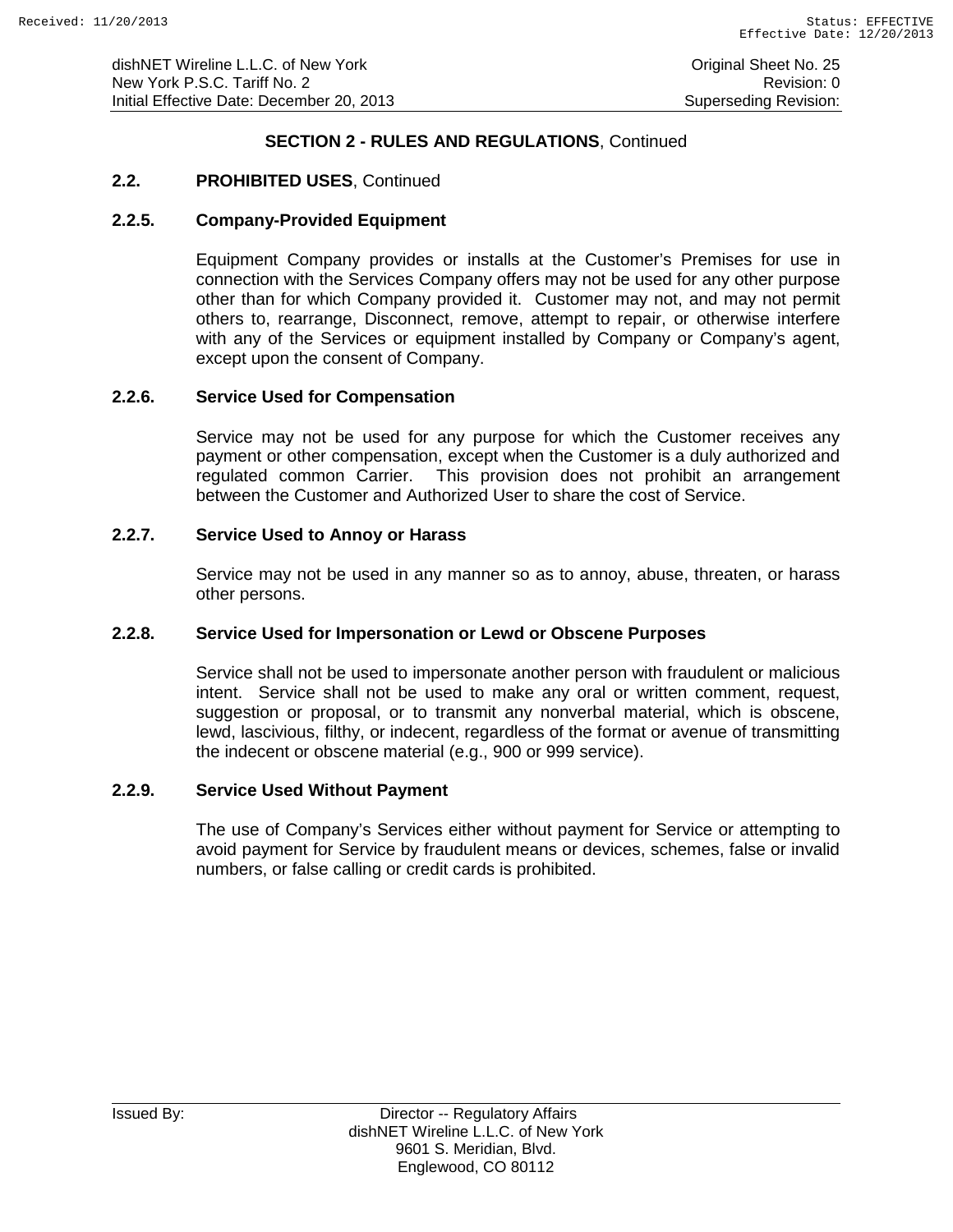### **2.2. PROHIBITED USES**, Continued

#### **2.2.10. Rights and Titles Remain with Company**

Except as provided by law, Commission regulations or the Federal Communications Commission's regulations, the Customer obtains no property right or interest in the use of any specific type of Facility, Service, equipment, telephone number, process or code. All rights, titles and interests remain, at all times, solely with Company.

#### **2.2.11. Use of Resold Services from Other Providers**

Customer's use of any resold service obtained from other service providers is also subject to any applicable restrictions in the underlying provider's "service agreements" including, but not limited to, price lists, tariffs, and/or individual customer agreements.

#### **2.2.12. Use for Solicitation by Recorded Messages**

Service shall not be used for the purpose of solicitation by recorded messages when such solicitation occurs as a result of unrequited or unsolicited calls initiated by the solicitor by means of automatic dialing devices. Such devices, with storage capability of numbers to be called or a random or sequential number generator that produces numbers to be called and having the capability, working alone or in conjunction with other equipment, of disseminating a prerecorded message to the number called and which are calling party or called party controlled, are expressly prohibited in accordance with state and federal laws.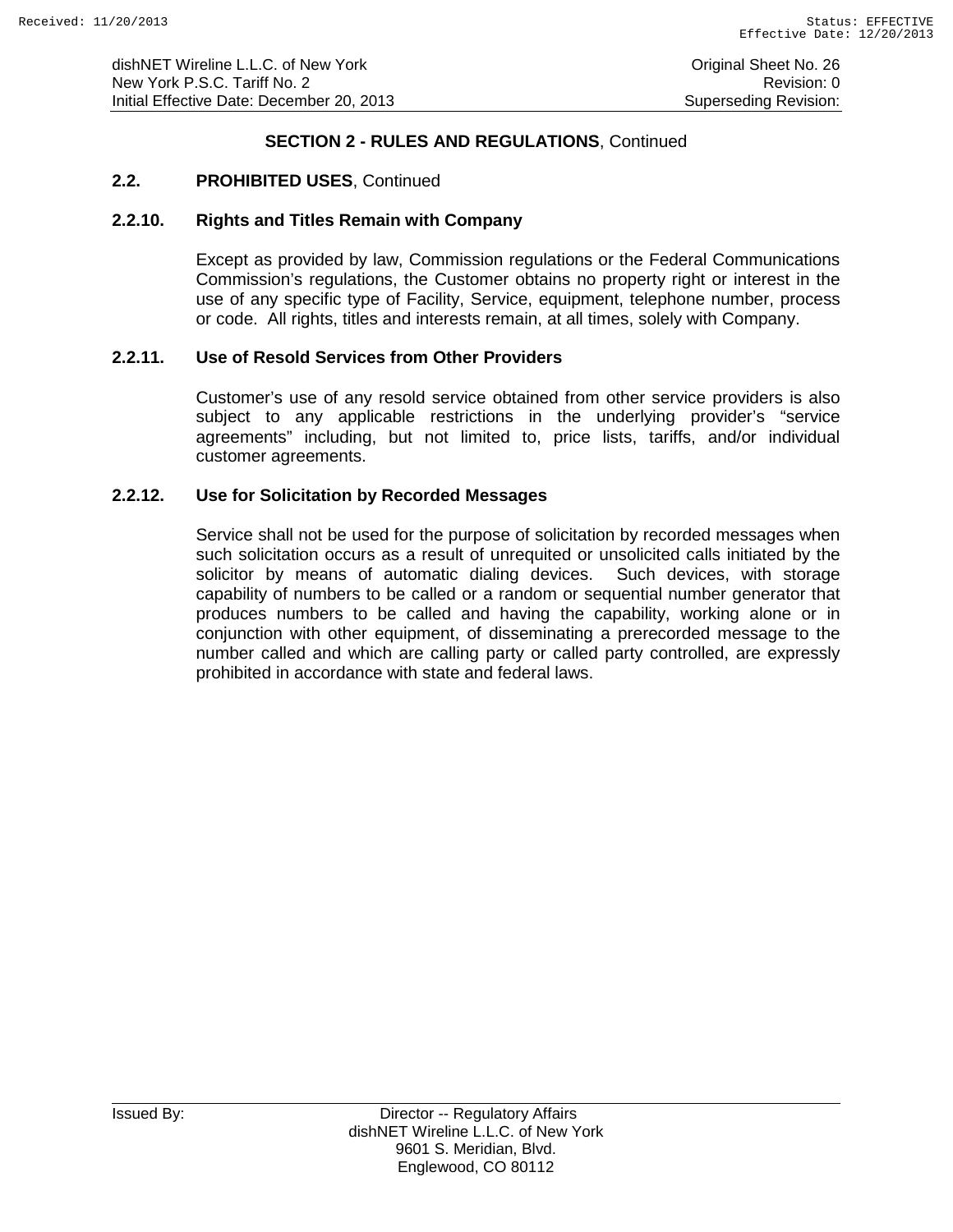# **2.3. OBLIGATIONS OF THE CUSTOMER**

### **2.3.1. Payment of Bills and Charges**

- A. The Customer shall be responsible for the payment of all applicable charges for Services rendered pursuant to this Tariff and/or contract;
- B. Customer is responsible for the payment of any bills for Services and for the resolution of any disputes or discrepancies with Company. Company has no responsibility with respect to billing, charges or disputes related to services used by Customer which are not included in Services herein including, without limitation, any local, regional and long distance services not provided by Company.
- C. A charge of \$20.00 will be assessed for checks with insufficient funds or nonexisting accounts, unless waived by Company for good cause shown.
- D. If the Customer chooses to place information services provider ("ISP") calls or receives calls via a non-Company affiliated carrier, the Customer will be liable for all charges related to such calls; including without limitation, charges billed to Company or Customer by ISP or other carriers, and any applicable rebilling charge and charges for any service provided by Company or its affiliates.

# **2.3.2. Unauthorized Use**

The Customer is responsible for any damages, including usage charges that the Customer may incur as a result of the unauthorized use of its communications equipment. The unauthorized use of the Customer's communications equipment includes, but is not limited to, the placement of calls from the Customer's Premises and the placement of calls through Customer-controlled or Customer-provisioned equipment that are transmitted or carried over Company's network without the authorization of the Customer.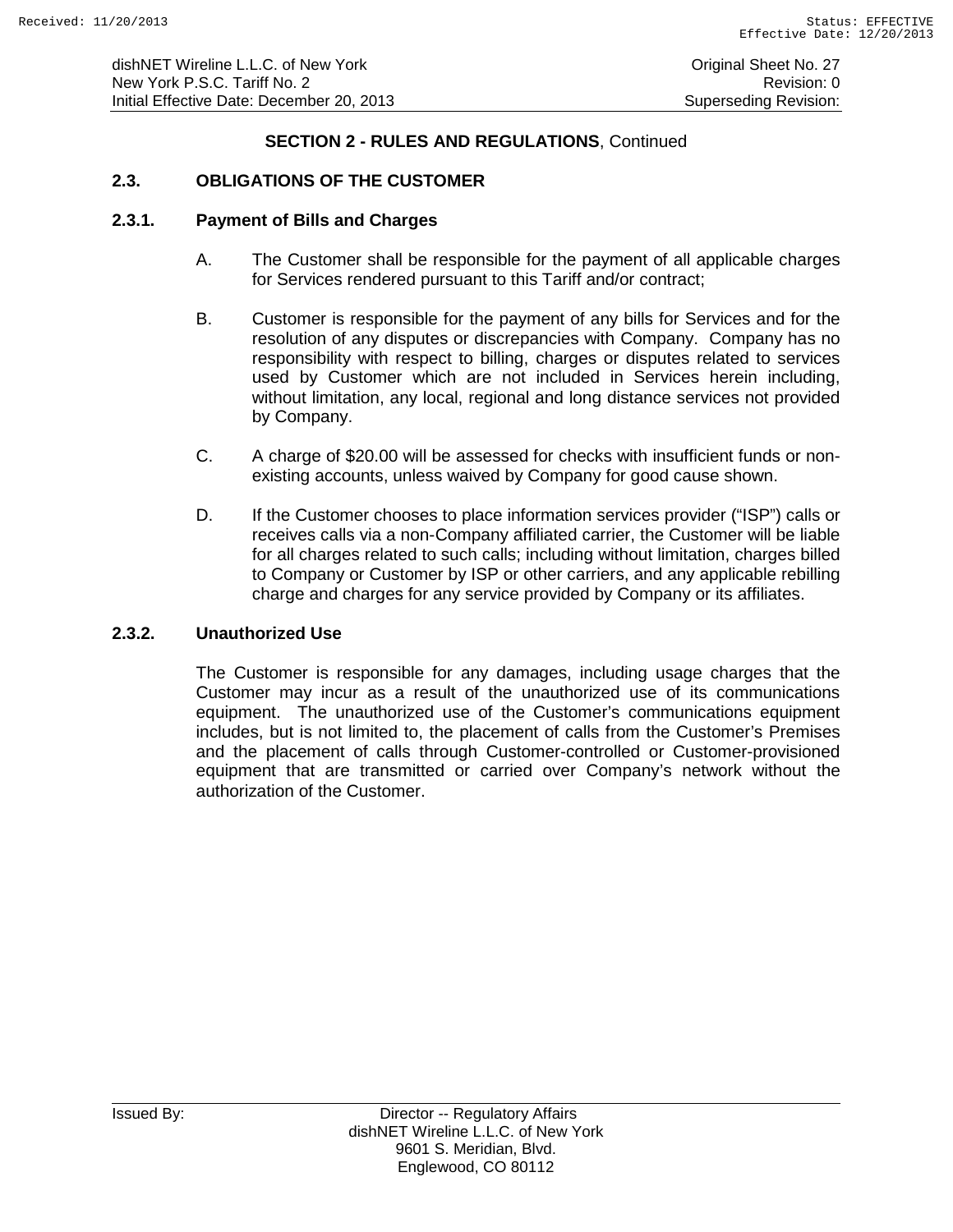# **2.3. OBLIGATIONS OF THE CUSTOMER,** Continued

#### **2.3.3. Compliance with Regulations**

The Customer is responsible for compliance with applicable regulations set forth in this Tariff.

#### **2.3.4. Compliance with Law**

The Customer shall be responsible for complying with all laws and regulations applicable to use of services provided under this tariff and any Services contract between Customer and Company.

#### **2.3.5. Identification**

The Customer is responsible for verifying the name(s) of the Authorized Users allowed to request and use the Customer's Service, upon Company request, and for establishing identity as often as is necessary during the course of a call to Company or when seeking credits from Company.

#### **2.3.6. Relationship**

A Customer or Authorized User may not represent in any way that the relationship between Customer or Authorized User and Company is anything other than one of customer and supplier, respectively. Nothing in this Tariff gives Customer or Authorized Users any authority to bind or otherwise incur liability on behalf of Company. Nothing in this Tariff constitutes an endorsement by Company of any activity, service or product of Customer or Authorized Users.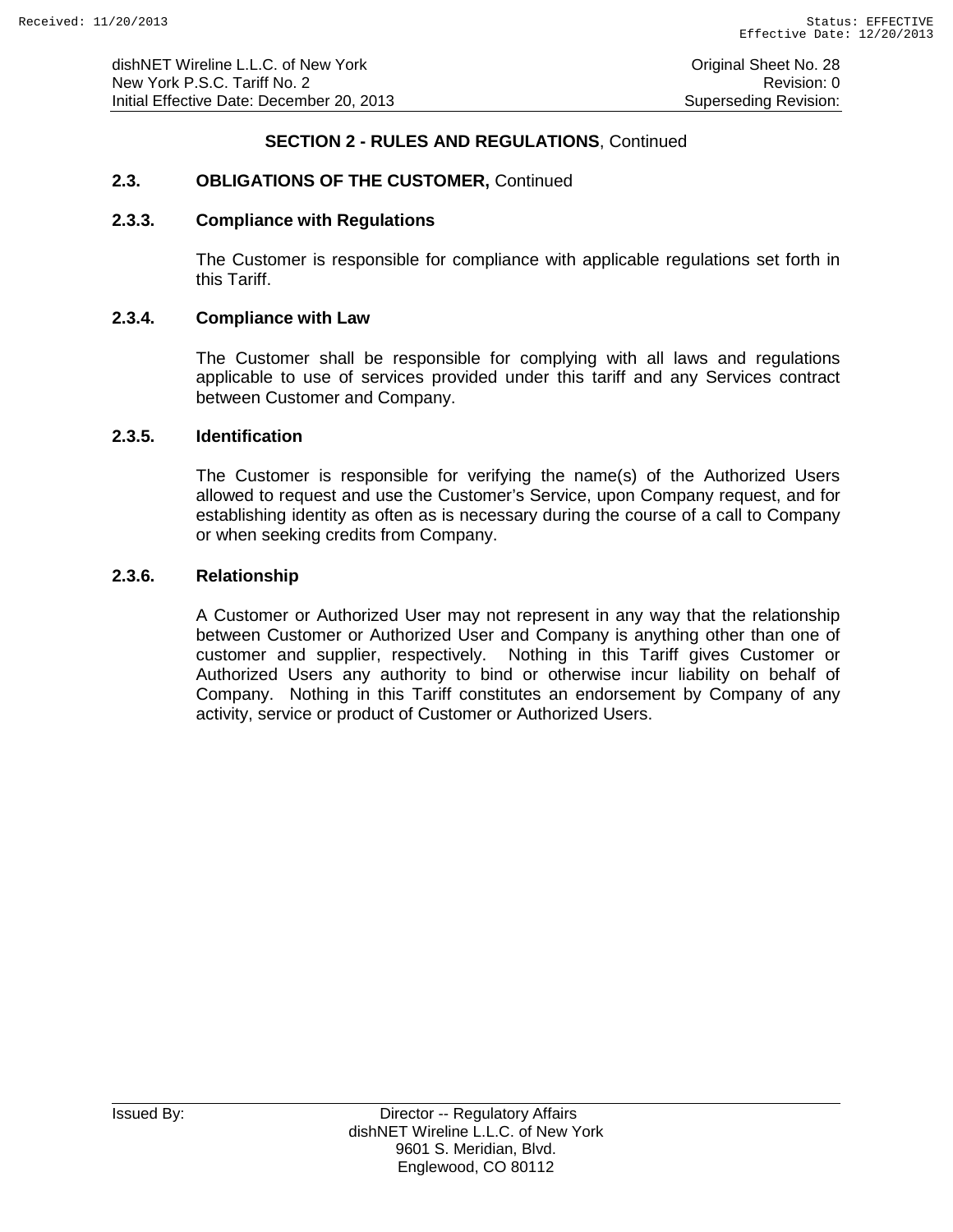# **2.3. OBLIGATIONS OF THE CUSTOMER,** Continued

- **2.3.7. Claims** With respect to any Service or Facility provided by Company, the Customer shall indemnify, defend and hold harmless Company from all claims, actions, damages, liabilities, costs and expenses, including reasonable attorneys' fees for:
	- A. Any loss, destruction or damage to the property of Company or any third party, or the death of or injury to persons, including, but not limited to, employees or invitees of either Company or the Customer, to the extent caused by or resulting from the negligent or intentional act or omission of the Customer, its employees, agents, representatives or invitees; or
	- B. Patent or trademark infringement or other infringement of intellectual property rights including, but not limited to, copyrights, trademarks, and trade secrets, from (1) combining Company-provided Services and equipment with any facilities, Services, or products provided by the Customer or Authorized User or (2) use of Services, functions, or products which Company furnished in a manner Company did not contemplate and over which Company exercises no control; or
	- C. Any claim for breach in the privacy or security of communications transmitted over Company's Services; or
	- D. Any and all other claims arising out of any act or omission of the Customer or others, in connection with any Service provided by Company pursuant to this Tariff.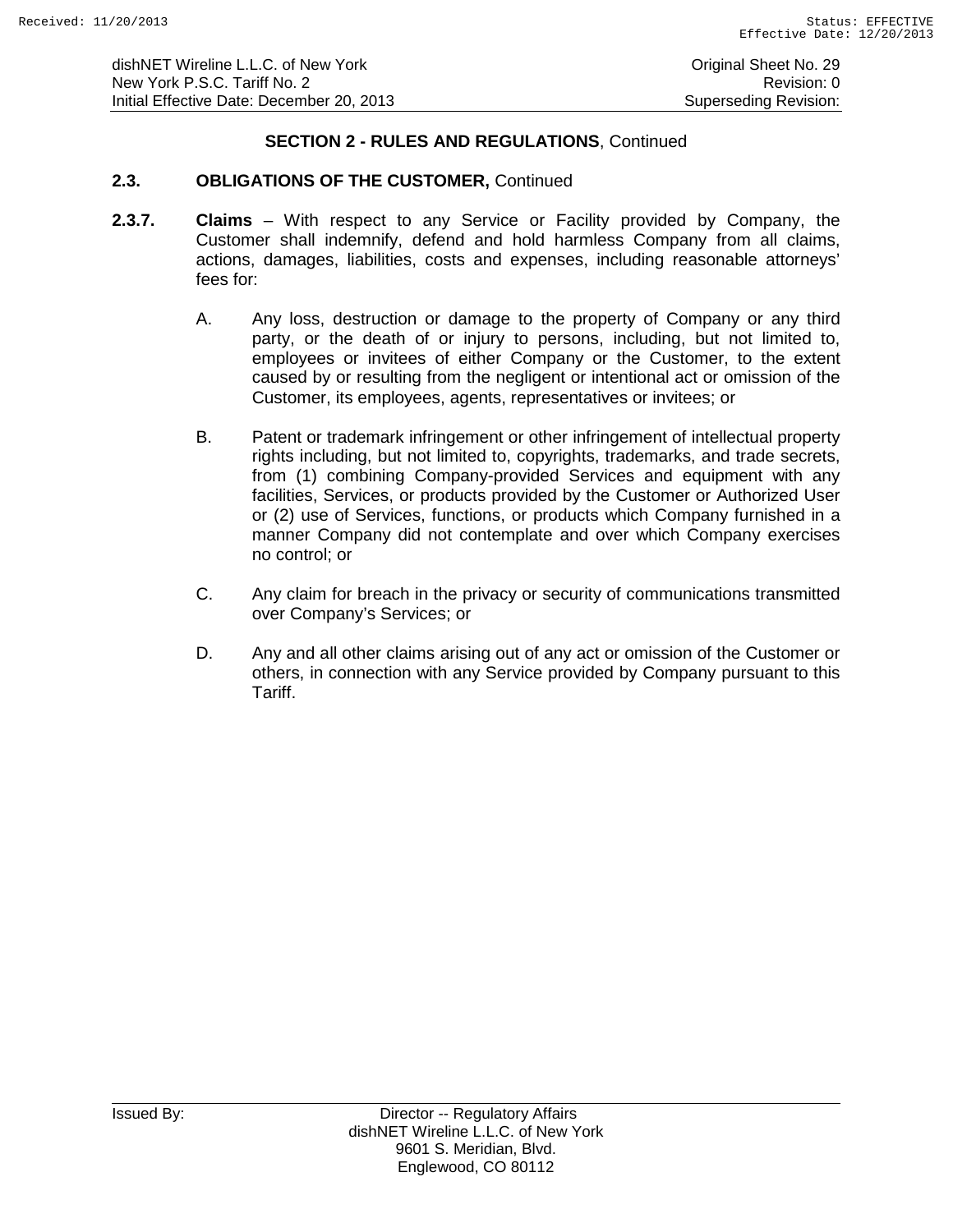# **2.3. OBLIGATIONS OF THE CUSTOMER**, Continued

### **2.3.8. Company-Provided Equipment and Facilities**

- A. Damage to Company Facilities or Equipment The Customer shall be responsible for reimbursing Company for damage to, or loss of, Company's Facilities or equipment caused by the acts or omissions of the Customer; or the failure of the Customer to comply with these regulations; or by fire or theft or other casualty on the Customer's Premises, unless caused by the negligence or willful misconduct of the employees or agents of Company, beyond the scope of their employment or agency. Company will, upon reimbursement for damages, cooperate with the Customer in prosecuting a claim against the person causing such damage and the Customer shall have no claim to Company's right of recovery of damages to the extent of such payment made.
- B. Return of Equipment Customer will return to Company within five (5) business days of termination of Service all Company-provided equipment. All returned equipment must be in the same condition as when delivered to the Customer by Company. Upon demand, Customer will reimburse Company for any replacement costs incurred by Company due to Customer's failure to comply with this Section.

# **2.3.9. Resources and Rights-of-Way**

- A. The Customer must make arrangements or obtain permission for safe, reasonable and continuous access and right-of-way for Company employees or agents of Company to enter the Premises of the Customer or any Authorized User of the Customer at any reasonable hour for the purpose of performing Company's obligations under this Tariff.
- B. The Customer shall be responsible for obtaining, maintaining, and otherwise having full responsibility for all rights-of-way and conduits necessary for installation of fiber optic cable and associated equipment used to provide Communication Services to the Customer from the cable building entrance or property line to the location of the equipment space described in Subsection (A) above. Company may require the Customer to demonstrate its compliance with this Section prior to accepting an order for Service.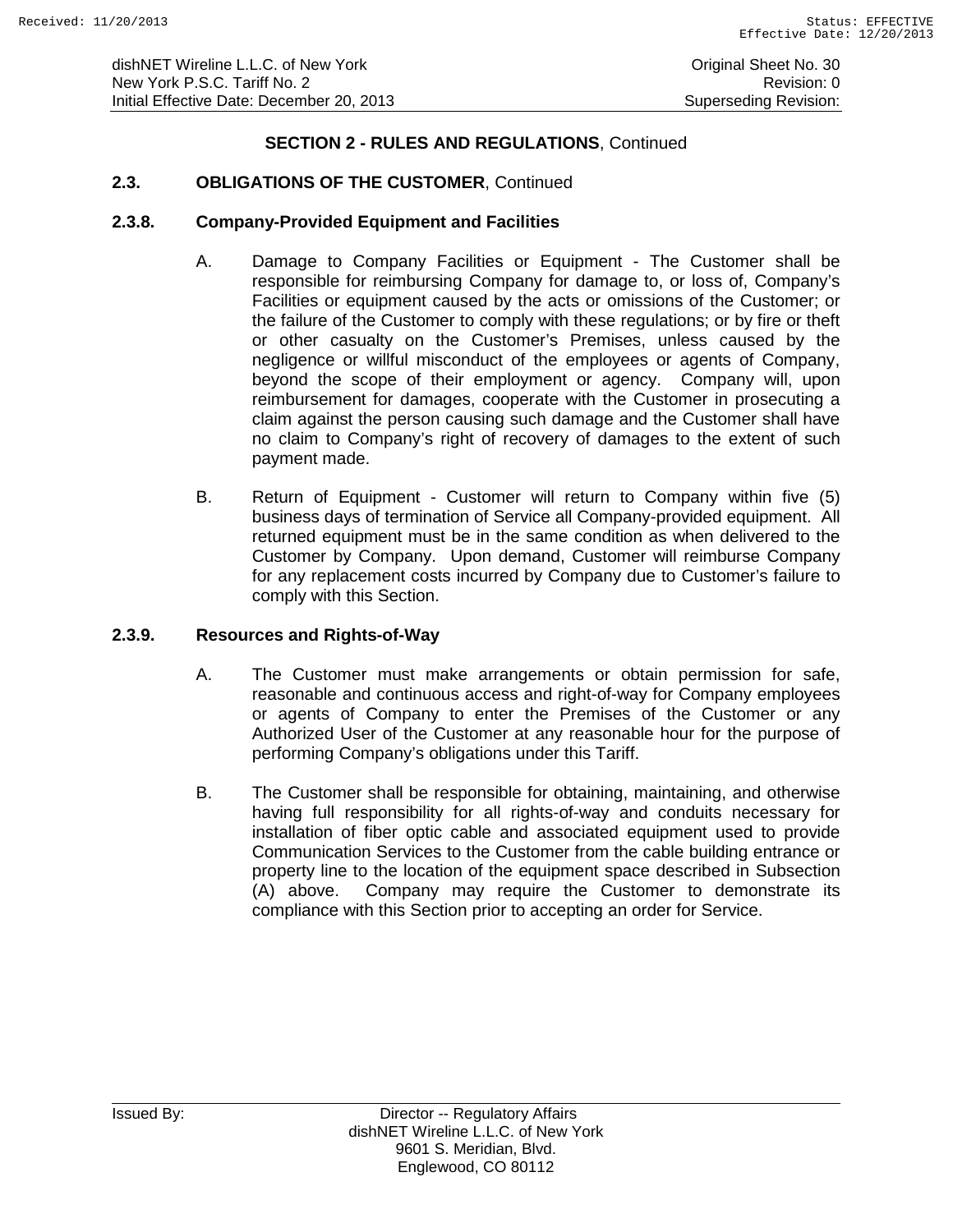### **2.3. OBLIGATIONS OF THE CUSTOMER**, Continued

#### **2.3.9. Resources and Rights of Way**, Continued

C. The Customer shall be responsible for making Company Facilities and equipment available periodically for maintenance purposes at a time<br>agreeable to both Company and the Customer. No allowance for agreeable to both Company and the Customer. interruptions in Service will be made for the period during which Service is interrupted for such purposes.

#### **2.3.10. Working Conditions**

- A. The Customer shall be responsible for providing, at no charge to Company and as specified from time to time by Company, any needed personnel, equipment, space and power to operate Company Facilities and equipment installed on the Premises of the Customer, and the level of heating and air conditioning necessary to maintain the proper operating environment on such Premises.
- B. The Customer shall be responsible for providing a safe place to work and complying with all laws and regulations regarding the working conditions on the Premises at which Company employees and agents shall be installing or maintaining Company's Facilities and equipment. The Customer may be required to install and maintain Company Facilities and equipment within a hazardous area if, in Company's opinion, injury or damage to Company's employees or property might result from installation or maintenance by Company. The Customer shall be responsible for identifying, monitoring, removing and disposing of any hazardous material (e.g. friable asbestos) prior to any construction or installation work.

## **2.3.11. Liens or Encumbrances**

The Customer shall be responsible for not creating or allowing to be placed or maintained any liens or other encumbrances on Company's equipment or Facilities or Customer-Premises equipment leased by the Customer from Company.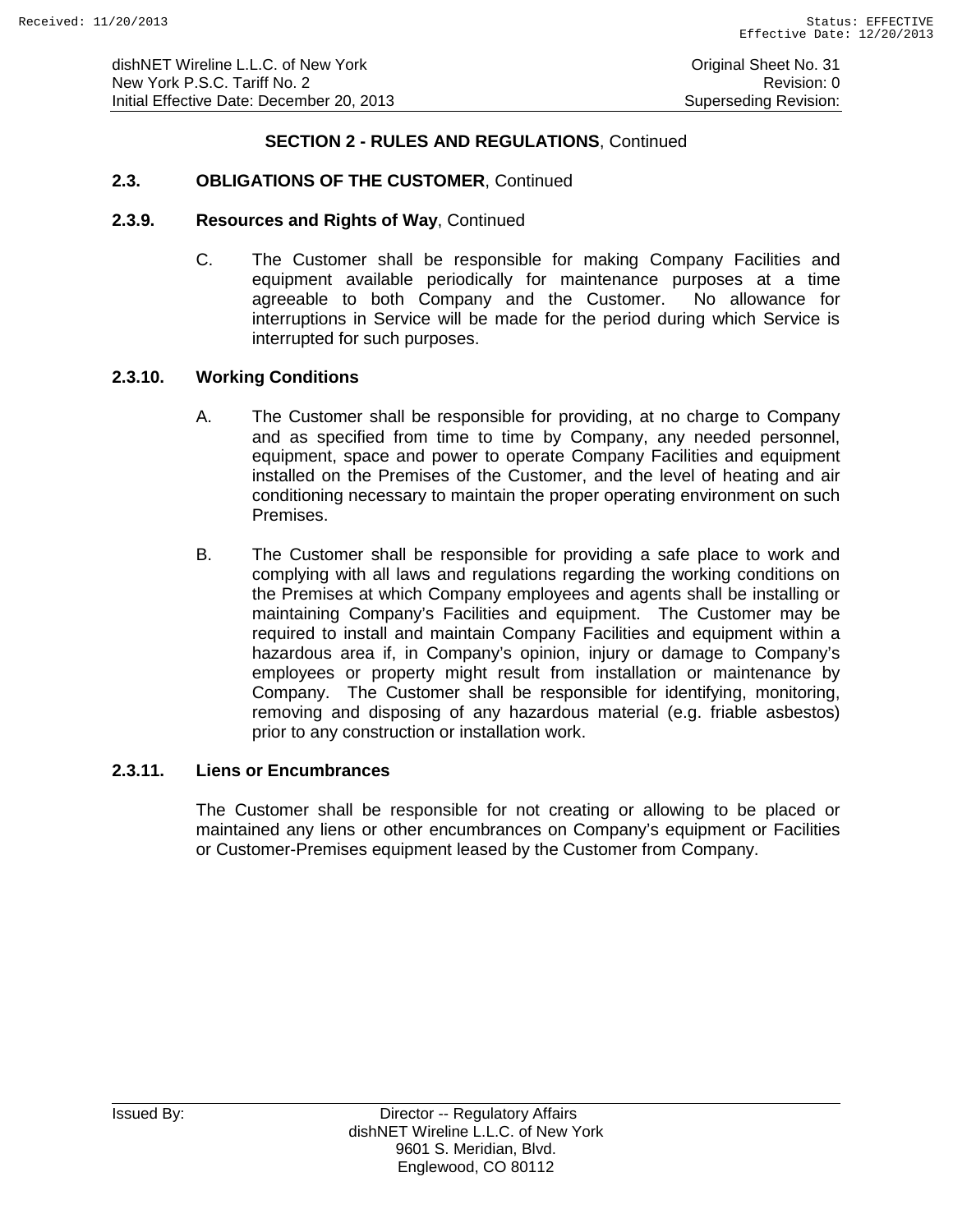## **2.3. OBLIGATIONS OF THE CUSTOMER,** Continued

#### **2.3.12. Station Equipment**

- A. The Customer is responsible for providing and maintaining any terminal equipment on the Customer Premises. The electric power consumed by such equipment shall be provided by, and maintained at the expense of, the Customer. All such terminal equipment must be registered with the FCC under the FCC's rules and all wiring must be installed and maintained in compliance with those regulations.
- B. In case of such temporary discontinuance, the Customer will be promptly notified and afforded the opportunity to correct the condition that gave rise to<br>the temporary discontinuance. During such period of temporary During such period of temporary discontinuance, credit allowance for Service interruptions as set forth in Section 2.6 following is not applicable.
- C. The Customer is responsible for ensuring that Customer-provided equipment connected to Company equipment and Facilities is compatible with such equipment and Facilities. The magnitude and character of the voltages and currents impressed on Company-provided equipment and wiring shall be such as not to cause damage to Company -provided equipment and wiring or injury to Company's employees or other persons. Any additional protective equipment required to prevent such damage or injury shall be provided by Company at the Customer's expense.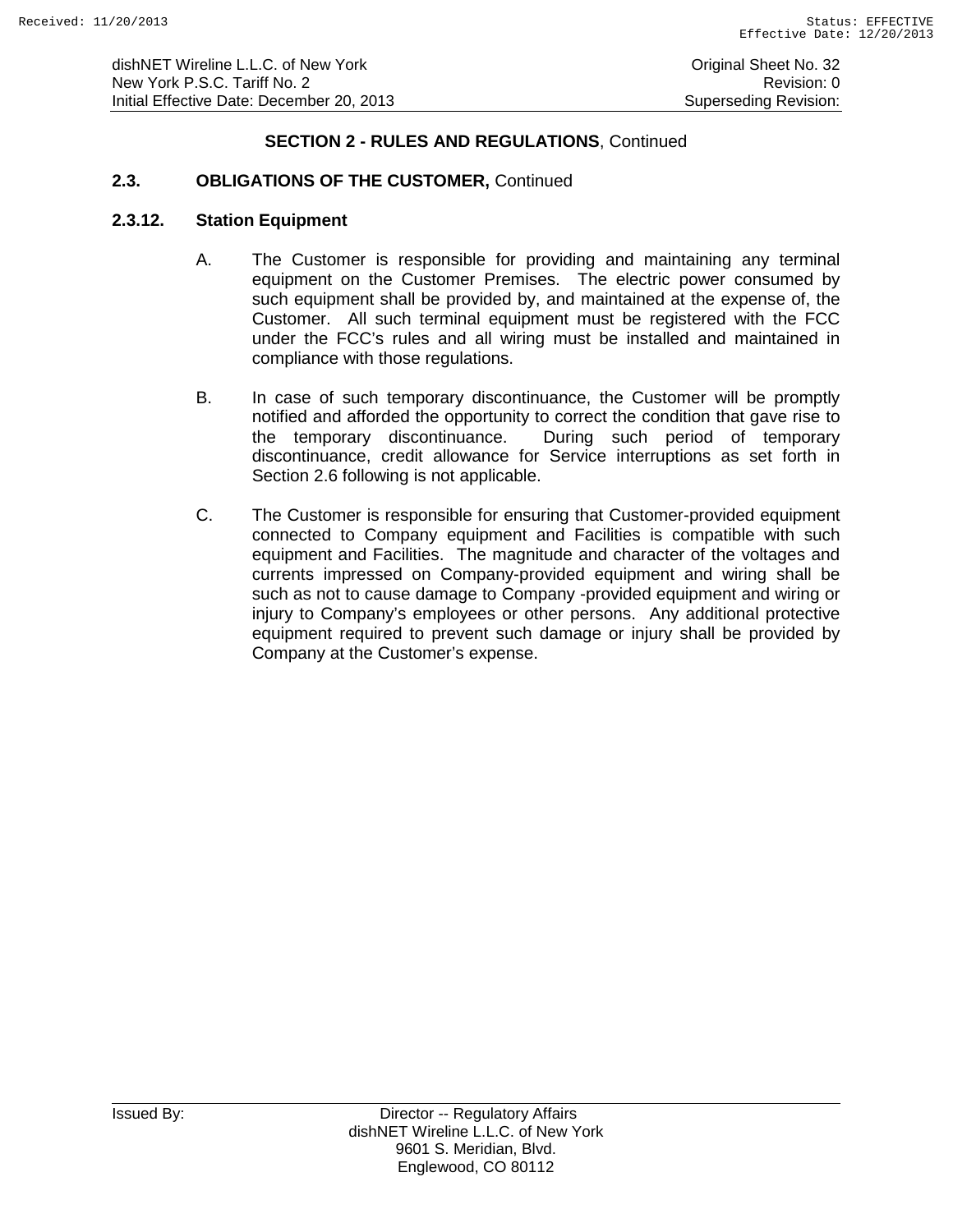# **2.3. OBLIGATIONS OF THE CUSTOMER**, Continued

- **2.3.13. Interconnection of Facilities** Any special interface equipment necessary to achieve compatibility between the Facilities and equipment of Company used for furnishing Local Exchange Service and the Channels, facilities, or equipment of others may be provided at the Customer's expense. Company's Services (as detailed in Section 3 of this Tariff) may be connected to the services or facilities of other communications Carriers only when authorized by, and in accordance with, the terms and conditions of the Tariffs of the other communications Carriers that are applicable to such connections. Facilities furnished under this Tariff may be connected to Customer-provided terminal equipment in accordance with the provisions of this Tariff.
- **2.3.14. Inspections** Upon reasonable notification to the Customer, and at a reasonable time, Company may make such tests and inspections as may be necessary to determine that the Customer is complying with the requirements set forth in this Tariff for the installation, operation, and maintenance of Customer-provided facilities and equipment to Company-owned Facilities and equipment. No credit will be allowed for any interruptions occurring during such inspections. If the protective requirements for Customer-provided equipment are not being complied with, Company may take such action as it deems necessary to protect its Facilities, equipment and personnel. Company will notify the Customer promptly if there is any need for further corrective action. Within ten (10) business days of receiving this notice the Customer must take this corrective action and notify Company of the action taken. If the Customer fails to do this, Company may take whatever additional action is deemed necessary, including the suspension of Service, to protect it s Facilities, equipment and personnel from harm. Company will, upon request 24 hours in advance, provide the Customer with a statement of technical parameters that the Customer equipment must meet.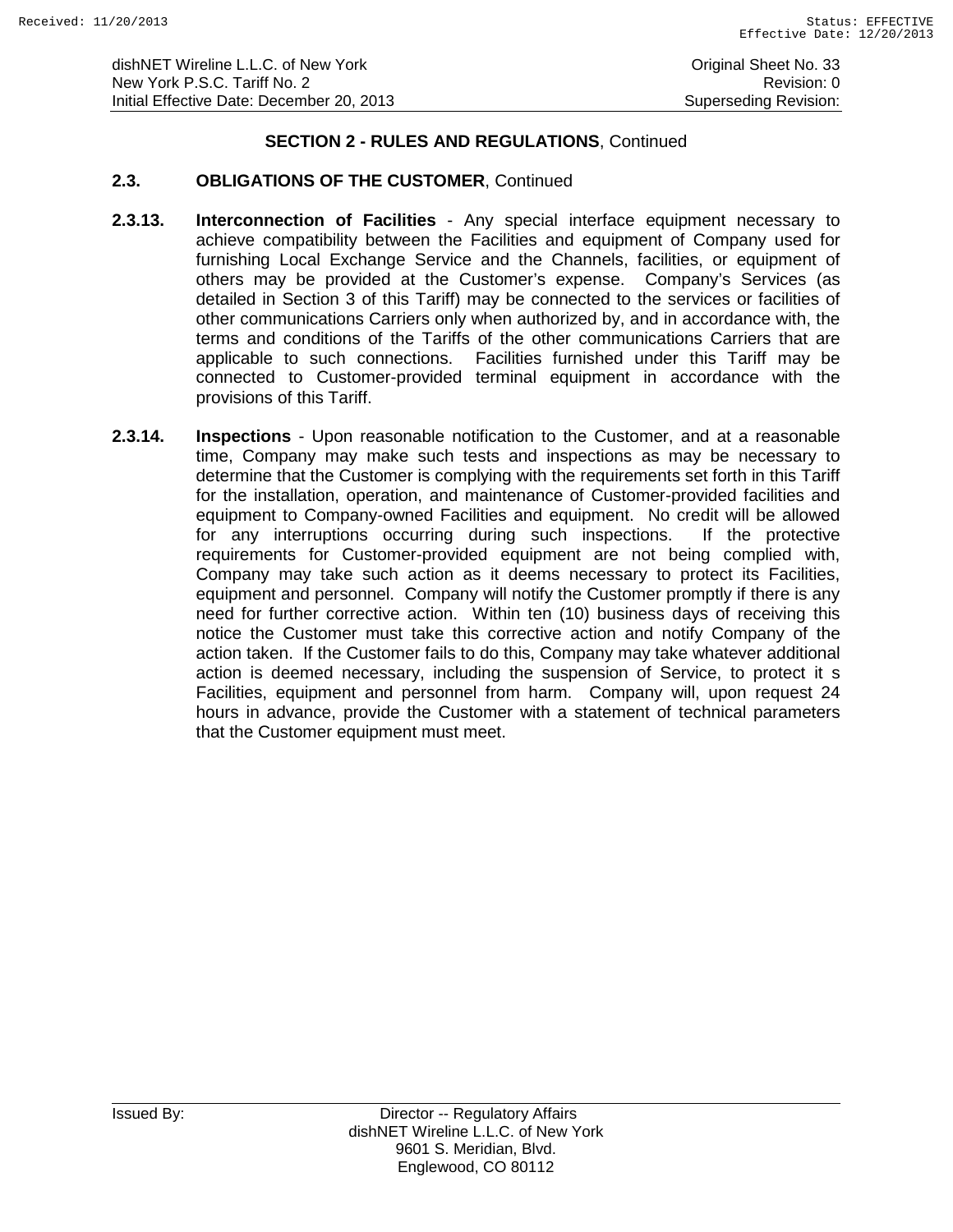dishNET Wireline L.L.C. of New York **Construction Construction Construction** Original Sheet No. 34 New York P.S.C. Tariff No. 2 **Review According to the COVID-Revision: 0** Revision: 0 Initial Effective Date: December 20, 2013 Superseding Revision:

### **SECTION 2 - RULES AND REGULATIONS**, Continued

### **2.4. CUSTOMER EQUIPMENT AND CHANNELS**

An Authorized User may transmit or receive information or signals via the Facilities of Company. Company's Services are designed primarily for the transmission of voicegrade or data telephonic signals, except as otherwise stated in this Tariff. An Authorized User may transmit any form of signal that is compatible with Company's equipment, but Company does not guarantee that its Services will be suitable for purposes other than voice-grade telephonic and data communication except as specifically stated in this Tariff.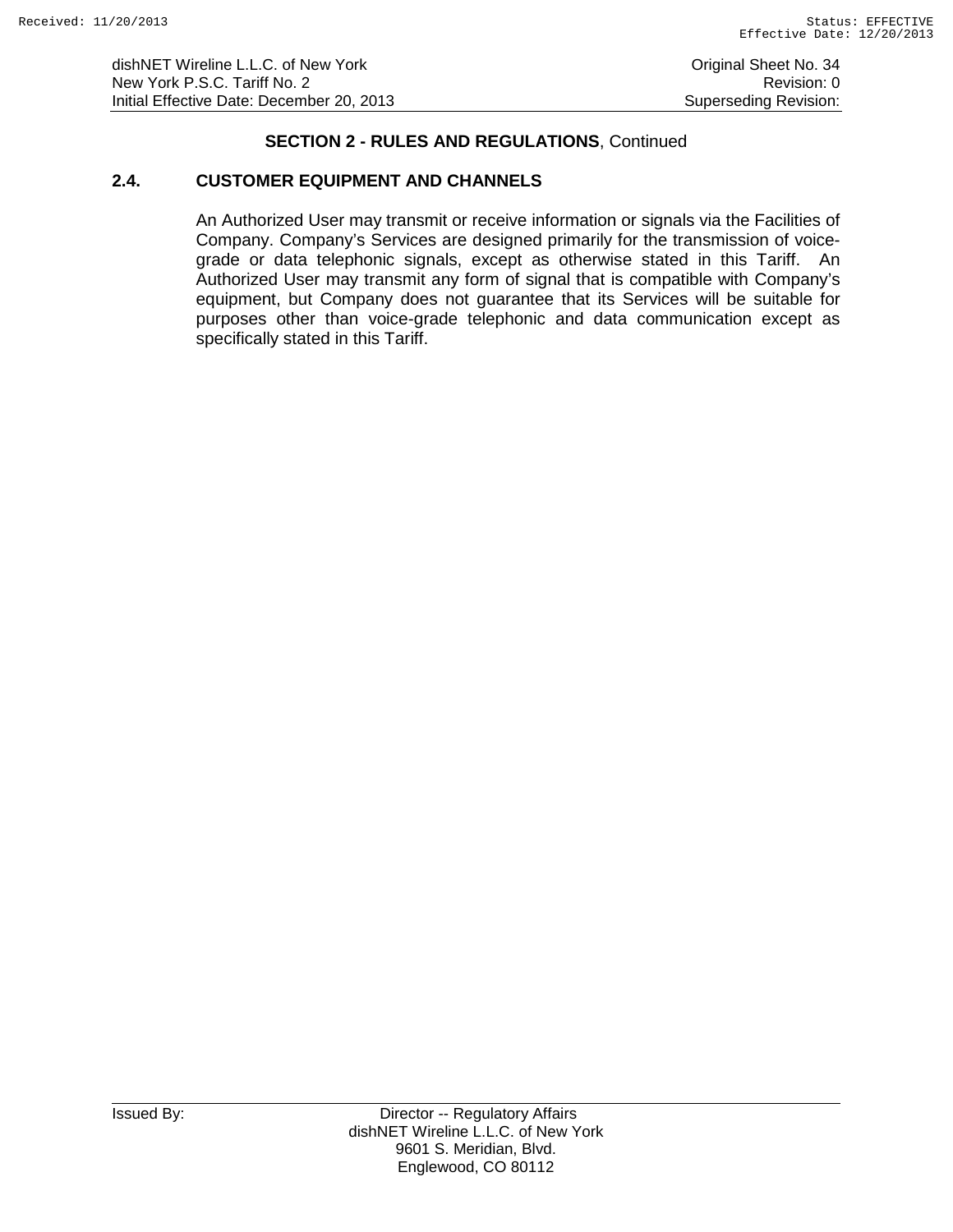dishNET Wireline L.L.C. of New York **Construction Construction Construction** Original Sheet No. 35 New York P.S.C. Tariff No. 2<br>
Initial Effective Date: December 20, 2013<br>
Superseding Revision: Initial Effective Date: December 20, 2013

### **SECTION 2 - RULES AND REGULATIONS**, Continued

# **2.5. PAYMENT ARRANGEMENTS**

#### **2.5.1. Establishment of Service**

- A. Application for Service
	- 1. An Applicant for Service may be required by the Company in its sole discretion to sign an application form requesting Company to furnish Facilities or Service in accordance with the rates, charges, rules and regulations as set forth in this Tariff. This application for Service, where required by Company, together with the provisions of this Tariff, establishes the Contract between Company and the Customer, which may not be assigned or transferred in any manner, without the written consent of Company.
	- 2. If Customer's Service has been terminated or suspended and the Customer wishes to reestablish Service, payment of all unpaid, pending and undisputed charges may be required prior to reestablishing Service, pursuant to rules of the Commission and state laws, if any.
	- 3. Company may refuse to establish Service if any of the following conditions exist:
		- (a) The Applicant has an outstanding amount due for similar Services and is unwilling to make acceptable arrangements with Company for payment; or
		- (b) A condition exists which in Company's judgment is unsafe or hazardous to the Applicant, the general population, or Company's personnel or facilities; or
		- (c) Applicant has failed to meet the credit criteria; or
		- (d) The Applicant is known to be in violation of Company's Tariffs filed with the Commission; or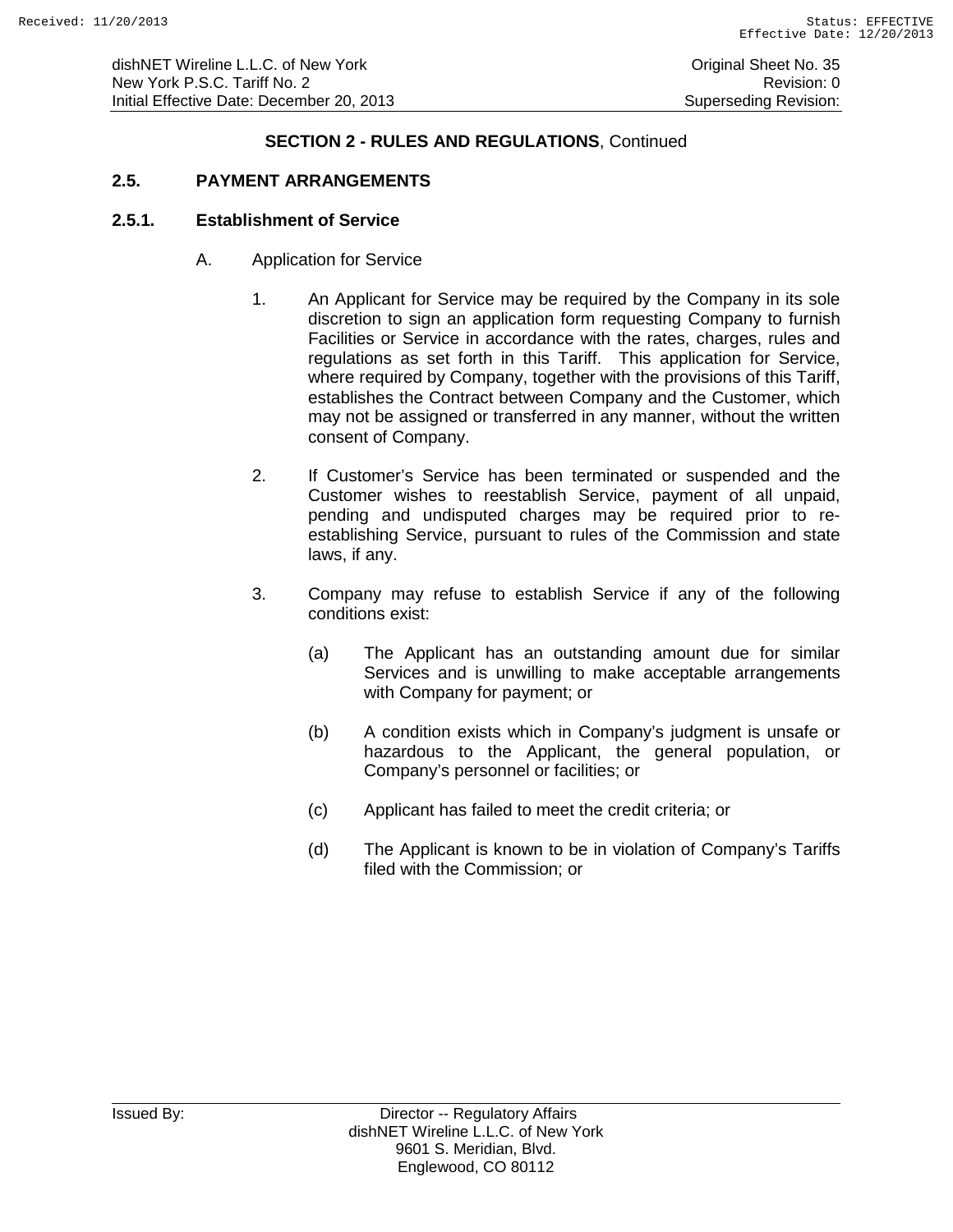# **2.5. PAYMENT ARRANGEMENTS**, Continued

#### **2.5.1. Establishment of Service**, Continued

- A. Application for Service, Continued
	- 3. Company may refuse to establish, Continued
		- (e) Failure of the Applicant to furnish such funds, suitable facilities, and/or rights-of-way necessary to serve the Applicant and which have been specified by Company as a condition for providing Service; or
		- (f) Applicant falsifies his or her or its identity for the purpose of obtaining Service; or
		- (g) Company may refuse to provide Service at an address where Service has been discontinued for non-payment of bills for any Service subject to this Tariff if it is determined that the nonpayment Customer or real users of the Service still reside at the address; or
		- (h) The Service requested is not expressly offered under this Tariff.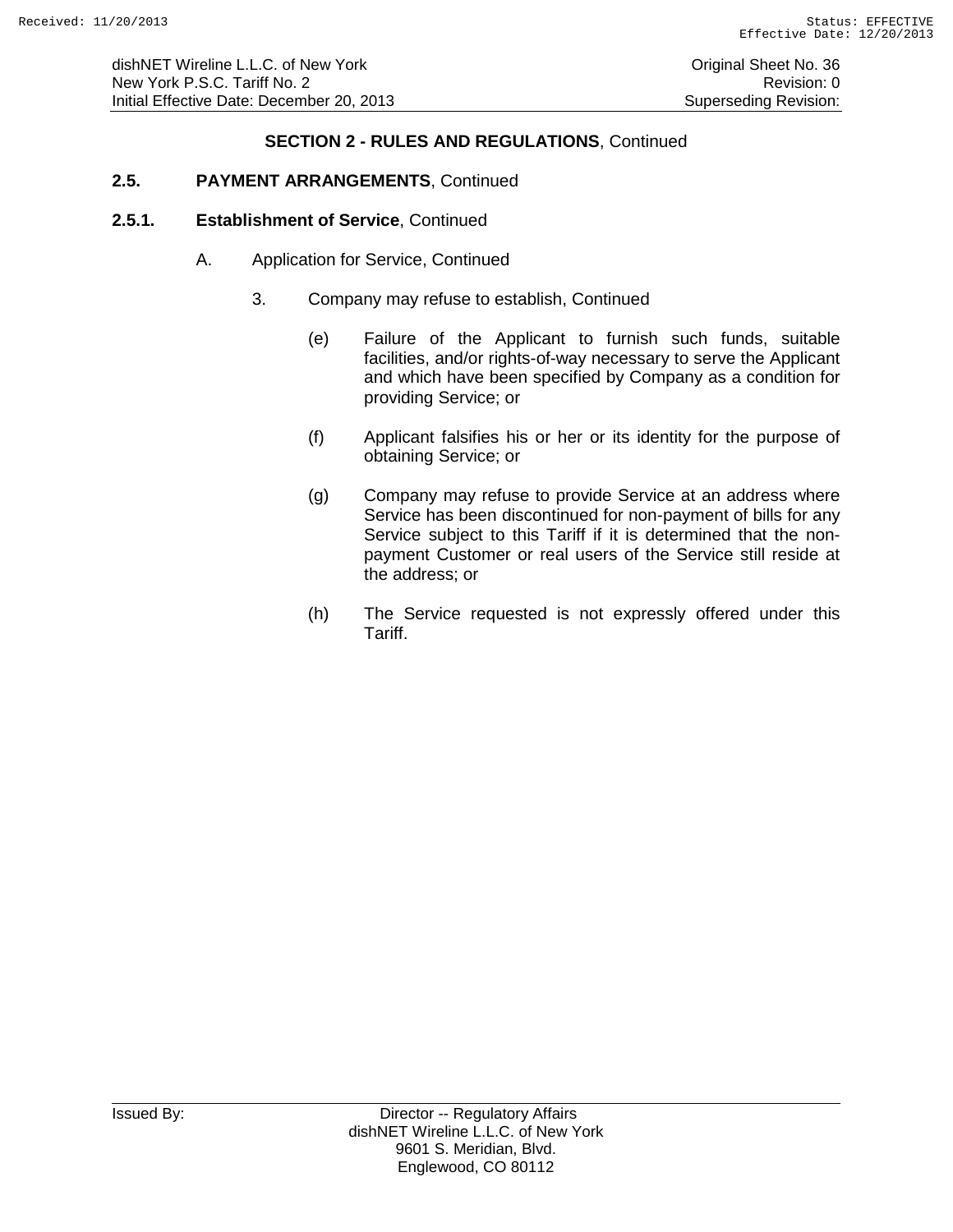dishNET Wireline L.L.C. of New York **Construction Construction Construction** Original Sheet No. 37 New York P.S.C. Tariff No. 2 **Review Accounts** 2 Revision: 0 Initial Effective Date: December 20, 2013 Superseding Revision:

# **SECTION 2 - RULES AND REGULATIONS**, Continued

# **2.5. PAYMENT ARRANGEMENTS**, Continued

#### **2.5.1. Establishment of Service**, Continued

- B. Establishment of Credit
	- 1. Request for Service under this Tariff will authorize Company to conduct a credit search on the Customer. Company may refuse Service on the basis of credit history and may refuse further Service due to late payment or nonpayment by the Customer.
	- 2. In order to assure the proper payment of all Customer-incurred charges for Service, Company will require Applicants for Service and Customers to establish and maintain acceptable credit.
	- 3. The establishment or re-establishment of credit by an Applicant or Customer will not relieve the Applicant or Customer from compliance with other responsibilities, including the payment of advance payments or bills, and in no way modifies the provisions concerning disconnection and termination of Service for failure to pay Customerincurred charges for Service rendered by Company.
	- 4. Company may refuse to furnish Service to an Applicant that has not paid charges for Service of the same classification previously furnished by Company until, at the option of Company, the Applicant pays any past due bill and/or makes deposit arrangements suitable to Company.
	- 5. If the verification of credit results in unsatisfactory credit information, the Applicant will be informed of the reason or reasons for denial of credit, after which Company may refuse to provide or continue Service pursuant to applicable Commission regulations or State law.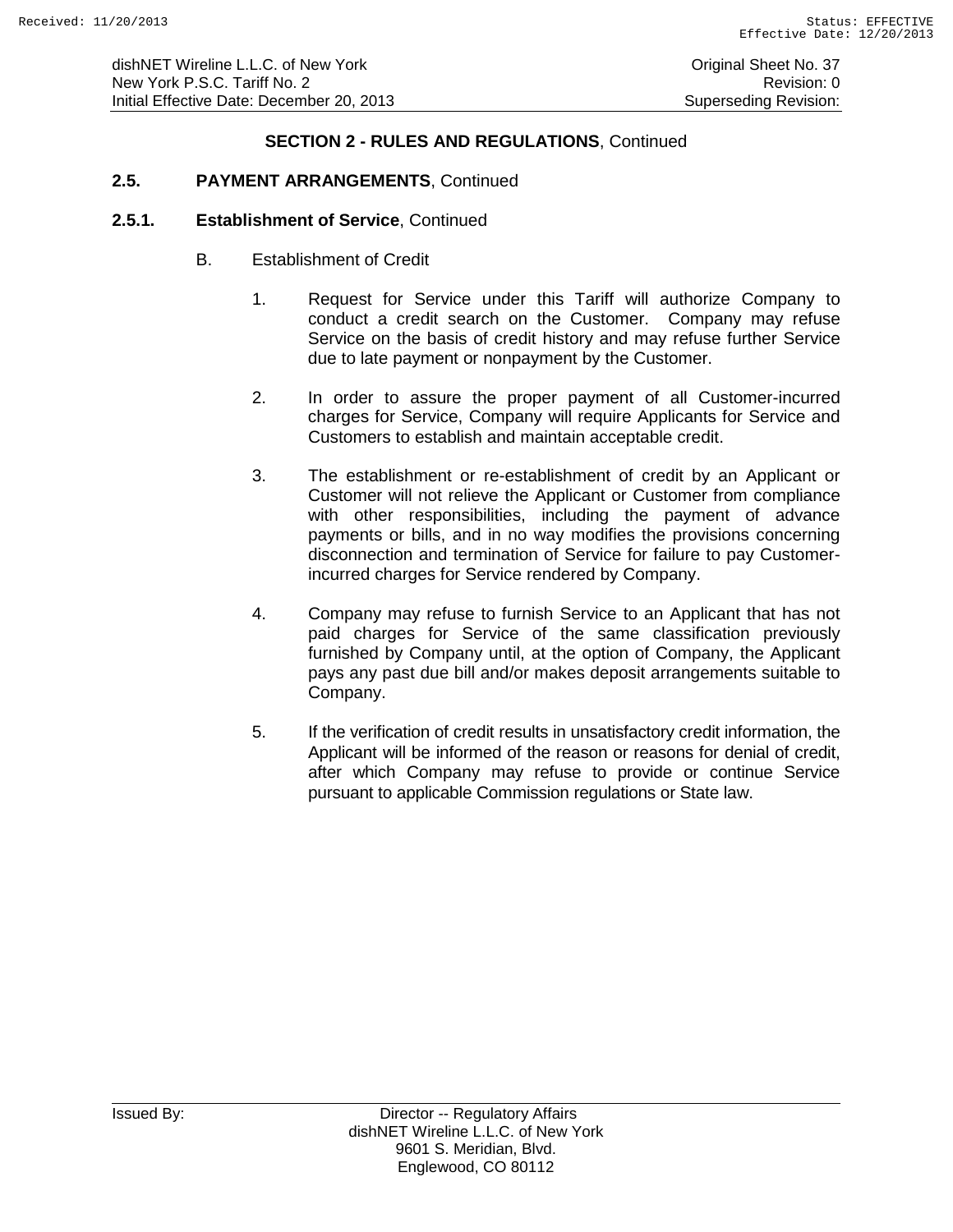# **2.5. PAYMENT ARRANGEMENTS**, Continued

#### **2.5.1. Establishment of Service**, Continued

- B. Establishment of Credit, Continued
	- 6. An existing Customer may be required to reestablish prepayment when any of the following conditions occur:
		- (a) Company may require from any Customer or prospective Customer a guarantee for the payment of charges. Any applicant who is either not a previous Customer having an established prompt payment record or whose credit record is not satisfactory may be required to pay a deposit. Company may require separate deposits for different Services purchased by Customer, all of which must be paid before any service is installed; or
		- (b) At any time during the term of the agreement the Customers exceeds the established credit limit.
	- 7. Payment by a Customer of past-due bills will not, of itself, relieve the Customer from the obligation of establishing credit.
	- 8. A Customer may be required to reestablish credit when the nature of Service furnished or the basis on which credit was established has significantly changed.
	- 9. If a Customer fails to reestablish credit as required by Company, Service may be disconnected pursuant to Commission rule(s) and state laws, if applicable.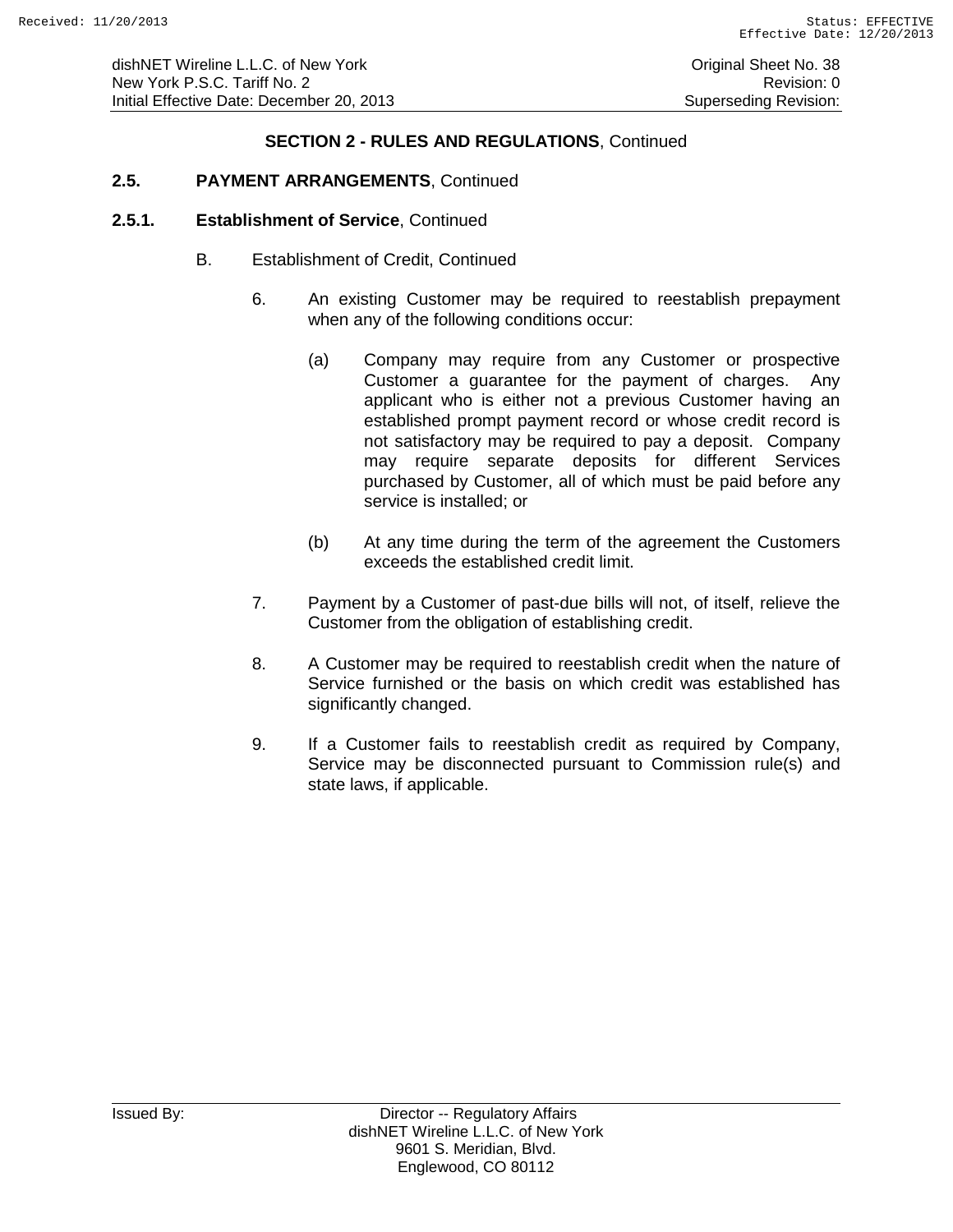### **2.5. PAYMENT ARRANGEMENTS**, Continued

#### **2.5.2. Payment for Service**

- A. Facilities and Service Charges The Customer is responsible for the payment of all charges for Facilities and Services furnished by Company to the Customer and to all Authorized Users authorized by the Customer, regardless of whether those Services are used by the Customer itself or are resold to or shared with other persons.
- B. Taxes The Customer is responsible for payment of any sales, use, excise, access or other local, state and federal taxes, charges or surcharges imposed on or based upon the provision, sale or use of Company's Services.
- C. Changes in Service Requested If the Customer makes or requests material changes in circuit engineering, equipment specifications, Service parameters, Premises locations, or otherwise materially modifies any provision of the application for Service, the Customer's installation fee shall be adjusted accordingly.
- D. Return Check Charge Checks presented in payment for Services and subsequently returned to Company by the Customer's financial institution for "Non-Sufficient Funds" or other reasons will incur a nonrecurring charge per Customer, per check in accordance with Section 2.3.1.C. of this Tariff.

#### **2.5.3. Billing and Collection of Charges**

- A. The Company will comply with the provisions of Commission rules with respect to billing format and billing terms for Service. Company may issue a billing statement to a Customer in an electronic format only.
- B. Recurring charges are billed monthly in advance. Usage charges, if applicable, are billed in arrears. Usage charges may apply for calls placed from the Customer's line. No local usage charges will apply to calls received by the Customer.
- C. Billing is payable upon receipt and past due thirty (30) calendar days following the billing date. Bills not paid within thirty (30) days after the date of posting are subject to a 1.5% late payment charge for the unpaid balance. Where any undercharge in billing of a Customer is the result of a Company mistake, Company will invoice Customer for applicable charges up to thirty-six (36) months or any period provided for under law, whichever is longer.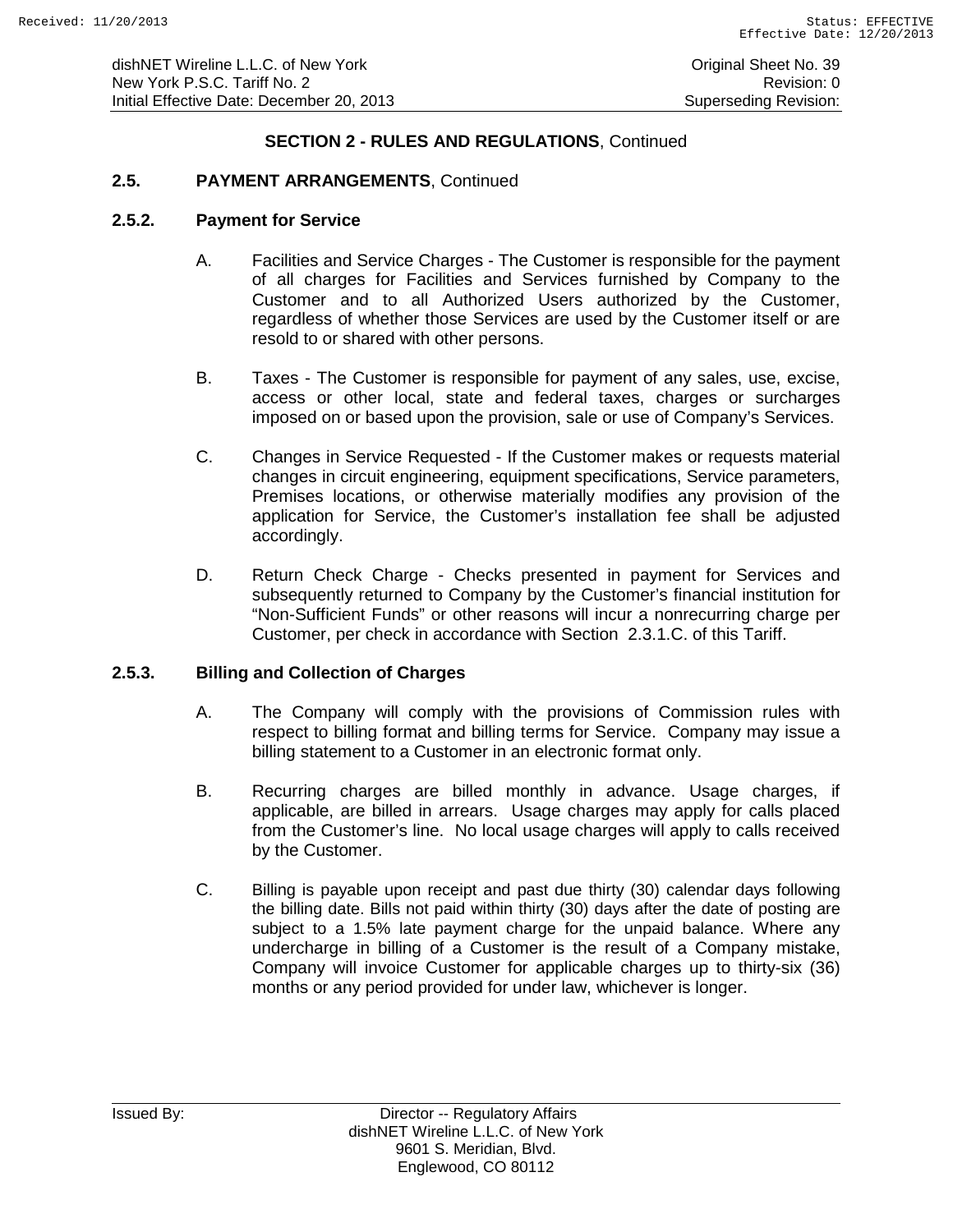# **2.5. PAYMENT ARRANGEMENTS**, Continued

#### **2.5.3. Billing and Collection of Charges**, Continued

- D. Late payment charges do not apply to those portions (and only those portions) of unpaid balances that are associated with disputed amounts. Undisputed amounts on the same bill are subject to late payment charges if unpaid and carried forward to the next bill.
- E. Late payment charges do not apply to government agencies of the State of New York. These agencies are required to make payment in accordance with the provisions of Article XI-A of the State Finance Law (Chapter 153 of the Laws of 1984).

### **2.5.4. Advanced Payments**

Company does not require advanced payments.

#### **2.5.5. Deposits**

Company does not require deposits.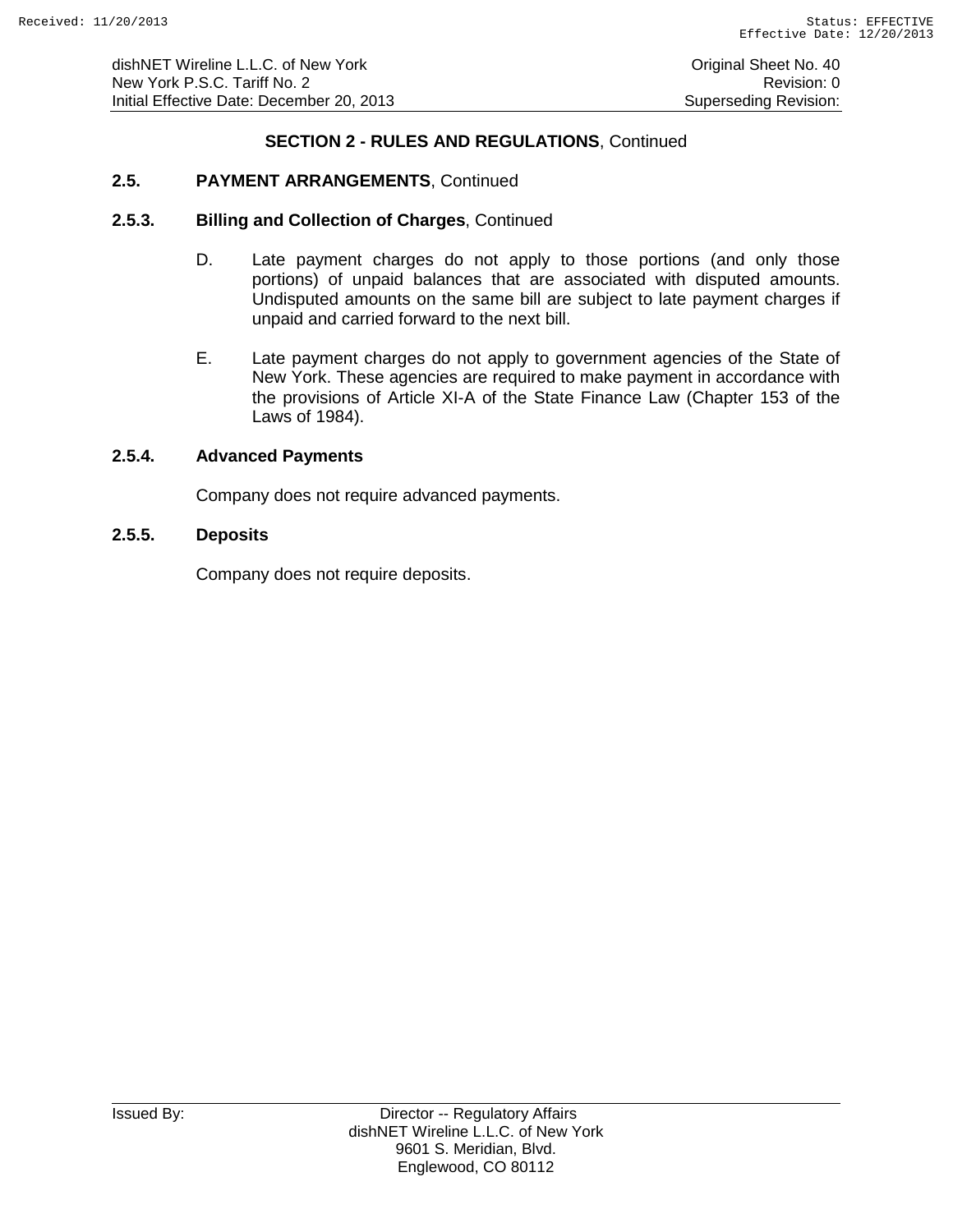# **2.5. PAYMENT ARRANGEMENTS**, Continued

#### **2.5.6. Disputed Bills**

The Customer is responsible for notifying Company in writing, within twenty-one (21) calendar days of the date of mailing of the bill, of any charges in dispute and the specific basis of such dispute by the date on the invoice.

In case of a billing dispute between Customer and Company as to the correct amount of a bill which cannot be adjusted with mutual satisfaction. Customer may enter the following arrangement if confirmed by Company:

- A. Customer requests and Company will comply with the request for an investigation and review of the disputed amount.
- B. The Customer pays the undisputed portion of the bill by the invoice Due Date shown on the bill. Otherwise the Service will be subject to Disconnection if Company has notified Customer by written notice of such delinquency and impending termination.

If there is still disagreement after the investigation and review by a manager of Company, Customer may appeal to the Commission for its investigation and decision.

Company will respond to the Commission requests for information within the timeframe specified by the Commission.

The Commission will review the claim regarding the disputed amount and communicate the results of its review to Customer and Company. Following staff review, the disputed amount becomes due and payable, unless either party files a formal complaint with the Commission.

In order to avoid Disconnection of Service, such amount must be paid within seven (7) calendar days after the date Company notifies Customer that the investigation and review are completed and that such payment must be made or Service will be interrupted. However, the Service will not be disconnected prior to the Due Date shown on the bill.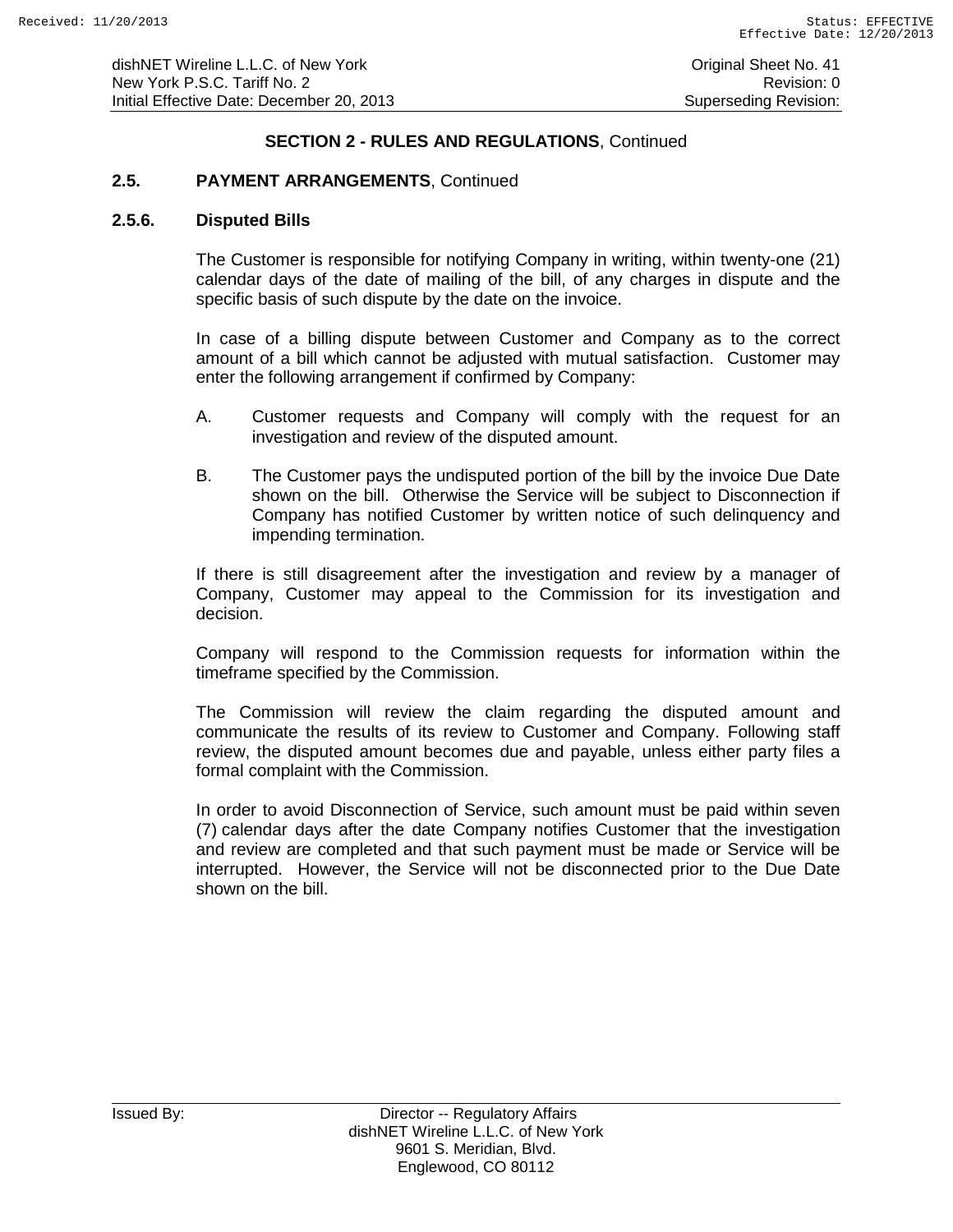dishNET Wireline L.L.C. of New York **Construction Construction Construction** Original Sheet No. 42 New York P.S.C. Tariff No. 2 **Review According to the COVID-Revision: 0** Revision: 0 Initial Effective Date: December 20, 2013 Superseding Revision:

### **SECTION 2 - RULES AND REGULATIONS**, Continued

# **2.5. PAYMENT ARRANGEMENTS**, Continued

#### **2.5.6. Disputed Bills**, (Continued)

The address and telephone number of Commission:

Consumer Services Division New York Public Service Commission Three Empire State Plaza Albany, New York 12223 Telephone: 800.342.3377

#### **2.5.7. Late Payment Charges**

Collection procedures and the requirement for a Deposit or Advance Payment are not affected by the application of a late payment charge.

#### **2.5.8. Credit Limit**

Company may, at any time and at its sole discretion, set a credit limit for any Customer's consumption of Services for any monthly period.

#### **2.5.9. The Issuance of Credit or Payments**

Customers may contact Company for resolution of billing disputes by telephone to Company's Customer Service Department at 855-347-3474 or in writing addressed to the attention of Company Customer Service at: 2460 West 26th Avenue, Suite #380-C, Denver, CO 80211. Billing escalation representatives are available to address inquiries during Company business hours from Monday through Friday 8 a.m. to 5 p.m. (MST).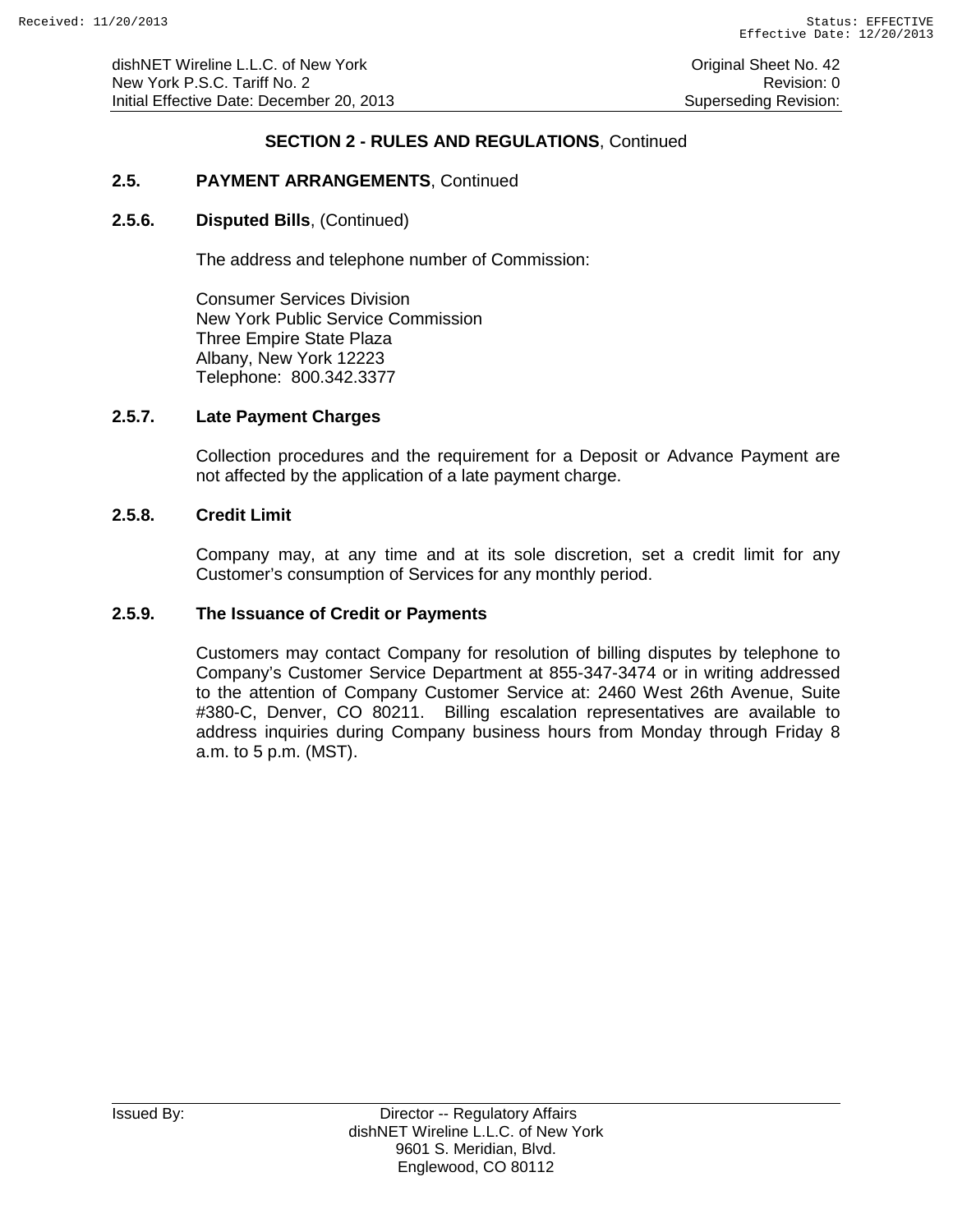# **2.6. INTERRUPTIONS OF SERVICE**

#### **2.6.1. General**

- A. Company may temporarily interrupt Service when necessary to affect repairs or maintenance; to eliminate an imminent threat to life, health, safety or substantial property damage; or for reasons of local, State or National emergency. Company shall establish procedures to be followed by its employees to prevent or mitigate interruption or impairment and provide prompt oral or written notification to affected Customers.
- B. It is the obligation of the Customer to notify Company of any interruptions in Service. Before giving such notice, the Customer will ascertain that the trouble is not being caused by any action or omission of the Customer, is not within the Customer's control, and is not in wiring or equipment connected to the terminal of Company.
- C. A credit allowance will not be given unless otherwise specified in this Tariff. A Service is interrupted when it becomes inoperative to the Customer, *e.g.*, the Customer is unable to transmit or receive calls because of a failure of a component furnished by Company under this Tariff.
- D. If the Customer reports to Company that a Service, facility or Circuit is inoperative but declines to release it for testing and repair, or refuses access to Customer Premises for test and repair by Company or an agent of Company, the Service, facility or Circuit is considered to be impaired but not interrupted. No credit allowance will be made for a Service, facility or Circuit considered by Company to be impaired. The Customer will be responsible for the payment of Service charges as set forth herein when the Service difficulty or trouble report results from the use of equipment or facilities provided by any party other than Company, including, but not limited, to the Customer.
- E. If an Access Line is interrupted as the result of widespread disaster, and other than by the negligence or willful act of the Company, no refund shall be required unless the access line service remains interrupted for a period in excess of seven (7) days. Company will not charge or collect any further rates for such service that was affected during the interruption of service.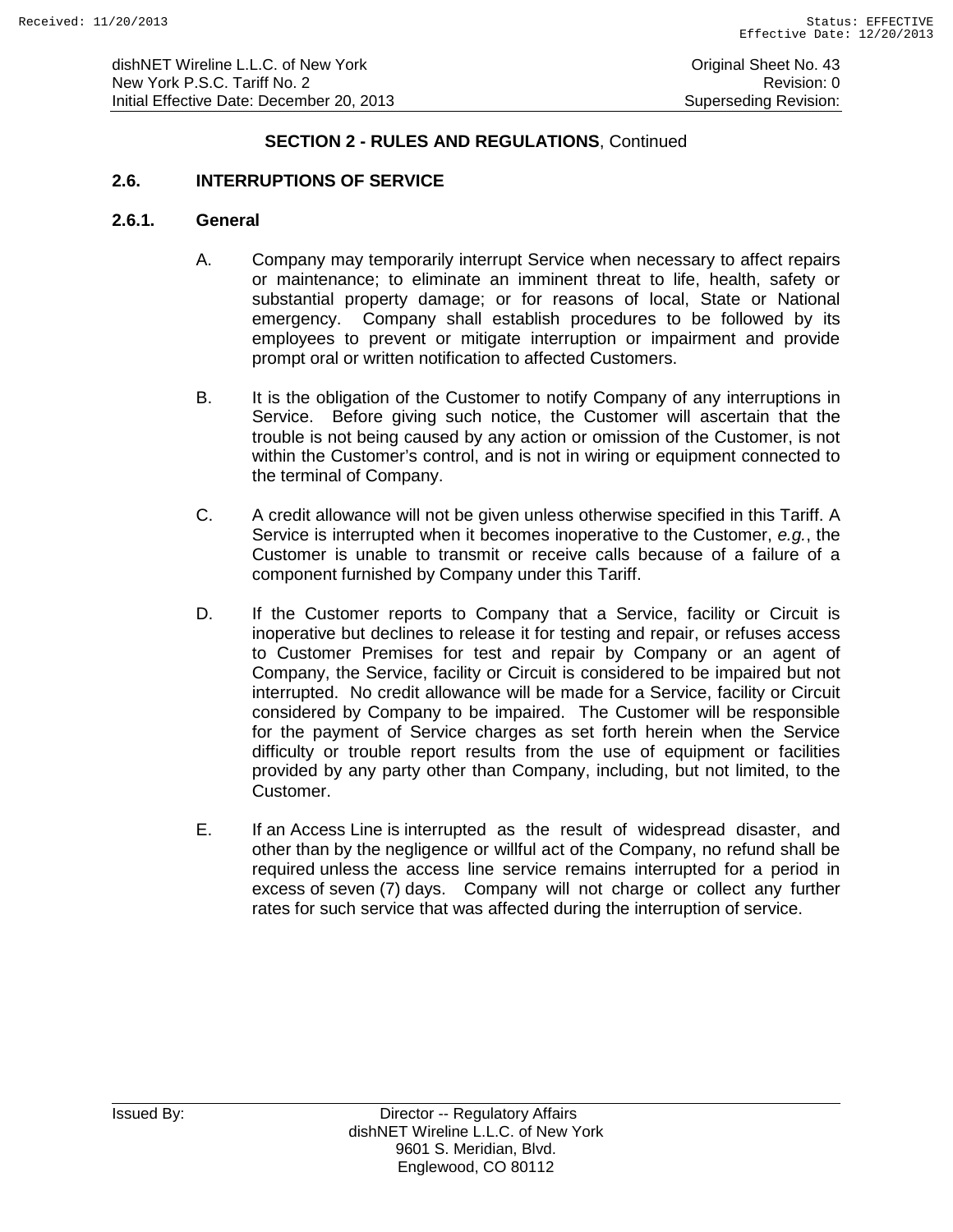# **2.6. INTERRUPTIONS OF SERVICE**, Continued

#### **2.6.2. Limitations of Allowances**

No credit allowance will be made for any interruption in Service:

- A. Due to the negligence of, willful act of, or noncompliance with the provisions of this Tariff by, the Customer; or
- B. Due to the malfunction of Customer-owned telephone equipment; or
- C. Due to a Force Majeure; or
- D. During any period in which Company is not given full and free access to Company-provided facilities and equipment for the purposes of investigating and correcting interruptions; or
- E. During any period when the Customer has released Service to Company for maintenance purposes or for implementation of a Customer order for a change in Service arrangements; or
- F. That occurs or continues due to the Customer's failure to authorize placement of any element of special construction; or
- G. That occurs when Company, under the terms of the Contract for Service, suspends or terminates Services for nonpayment of charges; or
- H. For the unlawful or improper use of the facilities or Service.

#### **2.6.3. Use of Another Means of Communications**

If the Customer elects to use another means of communications during the period of interruption, the Customer must pay the charges for the alternative service used.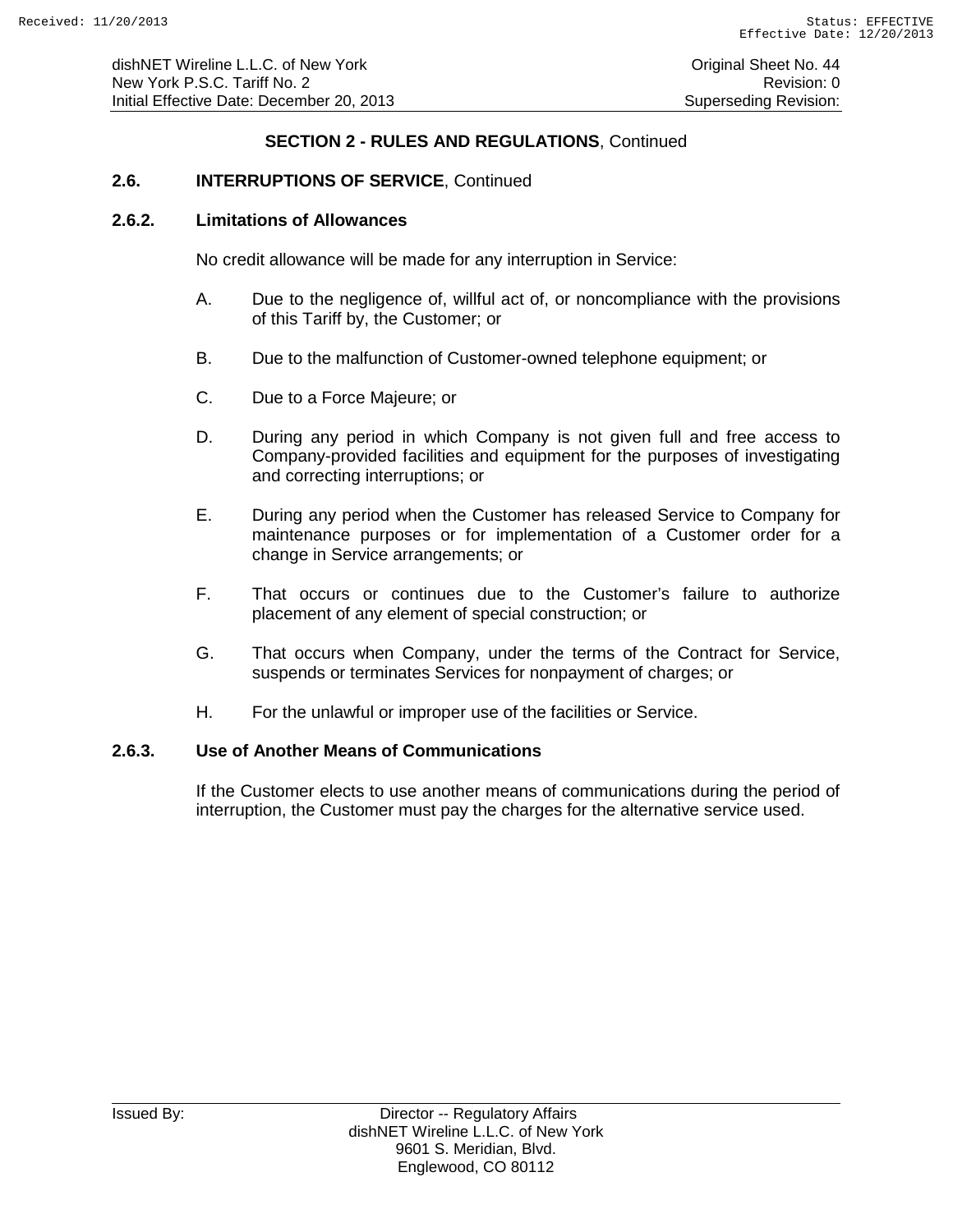## **2.6. INTERRUPTIONS OF SERVICE**, Continued

#### **2.6.4. Application of Credits for Interruptions in Service**

- A. Credits for interruptions in Service that are provided and billed on a flat rate basis for a minimum period of at least one (1) month, beginning on the date that billing becomes effective, will in no event exceed an amount equivalent to the proportionate charge to the Customer for the period of Service during which the event that gave rise to the claim for a credit occurred. A credit allowance is applied on a pro rata basis against the rates specified hereunder and is dependent upon the length of the interruption. Credit will be given only for that portion of the Customer's Service affected by the interruption.
- B. For calculating allowances, every month is considered to have thirty (30) calendar days.

### **2.6.5. Credit Allowance for Interruptions in Service**

If the interruption is for more than twenty four (24) hours, an allowance, at the rate for that portion of the Customer's Service affected by the interruption, will be made upon request for the time such interruption continues after the fact is reported by the Customer or detected by Company as follows:

- A. If the interruption is for twenty four (24) hours or less, no allowance will be made.
- B. If the interruption continues for more than twenty-four (24) hours, the allowance will be equal to one thirtieth (1/30th) of the monthly rates for the first full twenty four (24) hour period and for each succeeding twenty four (24) hour period or fraction thereof.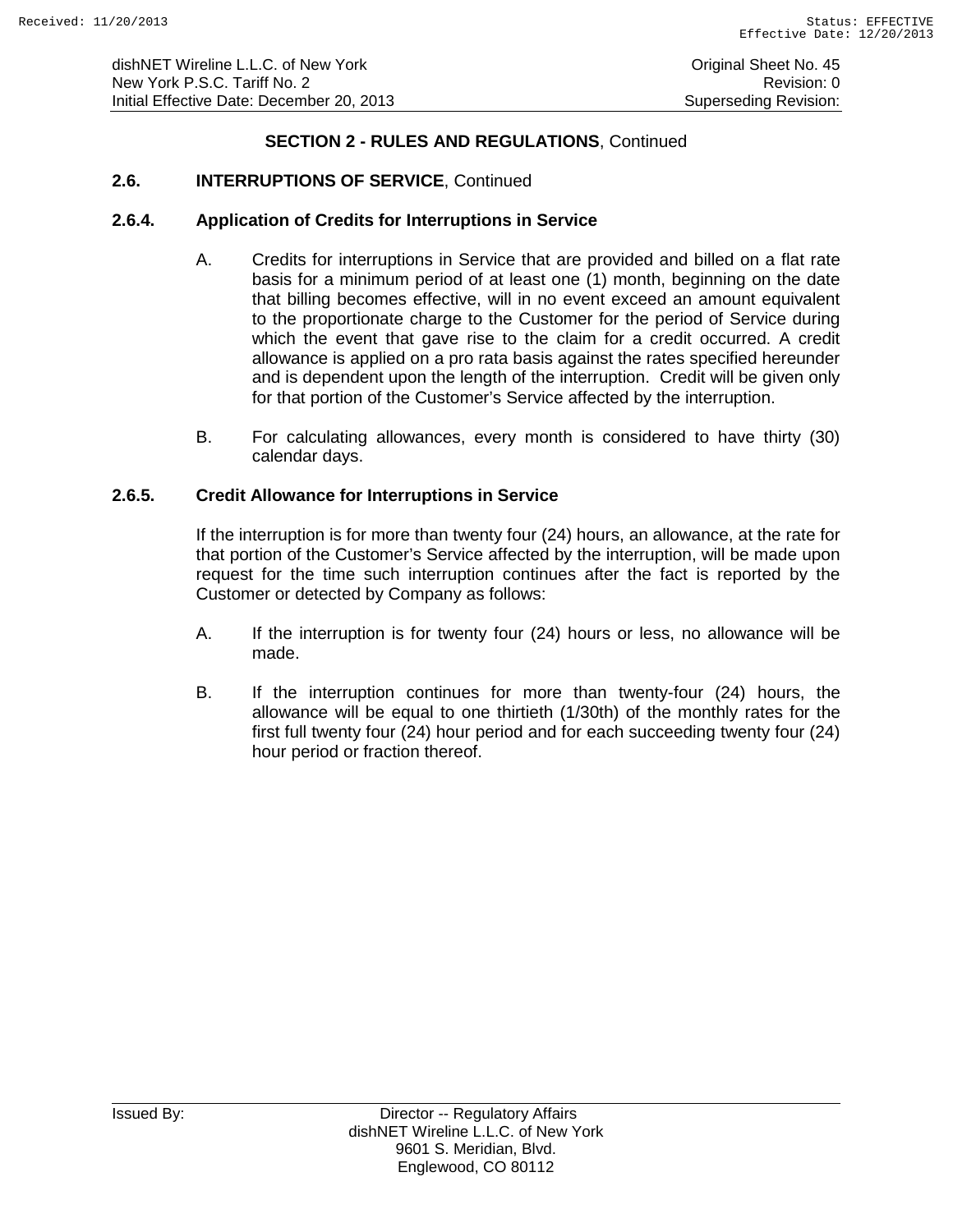# **2.7. RESTORATION OF SERVICE**

- **2.7.1.** The use and restoration of Service in emergencies shall be in accordance with Part 64, Subpart D of the Federal Communications Commission's Rules and Regulations, which specifies the priority system for such activities.
- **2.7.2.** When a Customer's Service has been disconnected in accordance with this Tariff and the Service has been terminated through the completion of a Company service order, Service will be restored only upon the basis of application for new Service.
- **2.7.3.** Emergency/Crisis/Disaster/Restoration and Provisioning Telecommunications Service Priority
	- A. General
		- 1. The Telecommunications Service Priority (TSP) Program is a federal program used to identify and prioritize telecommunications services that support national security or emergency preparedness (NS/EP) missions.

NS/EP services are defined as those telecommunications services which are used to maintain a state of readiness or respond to and manage any event or crisis which causes or could cause injury or harm to the population, damage or loss to property, or degrades or threatens the NS/EP posture of the United States.

TSP restoration and/or provisioning shall be provided in accordance with Part 64, Appendix A of the Federal Communications Commission's Rules and Regulations (47 C.F.R.), and the "Service Vendor Handbook For The Telecommunications Service Priority (TSP) Program" and the "Service User Manual for the Telecommunications Service Priority (TSP) System" (NCS Manual 3- 1-1) (Service User Manual) issued and updated as necessary by the Office of Priority Telecommunications (OPT) of the National Communications System. Any changes to or reissuance of these regulations or manuals supersede tariff language contained herein.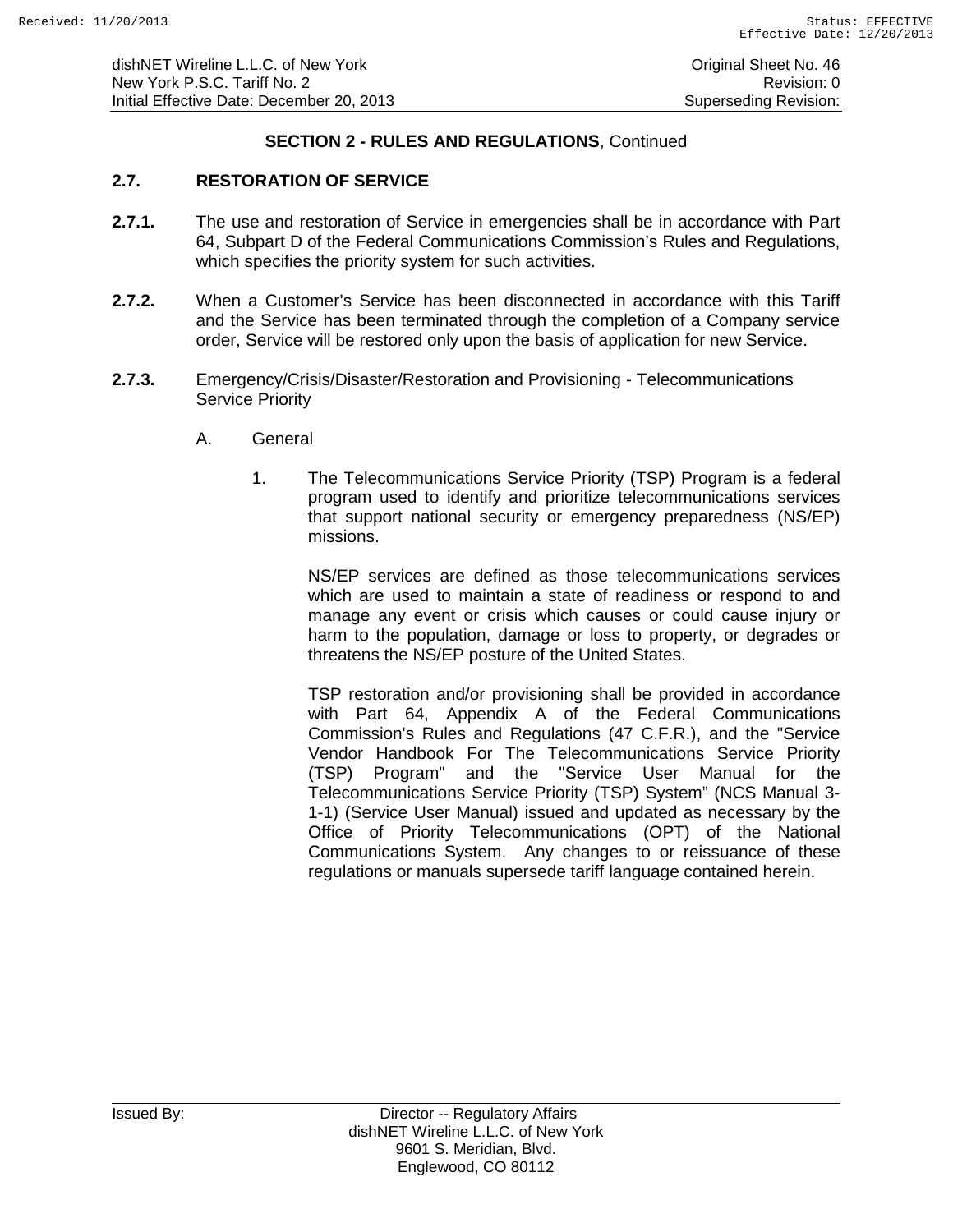### **2**.**7. RESTORATION OF SERVICE**, Continued

- **2.7.3.** Emergency/Crisis/Disaster/Restoration and Provisioning Telecommunications Service Priority, Continued
	- B. TSP Program Components

The TSP program has two components, restoration and provisioning.

- 1. A restoration priority is applied to new or existing telecommunications services to ensure restoration before any other services during a service outage. TSP restoration priorities must be requested and assigned before a service outage occurs.
- 2. A provisioning priority is obtained to facilitate priority installation of new telecommunications services during a service outage. Provisioning on a priority basis becomes necessary when an end-user has an urgent requirement for a new NS/EP service that must be installed immediately or by a specific due date that can be met only by a shorter than standard or expedited Company provisioning time frame. As a matter of general practice, existing TSP services will be restored before provisioning new TSP services.
- C. TSP Request Process Restoration

To request a TSP restoration priority assignment, a prospective TSP user must:

- 1. determine that the user's telecommunications service supports an NS/EP function under one of the following four TSP categories.
	- a. National Security Leadership
		- 1. National Security Posture and U.S. Population Attack Warning
		- 2. Public Health, Safety, and Maintenance of Law and **Order**
	- 3 . Public Welfare and Maintenance of National Economic Posture.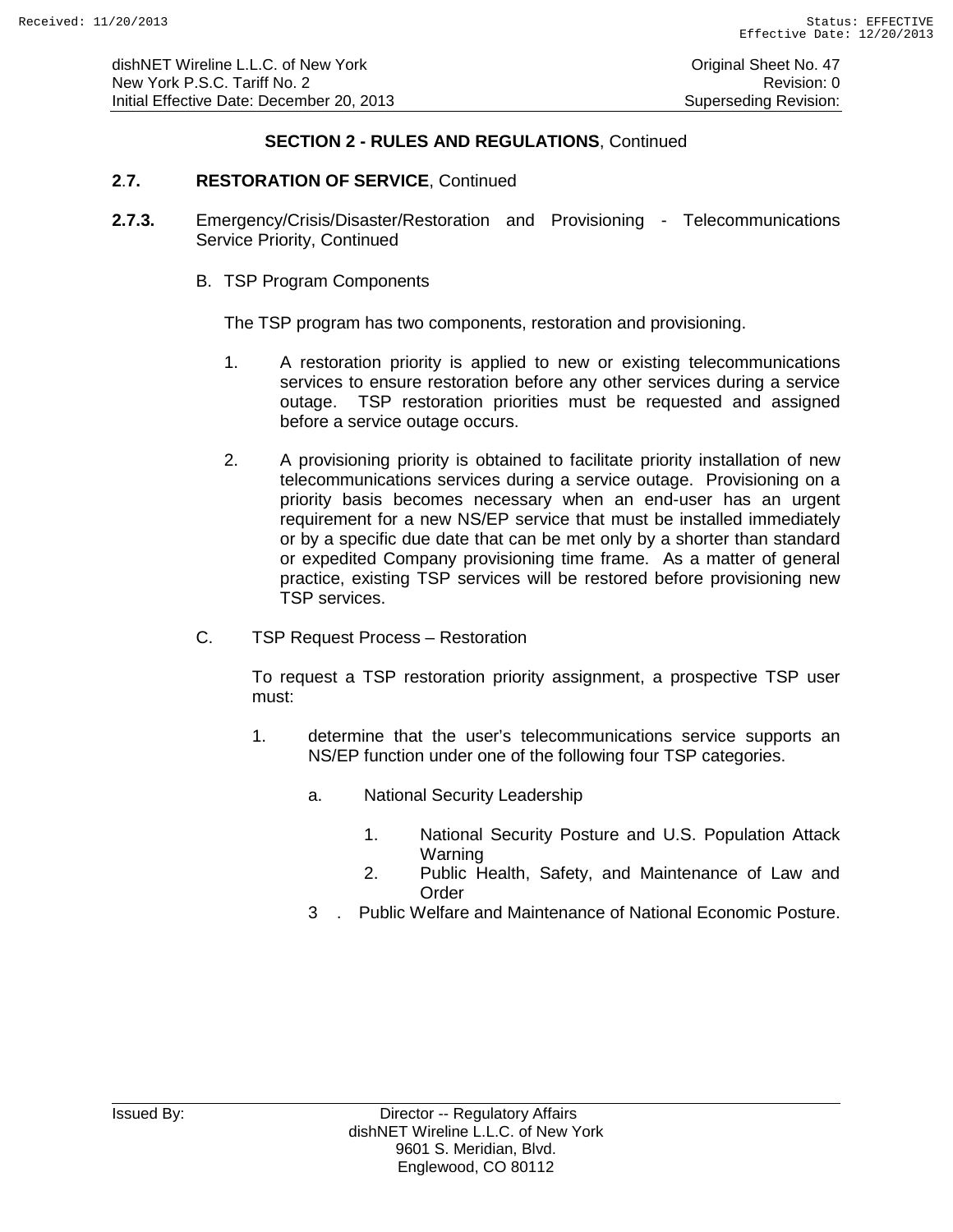### **2.7. RESTORATION OF SERVICE**

- **2.7.3.** Emergency/Crisis/Disaster/Restoration and Provisioning Telecommunications Service Priority, Continued
	- C. TSP Request Process Restoration, Continued
		- 2. identify the priority level to be requested for the telecommunications service. The priority level is determined by the end-user's TSP category and service profile. The service profile defines the user's level of support to the portion of the telecommunications service that the user owns and operates, such as Customer Premises Equipment or wiring. The five levels of priority and seven element groups that define the service profile are contained in the Service User Manual.
		- 3. Complete the TSP Request for Service Users form (SF 315) available on the National Communications System (NCS) website (http://tsp.ncs.gov/).
		- 4. For non-federal users, have their TSP requests approved by a federal agency sponsor. Non-federal users should contact the OPT, at the NCS website (http://tsp.ncs.gov/), for information on identifying a sponsor for TSP requests.
		- 5. Submit the SF 315 to the OPT.

6. Upon receipt of the TSP Authorization Code from the OPT, notify the Company, and include the TSP Authorization Code in any service order to the Company requesting restoration of NS/EP services.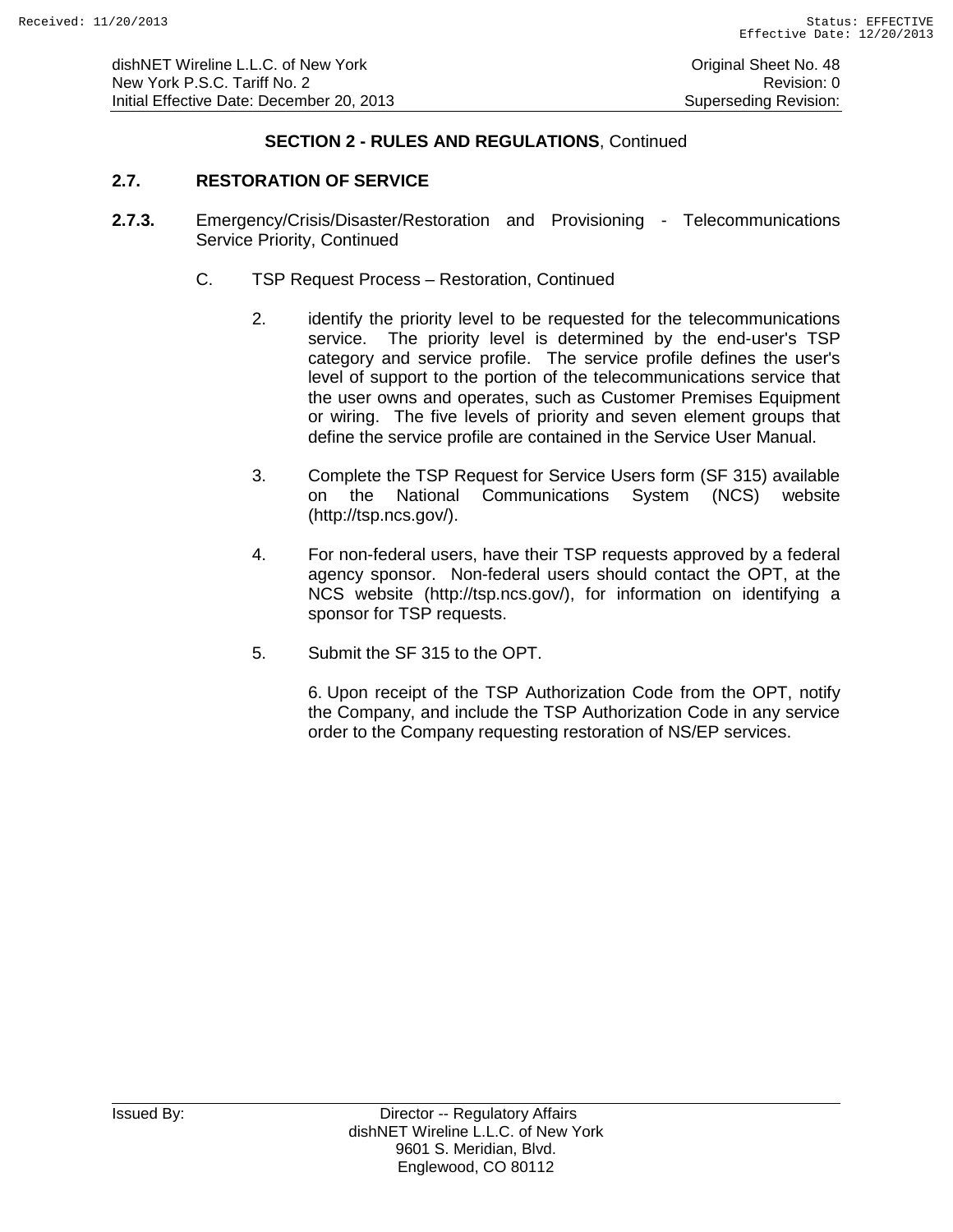# **2.7. RESTORATION OF SERVICE**, Continued

- **2.7.3.** Emergency/Crisis/Disaster/Restoration and Provisioning Telecommunications Service Priority, Continued
	- D. TSP Request Process Provisioning
		- 1. To request a TSP provisioning priority assignment, a prospective TSP user must follow the same steps listed in 2.6.A.2(A)(1) above for restoration priority assignment except for the following differences. The user should:
			- a. certify that its telecommunications service is an Emergency service. Emergency services are those that support one of the NS/EP functions listed in 2.6.A.2(A)(1) above and are so critical that they must be provisioned at the earliest possible time, without regard to cost to the user.
			- b. verify that the Company cannot meet the service due date without a TSP assignment.
			- c. obtain approval from the end-user's invocation official to request a provisioning priority. Invocation officials are designated individuals with the authority to request TSP provisioning for a telecommunications service, and include the head or director of a federal agency, commander of a unified/specified military command, chief of a military service, commander of a major military command, or state governor.
	- E. Responsibilities of the End-User

End-users or entities acting on their behalf must perform the following:

- 1. Identify telecommunications services requiring priority.
- 2. Request, justify, and revalidate all priority level assignments. Revalidation must be completed every 2 years, and must be done before expiration of the end-user's TSP Authorization Code(s).
- 3. Accept TSP services by the service due dates.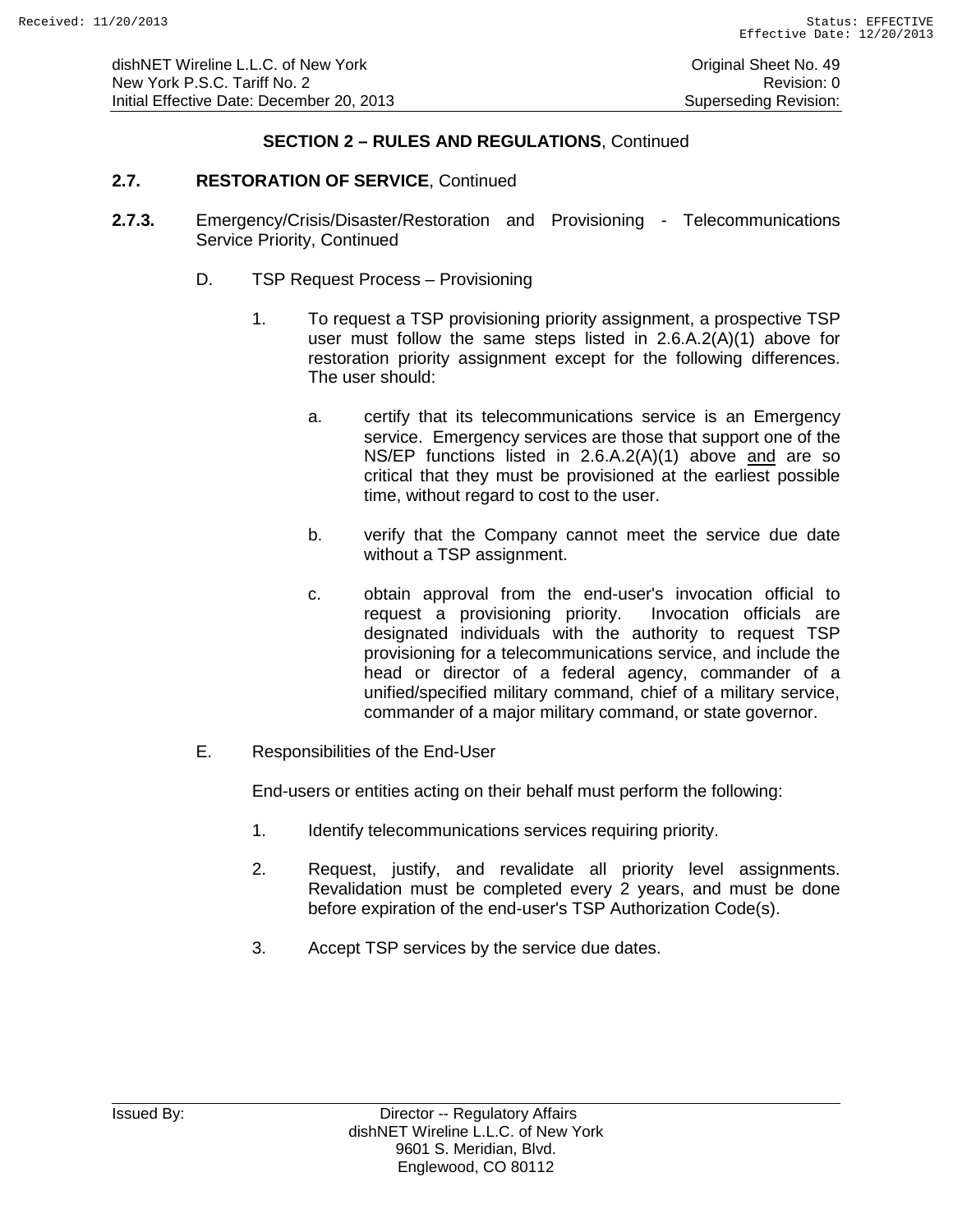### **2.7. RESTORATION OF SERVICE**, Continued

- **2.7.3.** Emergency/Crisis/Disaster/Restoration and Provisioning Telecommunications Service Priority, Continued
	- E. Responsibilities of the End-User, Continued
		- 4. Have Customer Premises Equipment(CPE) and Customer Premises Wiring (CPW) available by the requested service due date and ensure (through contractual means or otherwise) priority treatment for CPE and CPW necessary for end-to-end service continuity.
		- 5. Pay the Company any authorized costs associated with priority services.
		- 6. Report to the Company any failed or unusable services with priority levels.
		- 7. Designate a 24-hour point of contact for each TSP request and apprise the OPT.
		- 8. Cooperate with the OPT during reconciliation (comparison of NS/EP service information and resolution of any identified discrepancies) and revalidation.
	- F. Responsibilities of the Company

The Company will perform the following:

- 1. Provide TSP service only after receipt of a TSP authorization code.
- 2. Revoke TSP services at the direction of the end-user or OPT.
- 3. Ensure that TSP Program priorities supersede any other telecommunications priority that may be provided (other than control services and order wires).
- 4. Designate a 24-hour point of contact to receive reports of TSP service outages from TSP service users.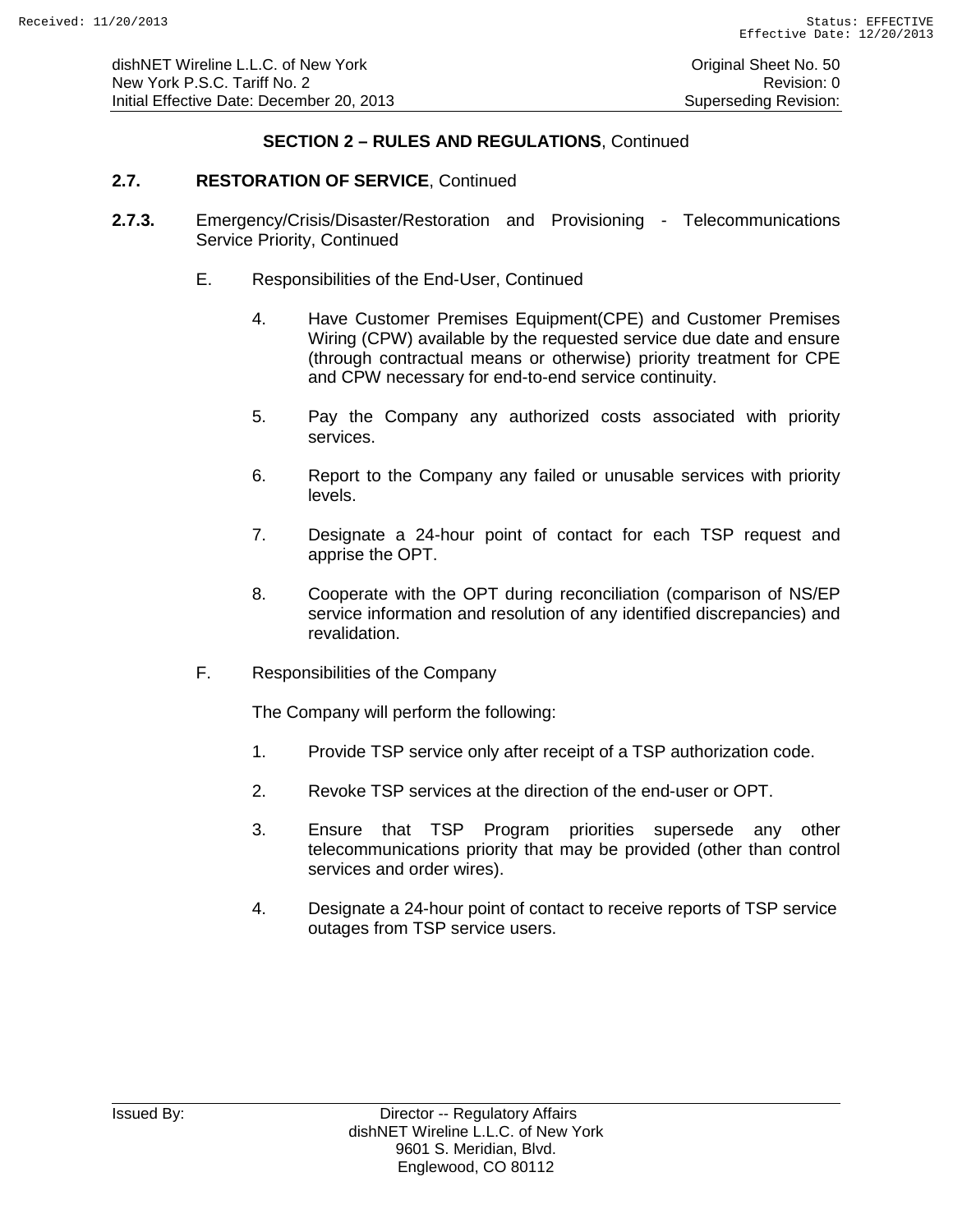### **2.7. RESTORATION OF SERVICE**, Continued

- **2.7.3.** Emergency/Crisis/Disaster/Restoration and Provisioning Telecommunications Service Priority, Continued
	- F. Responsibilities of the Company, Continued
		- 5. Designate a 24-hour point of contact to coordinate TSP processes with the OPT.
		- 6. Confirm completion of TSP service order activity to the OPT.
		- 7. Participate in reconciliation of TSP information at the request of the OPT.
		- 8. Ensure that all subcontractors complete reconciliation of TSP information with the service vendor.
		- 9. Ensure that other carriers supplying underlying facilities are provided information necessary to implement priority treatment of facilities that support NS/EP services.
		- 10. Assist in ensuring that priority level assignments of NS/EP services are accurately identified "end-to-end" by providing to subcontractors and interconnecting carriers the restoration priority level assigned to a service.
		- 11. Disclose content of the NS/EP TSP database only as may be required by law.
		- 12. Comply with regulations and procedures supplemental to and consistent with guidelines issued by the OPT.
	- G. Preemption

When spare facilities are not available, it may be necessary for the Company to preempt the facilities required to provision or restore a TSP service. When preemption is necessary, non-TSP services may be preempted based on the Company's best judgment. If no suitable spare or non-TSP services are available, the Company may preempt an existing TSP service to restore a TSP service with a higher restoration priority assignment. When preemption is necessary, prior consent of the service user whose service will be preempted is not required; however, the Company will make every reasonable effort to notify the preempted Customer of the action to be taken.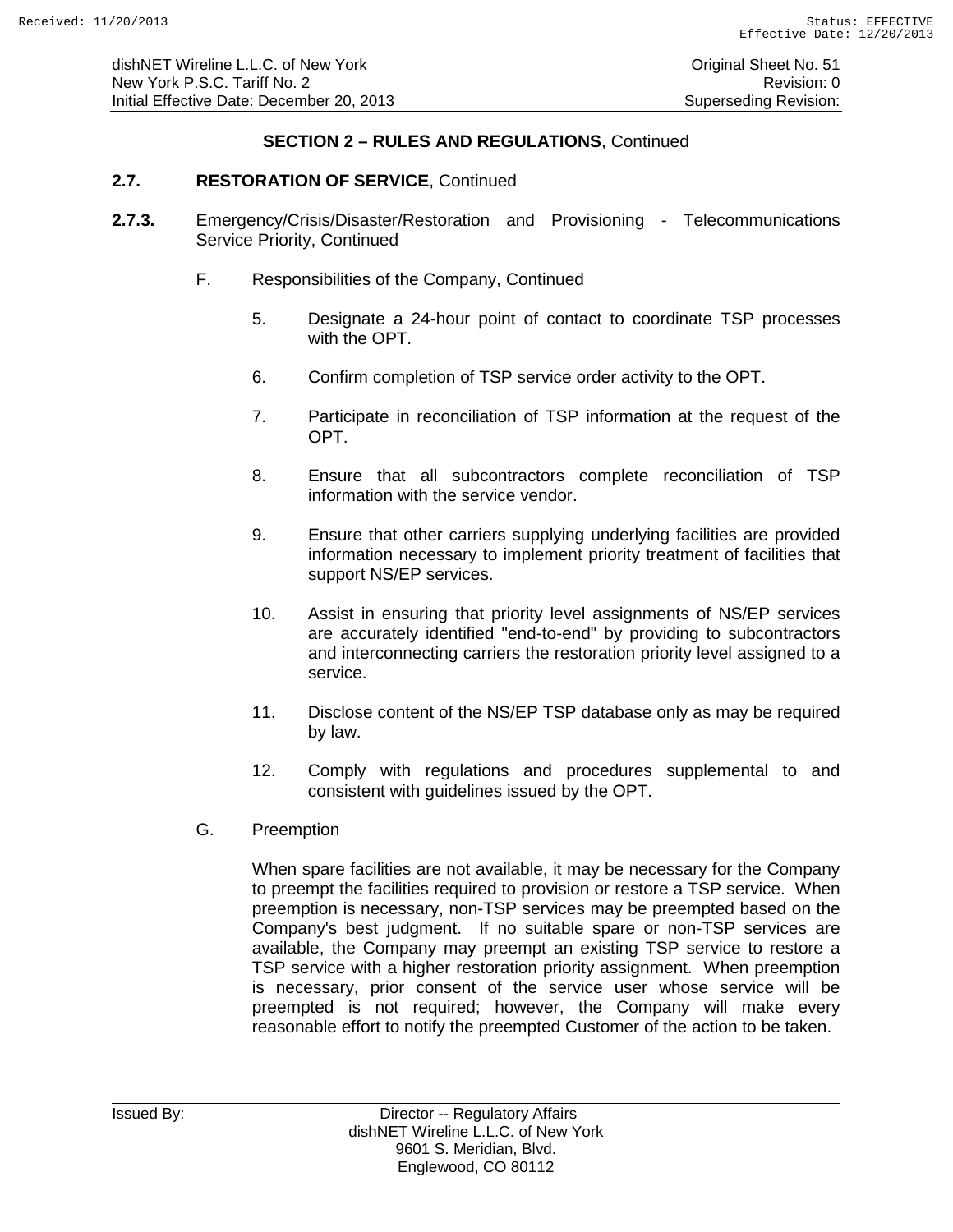dishNET Wireline L.L.C. of New York **Consumers and Consumers Consumers Consumers** Original Sheet No. 52 New York P.S.C. Tariff No. 2 **Review According to the COVID-Revision: 0** Revision: 0 Initial Effective Date: December 20, 2013 Superseding Revision:

# **SECTION 2 - RULES AND REGULATIONS**, Continued

# **2.8. USE OF CUSTOMER'S SERVICE BY OTHERS**

Joint use arrangements will be permitted for all Services provided under this Tariff. From each joint use arrangement, one member will be designated as the Customer responsible for the manner in which the joint use of the Service will be allocated. Company will accept orders to start, rearrange, relocate, or discontinue Service only from the designated Customer. Without affecting the Customer's ultimate responsibility for payment of all charges for the Service, each Joint Authorized User shall be responsible for the payment of the charges billed to it.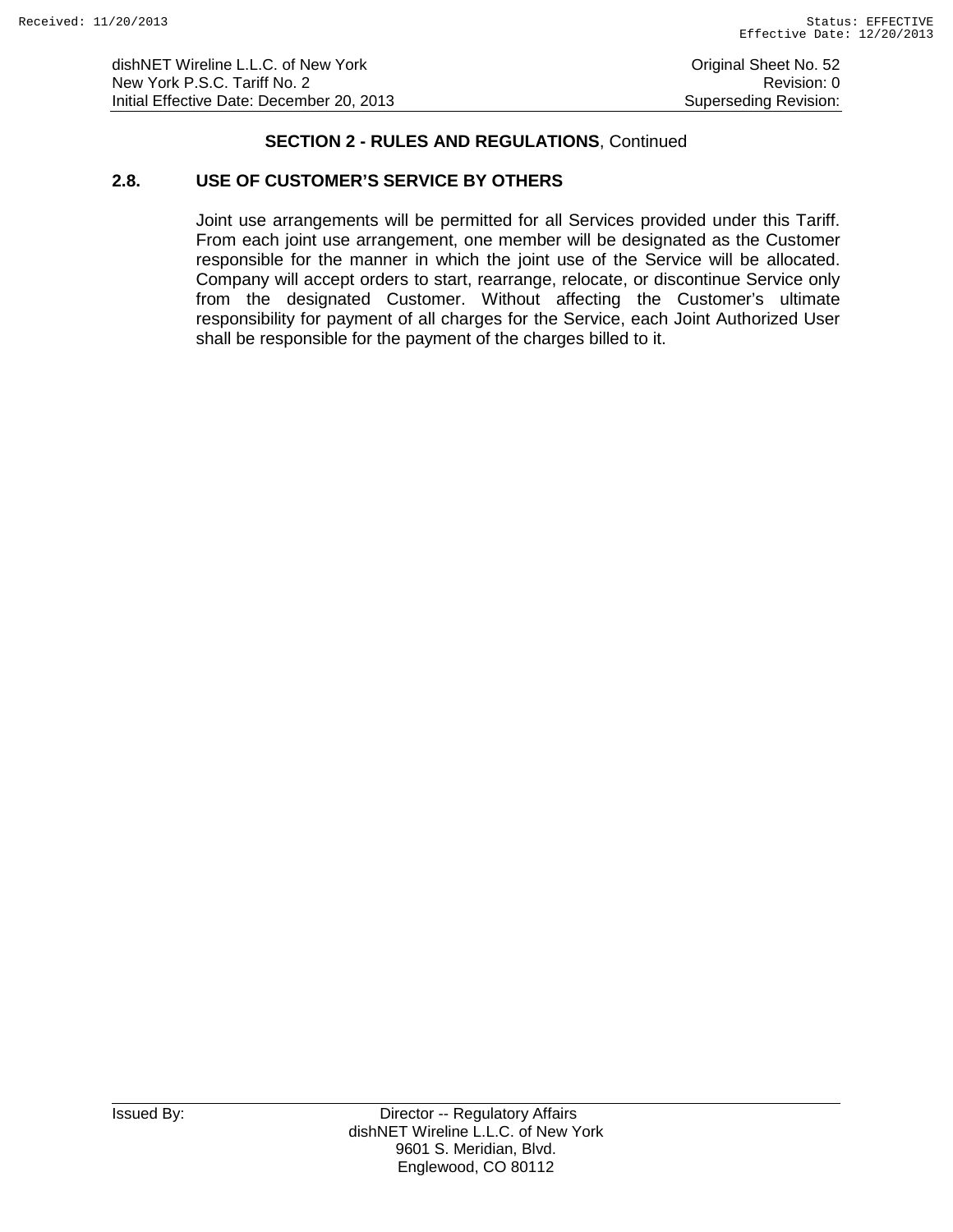# **2.9. CANCELLATION OF SERVICE BY CUSTOMER**

- **2.9.1.** Customer may cancel local Service by providing notice to Company thirty (30) calendar days prior to cancellation**.**
- **2.9.2.** Customer is responsible for usage charges while still connected to Company's Service and for the payment of associated local Exchange Company charges, if any, for Service charges.
- **2.9.3.** Any cost of Company expenditures shall be borne by the Customer if:
	- A. The Customer orders Service requiring special Facilities dedicated to the Customer's use and then cancels the order before such Service begins, before completion of the minimum period or before completion of some the period mutually agreed with the Customer for the non-recoverable portions of expenditures; or
	- B. Liabilities are incurred expressly on behalf of the Customer by Company and not fully reimbursed by installation and monthly charges; and
	- C. If based on an order for Service and construction has either begun or has been completed, but no Service provided.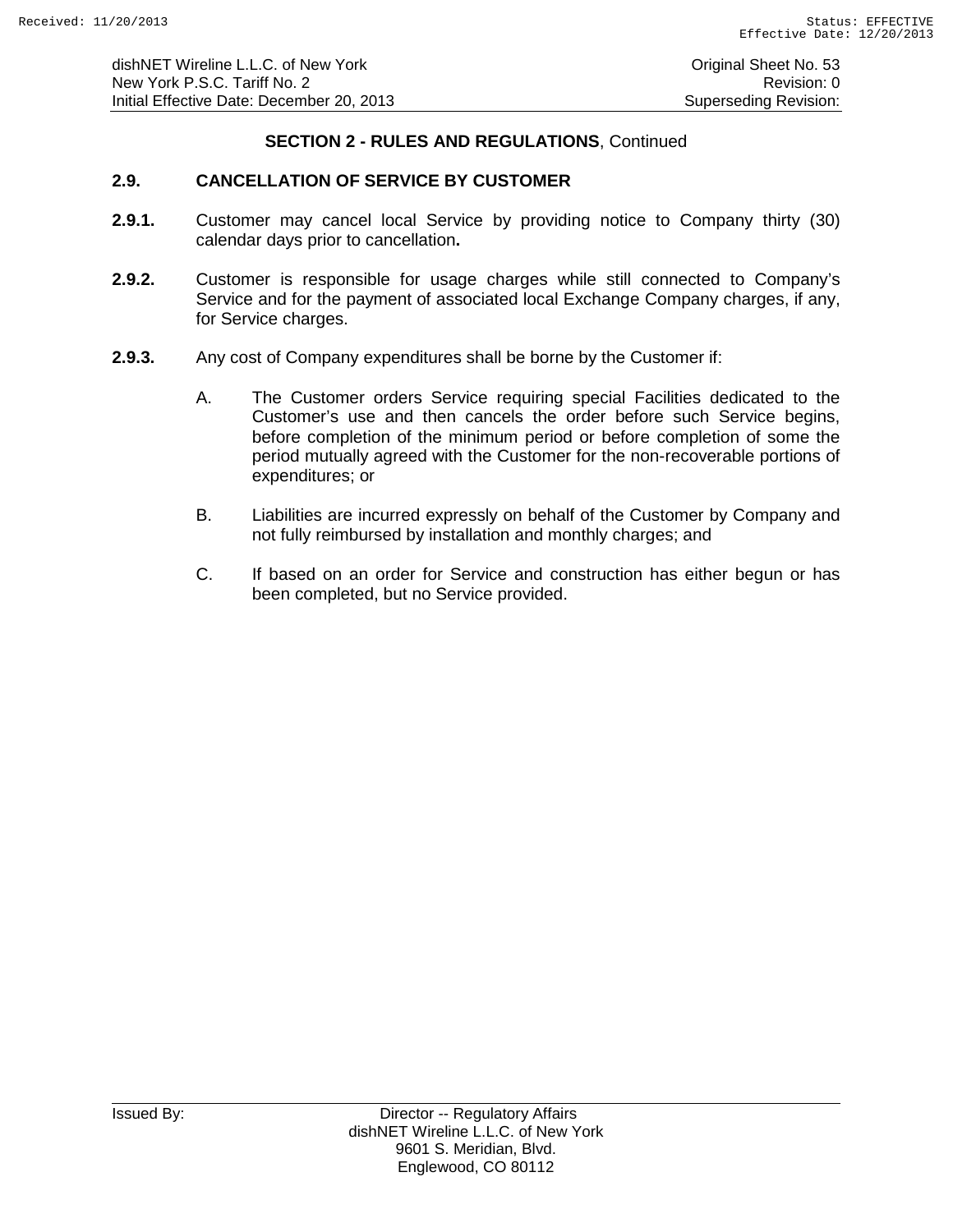# **2.10. CANCELLATION OF SERVICE BY COMPANY**

#### **2.10.1 Disconnection of Service Without Notice**

Company may discontinue service to a customer without notice under the following conditions:

- A. in the event of tampering with the Company's equipment;
- B. in the event of a condition determined to be hazardous to the Customer, to other Customers of the Company, to the Company's equipment, the public, or to employees of the Company; or
- C. in the event of a Customer's use of equipment in such a manner as to adversely affect the Company's equipment or the Company's service to others.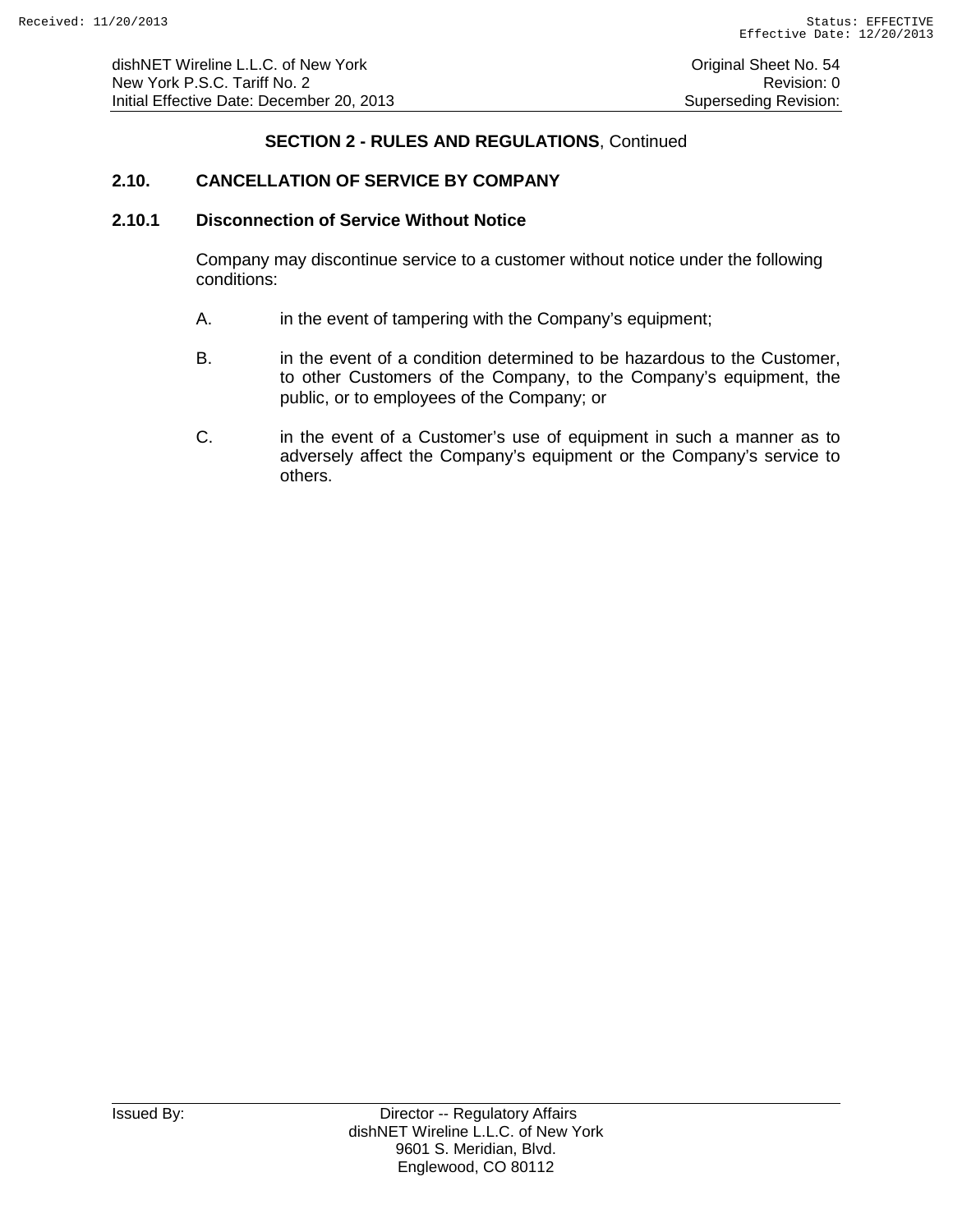# **2.10. CANCELLATION OF SERVICE BY COMPANY**, Continued

#### **2.10.2. Discontinuance of Service With Notice**

Company may discontinue service to a Customer under the following conditions after giving Customer 15 days (excluding Sundays and legal holidays) notice:

- A. for failure of the customer to pay a bill for service when due;
- B. for failure of the Customer to meet the Company's deposit and credit requirements;
- C. for failure of the Customer to make proper application for service;
- D. for Customer's violation of any of the company's rules on file with the Commission;
- E. for failure of the Customer to provide the Company reasonable access to its equipment and property;
- F. for Customer's breach of the contract for service between the Company and the Customer;
- G. for failure of the Customer to furnish such service, equipment, and/or rights-of-way necessary to serve said Customer as shall have been specified by the utility as a condition of obtaining service; or
- H. when necessary for the utility to comply with any order or request of any governmental authority having jurisdiction.
- I. If the Customer uses abusive or profane language or makes threats in conversations with Company personnel.
- **2.10.3.** Service will not be disconnected on any Saturday, Sunday or legal holiday, or at any time when the company's business offices are not open to the public, except where an emergency exists.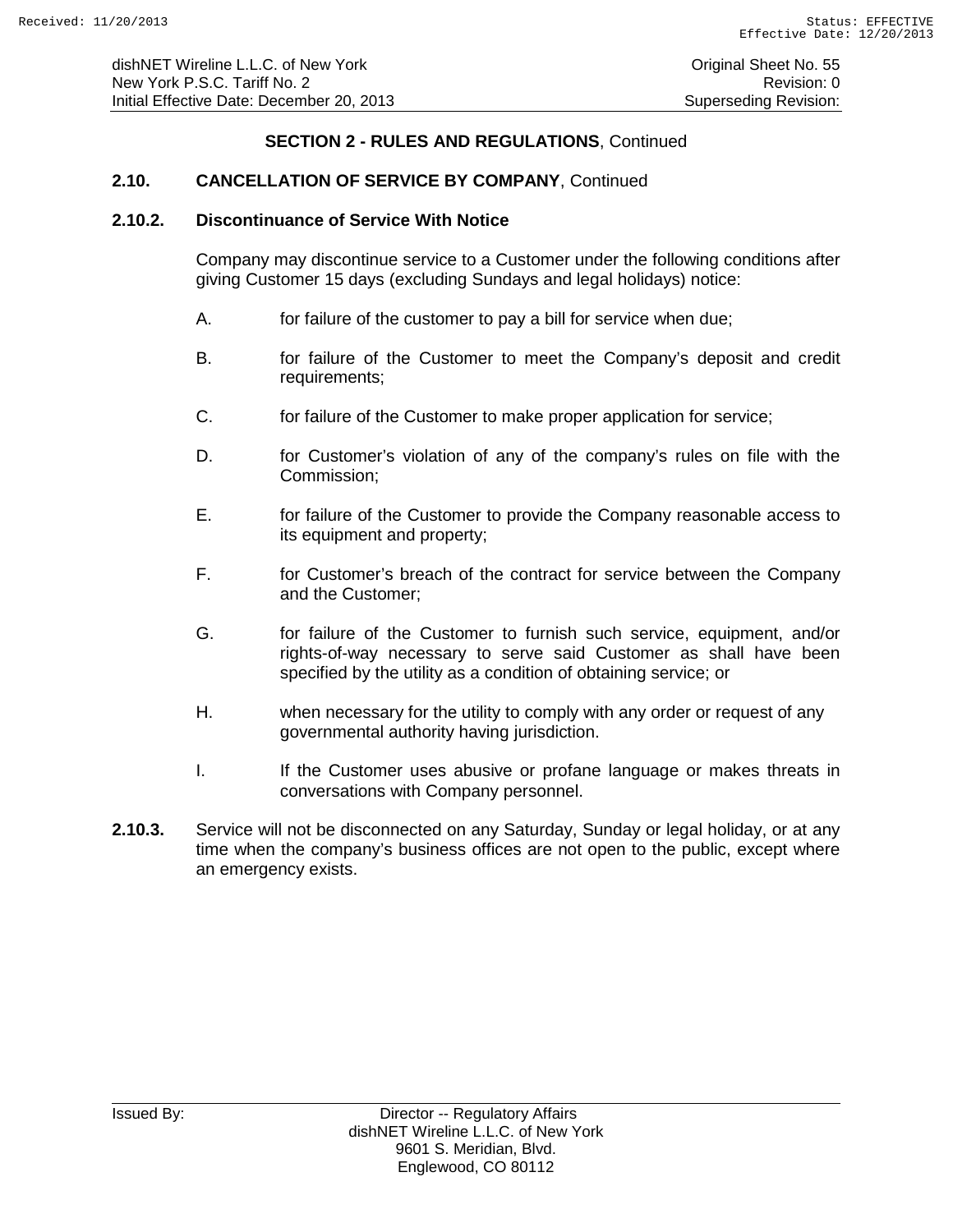# **2.10. CANCELLATION OF SERVICE BY COMPANY**, Continued

#### **2.10.4. Payment Obligation up to Discontinuance of Service**

The discontinuance of Service(s) by Company pursuant to this Section does not relieve the Customer of any obligations to pay Company for charges due and owing for Service(s) furnished up to the time of discontinuance. The remedies available to Company set forth herein shall not be exclusive and Company shall at all times be entitled to all the rights available to it under law or equity.

### **2.11. NOTICES AND COMMUNICATIONS**

- **2.11.1.** The Customer will designate an address to which Company will mail or deliver all notices and other communications. The Customer may also designate a separate address to which Company's bills for Service will be mailed.
- **2.11.2.** Company will designate on the bills an address to which the Customer will mail or deliver all notices and other communications. Company may designate a separate address on each bill for Service to which the Customer will mail payment on that bill.
- **2.11.3.** All notices or other communications required to be given pursuant to this Tariff will be in writing, unless otherwise requested by Customer.
- **2.11.4.** Company or the Customer will advise the other party of any changes to the addresses designated for notices, other communications or billing, by following the procedures for giving notice set forth herein.

# **2.12. FULL FORCE AND EFFECT**

Should any provision or portion of this Tariff be held by a court or administrative agency of competent jurisdiction to be illegal, invalid or unenforceable, the remaining provisions of this Tariff will remain in full force and effect.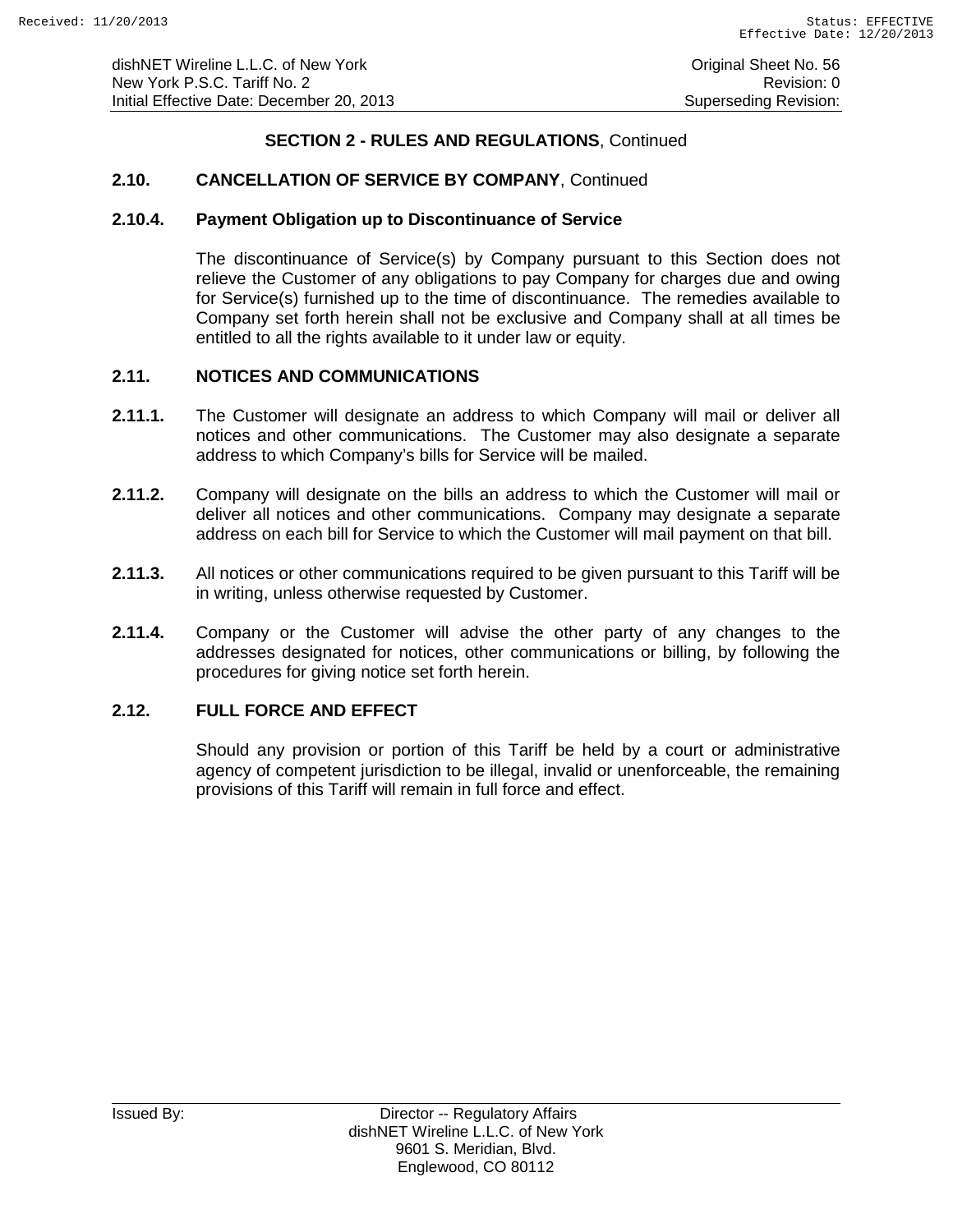### **2.13. TAXES, FEES AND SURCHARGES**

- **2.13.1.** The applicable Gross Revenue Surcharge rates and Metropolitan Transportation Business Tax Surcharge (MTA) tax rates are shown in an Appendix attached to this tariff. Any changes to these rates will be filed on fifteen (15) days' notice to the Commission, or as directed by the Commission. Customers will be notified of any changes by bill insert or separate mailing no later than the first billing period following the date of the change. Whenever the state levies a new tax on the Company's gross revenues, repeals such a tax, or changes the rate of such tax, the Commission may approve new surcharge factors, and the Company will file revised surcharges as directed by the Commission.
- **2.13.2.** Customer is responsible for payment of all federal, state and local taxes, franchise, excise and other fees applicable to the Services, including, but not limited to: sales, use, excise, franchise, access, universal service, 911 services and relay services. Municipal taxes are billed as a separate line item and are not included in the quoted rates.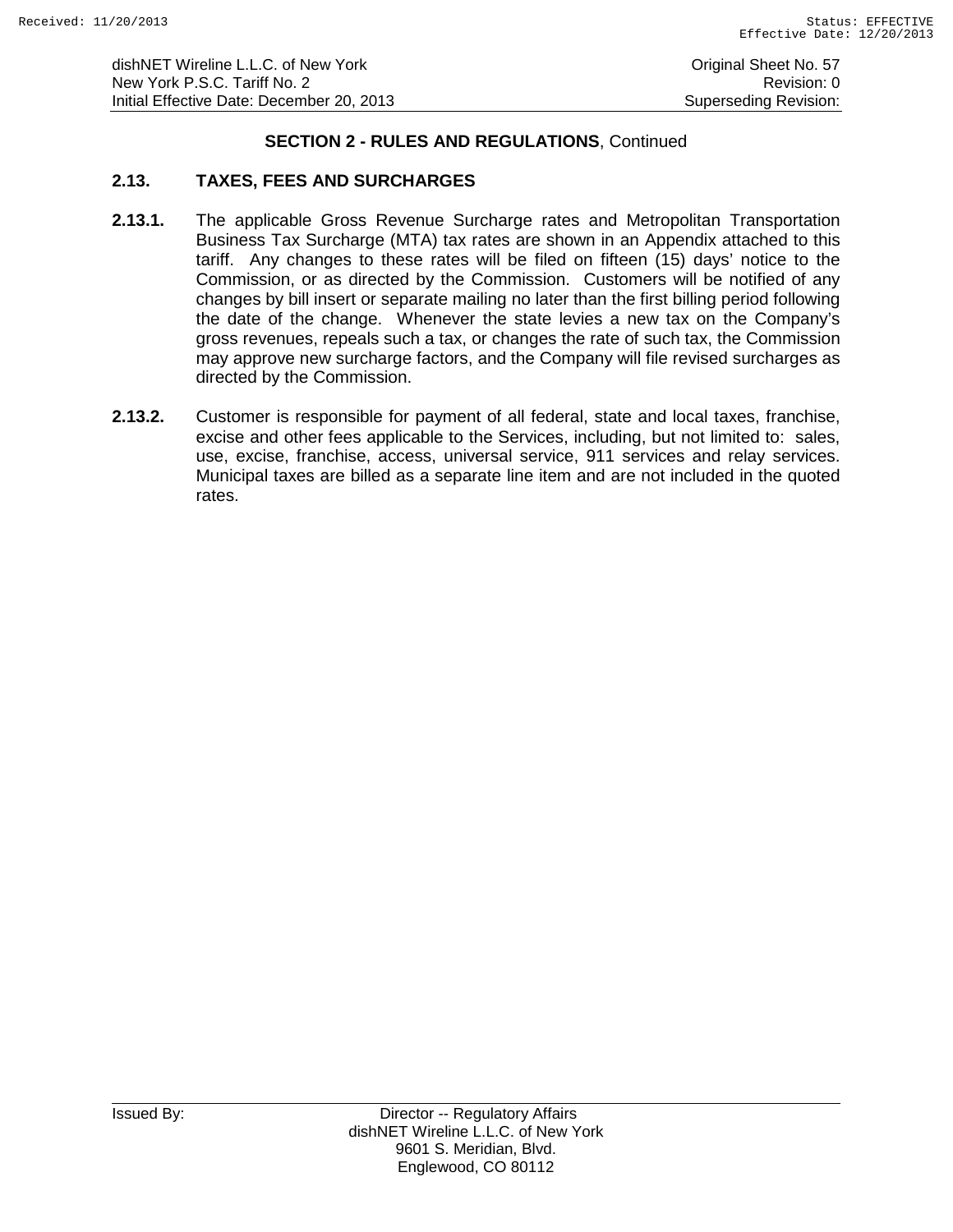dishNET Wireline L.L.C. of New York **Construction Construction Construction** Original Sheet No. 58 New York P.S.C. Tariff No. 2 **Review According to the COVID-Revision: 0** Revision: 0 Initial Effective Date: December 20, 2013 Superseding Revision:

# **SECTION 3** – **DESCRIPTION OF SERVICE**

### **3.1. APPLICATION OF RATES AND CHARGES**

All Services offered in this Tariff are subject to Service order and change charges where the Customer requests new Services or changes in existing Services, as well as indicated Non-Recurring and Monthly Recurring Charges.

### **3.1.1. General**

- A. The following sections set forth the rules and regulations governing the application of rates for Company Services, including the following general rate categories:
	- 1. Nonrecurring Charges for installation of Facilities and Services;
	- 2. Monthly Recurring Charges for availability and use of Facilities and Services; and
	- 3. Usage or Transaction Charges (where applicable).
- B. Interexchange Services

The following interexchange Network Services are available to Customers where provisioning is technically feasible;

- 1. Switched outbound "1 Plus" Dialing;
- 2. Switched inbound Toll-Free; and
- 3. Directory Assistance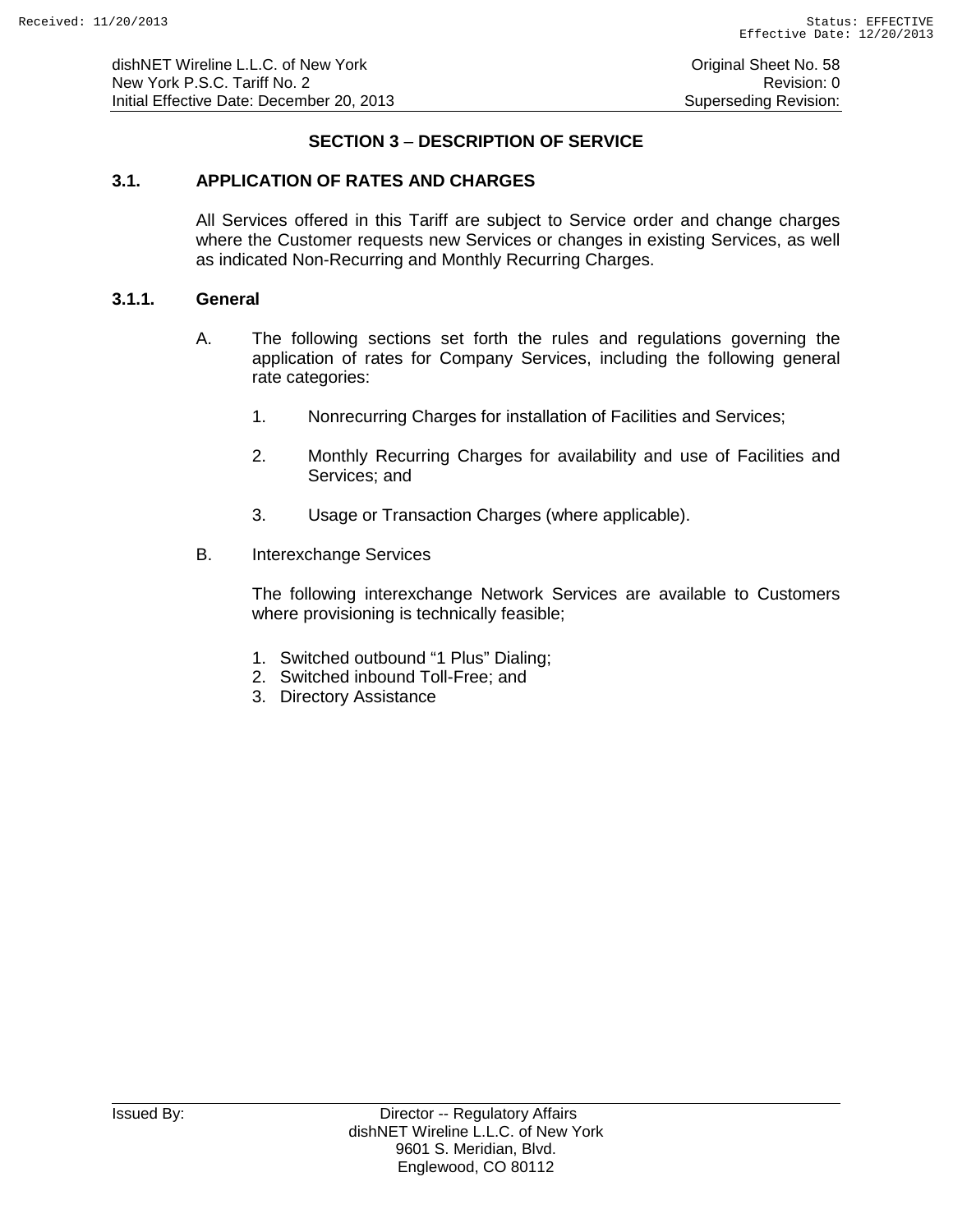# **SECTION 3** – **DESCRIPTION OF SERVICE**, Continued

## **3.1. APPLICATION OF RATES AND CHARGES**, Continued

#### **3.1.2. Service Connection and Maintenance Charges**

- A. Service Connection Charges
	- 1. Service connection charges are Nonrecurring Charges for establishing or modifying Services. Unless specifically exempted in this or other Sections of this Tariff, service connection charges apply to all Customer-initiated requests, and are in addition to all other scheduled rates and charges.
	- 2. Charges for installation or rearrangement of Service are billed on the next month's bill immediately following work performed by Company.
	- 3. The charges specified in this Tariff reflect Service provided during regularly scheduled work hours, at current installation intervals and without work interruptions by the Customer.
	- 4. Customer requests for expedited Services that require installations on a date that is offered on a later date may result in an increase in applicable Service Connection Charges.
	- 5. Customers that request service connection to be performed outside of normal business hours shall also incur an additional Service Connection Charge (excluding the Service ordering charge) as well as any additional costs attendant to the request.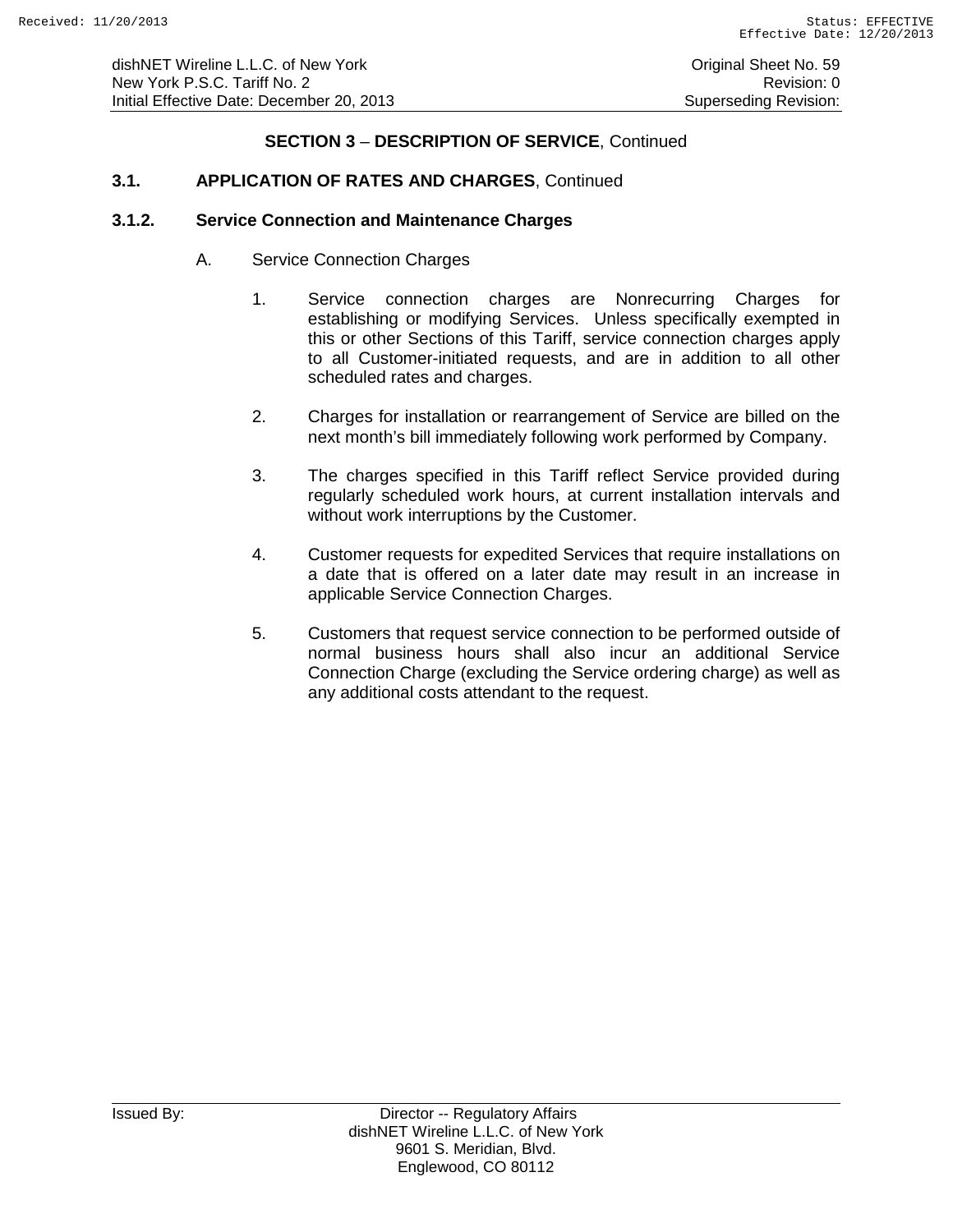# **SECTION 3 - DESCRIPTION OF SERVICE**, Continued

# **3.2. SERVICE PROVIDER OPTIONS**

#### **3.2.1. No Primary Interexchange Carrier (PIC) Option**

Customers have the option of not selecting a toll provider as the primary Carrier for intraLATA and/or interLATA toll traffic, thus requiring the Customer to use an access code to obtain toll providers' Services (i.e., 1010-XXX).

### **3.2.3. Preferred Carrier Freeze (PCF)**

Company offers a free Service called Preferred Carrier Freeze. This Service is available to all Customers. PCF allows Customers to designate their local long distance (intraLATA) provider, long distance (interLATA) provider, and a local exchange Service provider, as permanent choices, which may not be changed absent further authorization from the Customer.

### **3.2.4. Carrier Change Charge**

After the initial thirty (30) day period, or at any time after an initial Carrier selection has been made, any Carrier selection or change is subject to a Non-Recurring Charge, per change, per line, as set forth in Section 4.3.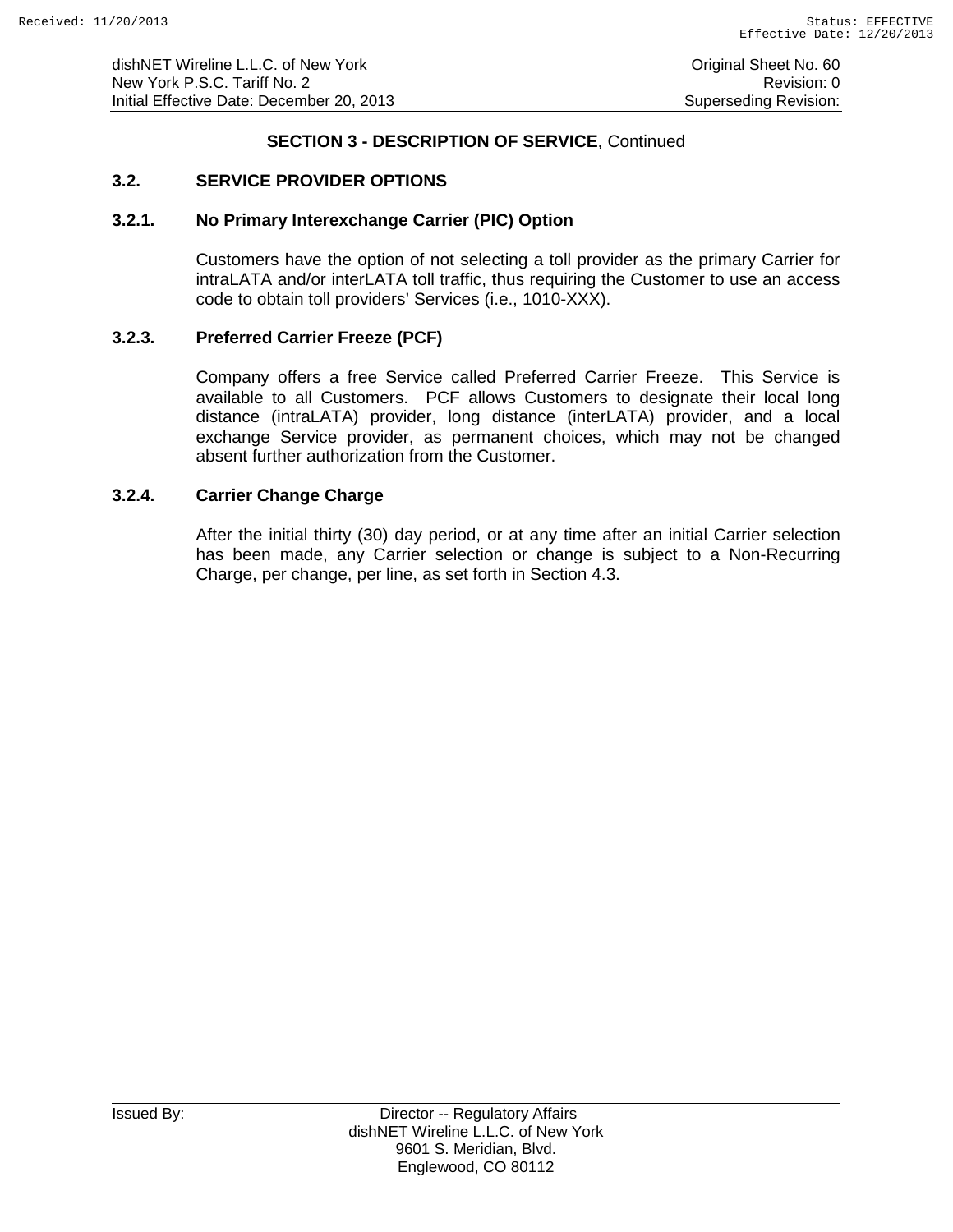### **SECTION 3 - DESCRIPTION OF SERVICE**, Continued

# **3.3. INTEREXCHANGE SERVICES**

- **3.3.1.** Intrastate Long Distance Permits Customers to originate calls via switched or dedicated access lines and to terminate intrastate calls. The customer dials "1+" followed by "ten digits" or dials "1010XXX" followed by "1 + ten digits". Further, the Service permits a Customer connection to Company's network, enabling the Customer, among other things, to access Interexchange and international telecommunications services provided by other authorized Carriers and the customers of such Carriers to the extent such Carriers are interconnected with Company's network; access Company's business office for Service-related assistance; access Operator-Assisted Calling Services; and access Directory Assistance.
- **3.3.2. Toll Free Service –** This service is inbound calling only where an 800, 888 or other Toll Free prefix number rings into a Customer's premise routed to a specific telephone number or terminated over a dedicated facility.
- **3.3.3. Directory Assistance** Access to long distance directory assistance is obtained by dialing 1 + 555-1212 for other listings. When more than one number is requested in a single call, a charge will apply for each number requested. A charge will be applicable for each number requested, whether or not the number is listed or published.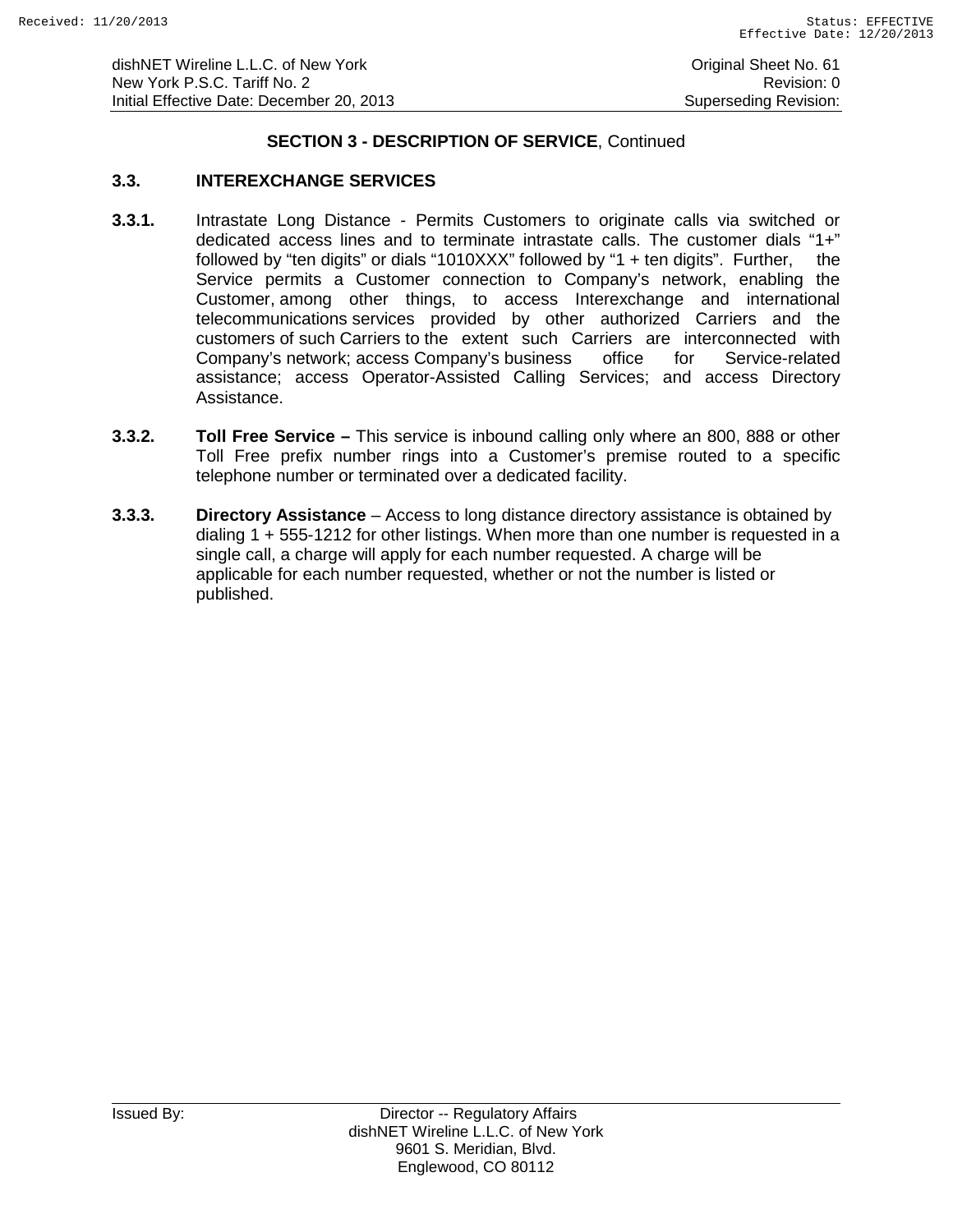# **SECTION 4 – RATES**

# **4.1. INTERLATA AND INTRALATA PRESUBSCRIPTION**

**4.1.1.** InterLATA and IntraLATA presubscription is a procedure whereby a subscriber designates Company as the carrier which the subscriber wishes to be the carrier of choice for interLATA and intraLATA toll calls. Such calls are directed to the designated carrier, without the need to use carrier access codes or additional dialing. InterLATA and IntraLATA presubscription does not prevent a subscriber who has presubscribed to the same interLATA and intraLATA toll carrier from using carrier access codes or additional dialing to direct calls to an alternative interLATA and intraLATA carrier on a per call basis.

# **4.1.2. InterLATA and IntraLATA Presubscription Offerings:**

- A. Option A: Subscriber may select Company as the presubscribed carrier for intraLATA toll calls subject to presubscription;
- B. Option B: Subscriber may select an alternate interLATA and intraLATA toll carrier as the presubscribed carrier for intraLATA toll calls subject to presubscription;
- C. Option C: Subscriber may select a carrier other than Company for the subscriber's interLATA toll carrier as the presubscribed carrier for intraLATA toll calls subject to presubscription; or
- D. Option D: Subscriber may select no presubscribed carrier for intraLATA toll calls subject to presubscription which will require the subscriber to dial a carrier access code to route all intraLATA toll calls to the carrier of choice for each call.

### **4.1.3. Rules and Regulations**

- A. Subscribers will retain their current dialing arrangements until they request that their dialing arrangements be changed.
- B. Subscribers may select either Options A, B, C or D, above, for intraLATA presubscription.
- C. Subscribers may change their selected Option and/or their presubscribed intraLATA toll carrier at any time.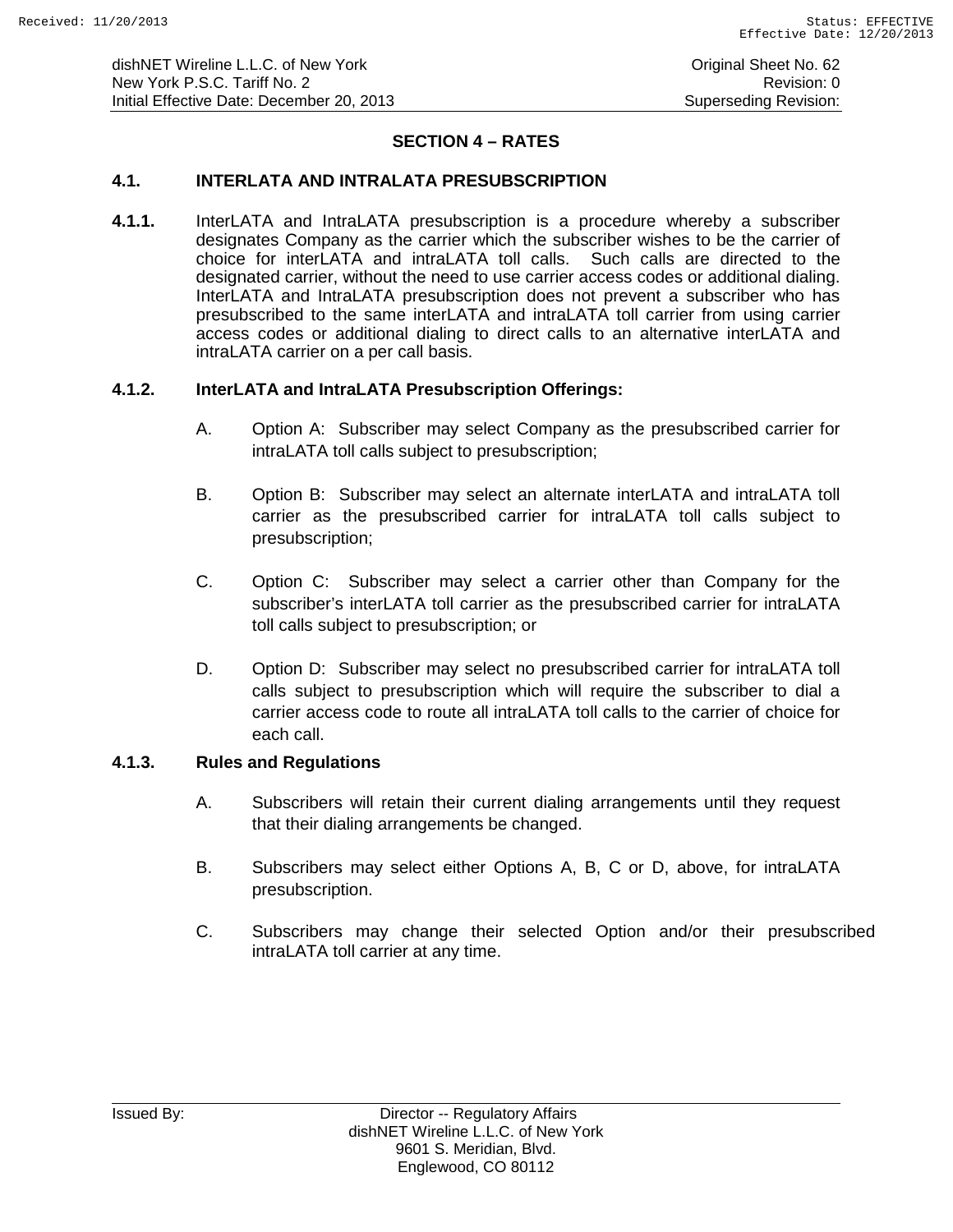### **SECTION 4 – RATES**, Continued

## **4.1. INTERLATA AND INTRALATA PRESUBSCRIPTION,** Continued

#### **4.1.3. Rules and Regulations**, Continued

D. New subscribers will be asked to select an intraLATA toll carrier(s) at the time the subscriber places an order to establish local exchange service with Company. Company will process the subscriber's order for interLATA and intraLATA service. The selected carrier(s) will confirm their respective subscriber's verbal selection by third-party verification or return written confirmation notices.

Per line, per change  $$5.50$ 

# **4.2. INTEREXCHANGE SERVICE CHARGES**

Intrastate Long Distance Service

Per minute \$0.05

Toll Free Service

Per minute  $\$0.05$